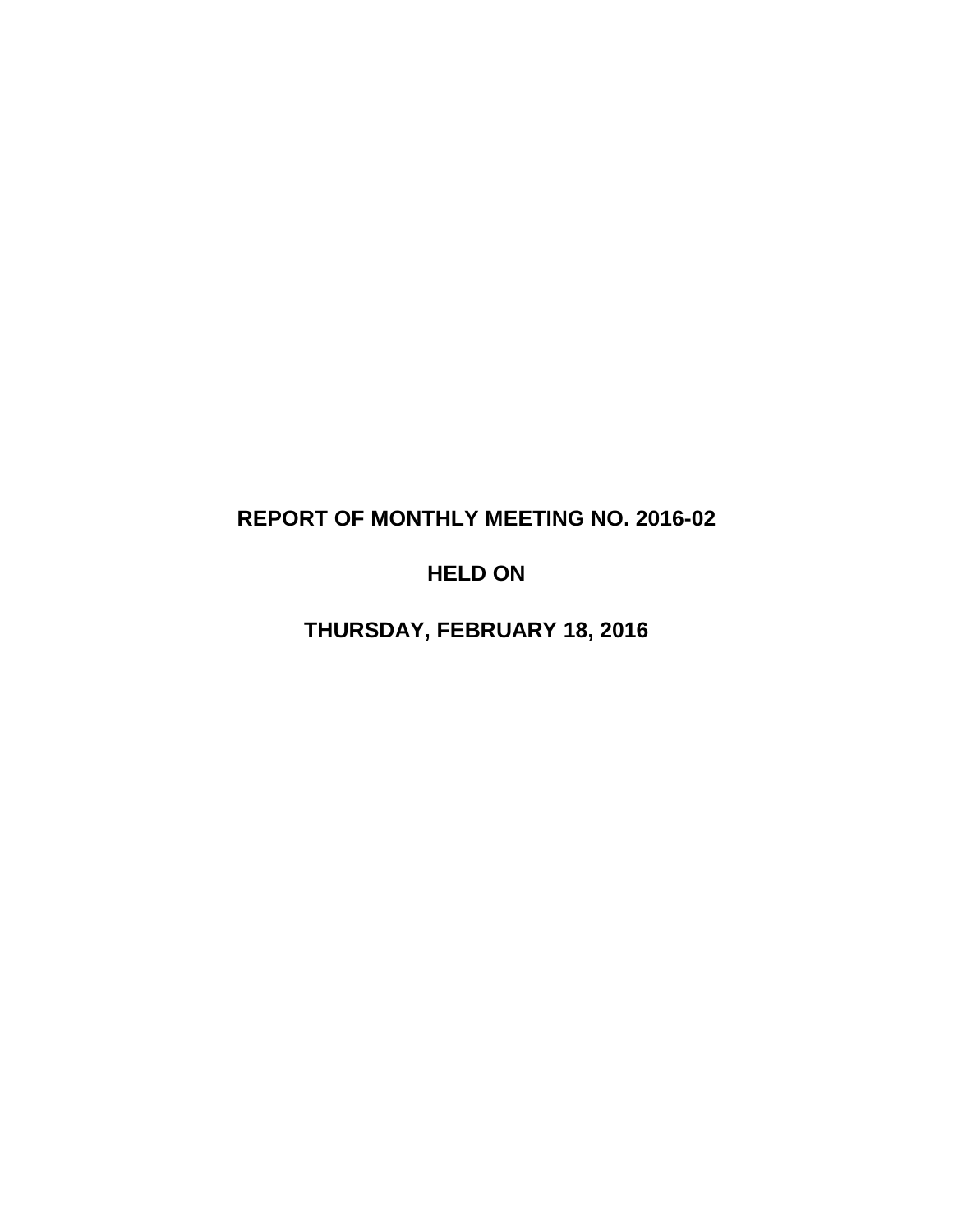Report of Monthly Meeting No. 2016-02 held on Thursday, February 18, 2016

| <b>ITEMS</b>                             | <b>CLASSIFICATION</b>                                                                                                                                                                                                                                                                                                                                       | <b>PAGES</b> |
|------------------------------------------|-------------------------------------------------------------------------------------------------------------------------------------------------------------------------------------------------------------------------------------------------------------------------------------------------------------------------------------------------------------|--------------|
| <b>Call to Order</b><br><b>Roll Call</b> |                                                                                                                                                                                                                                                                                                                                                             |              |
| <b>Secretary's Report</b>                | Recording Secretary presents minutes of previous meetings for approval.                                                                                                                                                                                                                                                                                     |              |
| <b>Refunds</b>                           | Errors in deduction and non-members<br>Full refunds to employees due to separation from service<br>Refund in accordance with Section 8-170 of the law governing the Fund<br>Refund Reissued to New Payee<br>Refund elections in lieu of annuity<br>Refund of Spousal Contributions<br>1/ <sub>2</sub> % refunds to new annuitants<br><b>Adjusted Refund</b> | $3 - 8$      |
| <b>Invoices</b>                          | Administrative and Investment Fees                                                                                                                                                                                                                                                                                                                          | $9 - 13$     |
| <b>Annuities</b>                         | Annuities for Employees<br>Annuities for Widows, Widowers and Minor Children, Reversionary Annuities<br><b>Adjusted Annuities</b>                                                                                                                                                                                                                           | $14 - 20$    |
| <b>Disability</b>                        | Applications for Duty and Ordinary Disability benefits<br>Applications for Extensions of Duty and Ordinary Disability benefits<br>Adjusted Duty and Ordinary Disability benefits                                                                                                                                                                            | $21 - 26$    |
| <b>Membership</b>                        | Applications<br>Change in Dates of Birth<br><b>Administrative Review</b>                                                                                                                                                                                                                                                                                    | 27           |
| <b>Treasurer's Report</b>                | City Treasurer's Statement of Account As of 01/31/2016                                                                                                                                                                                                                                                                                                      | 28           |
| <b>MISCELLANEOUS</b>                     |                                                                                                                                                                                                                                                                                                                                                             | 29           |
| Roll Call                                | Other                                                                                                                                                                                                                                                                                                                                                       |              |
| <b>Public Comment</b>                    | - FOIA Update<br>- Old Business                                                                                                                                                                                                                                                                                                                             |              |
| Legislation                              | - Legal Update                                                                                                                                                                                                                                                                                                                                              |              |

Legislation

- Legislative Update

Investments

- UBS Presentation

- Marquette Fourth Quarter Report

- Monthly Performance Report
- Watchlist
- Liquidity Needs

| A<br>в<br>C<br>СX<br>DU<br>DIS. | Less than 60 years of age<br>Reversionary<br>Calculated upon death of Employee<br><b>Credit Expires</b><br>Death<br>Duty Disability<br>Discharged | MMI<br>N<br>OR. | Female: No Post 9/74 Spouse Contributions<br>MED Updated Medical Records<br><b>Maximum Medical Update</b><br>See Notes in File<br>NTE Note for Mercy Works Update<br><b>Ordinary Disability</b><br><b>Reciprocal Annuity</b> | <b>RW</b><br>S<br><b>SPE</b><br>W<br>WC. | Returned to Work<br>Less than 10 years of Service<br><b>Specialist Doctor Visit</b><br>Term Annuity<br>Withdraw/Waiting to apply<br>Workmens' Compensation<br>Married @ Resignation, |
|---------------------------------|---------------------------------------------------------------------------------------------------------------------------------------------------|-----------------|------------------------------------------------------------------------------------------------------------------------------------------------------------------------------------------------------------------------------|------------------------------------------|--------------------------------------------------------------------------------------------------------------------------------------------------------------------------------------|
|                                 | EID Errors in Deduction                                                                                                                           |                 | RES Resigned                                                                                                                                                                                                                 |                                          | Not Married @ Effective Date                                                                                                                                                         |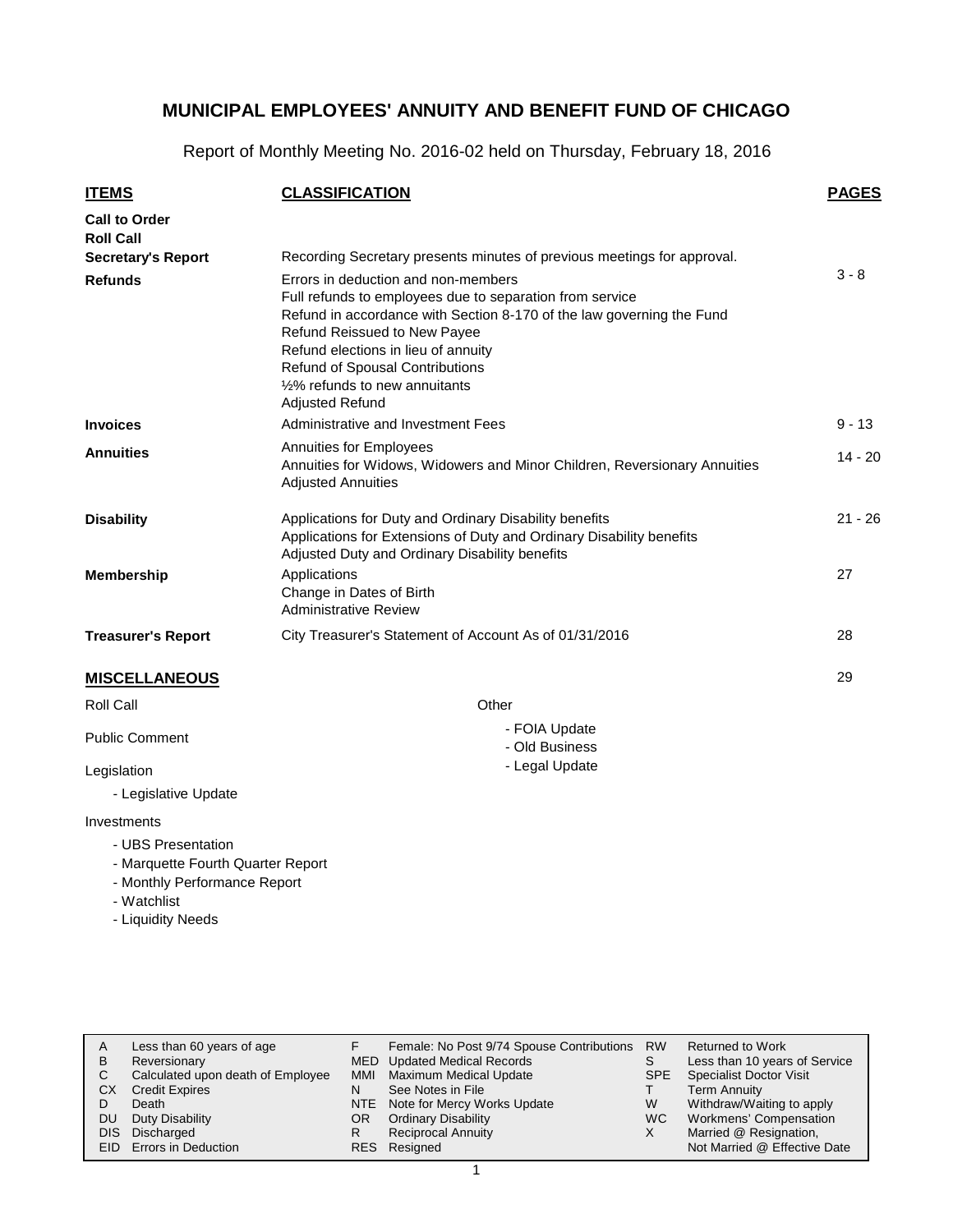Report of Monthly Meeting No. 2016-02 held on Thursday, February 18, 2016

The Monthly Meeting of the Retirement Board was called to order by the President, Thomas J. McMahon, at 8:21 a.m. in the offices of the Fund, 321 N Clark Street, Suite 700, on Thursday, February 18, 2016.

### The following were present:

| Thomas J. McMahon  | President                  |
|--------------------|----------------------------|
| Timothy G. Guest   | <b>Recording Secretary</b> |
| Jeffrey J. Johnson | Trustee                    |

### Also Present:

| James E. Mohler        | Executive Director                              |
|------------------------|-------------------------------------------------|
| Mary Patricia Burns    | Attorney at Law                                 |
| Juan Lopez, Jr.        | Investment Officer                              |
| Sandra Shelby          | Comptroller                                     |
| Jane Tessaro           | <b>Benefits Manager</b>                         |
| Kathy Schanding        | <b>Staff Actuary</b>                            |
| Stacey Ruffolo         | <b>Project Coordinator</b>                      |
| Jeremy Fine            | Deputy Comptroller (Proxy for City Comptroller) |
| <b>Miriam Martinez</b> | Deputy Treasurer (Proxy for the Treasurer)      |
| Terence P. Sullivan    | M.D.                                            |
| Jamie Wesner           | <b>Marquette Associates</b>                     |
| Neil Capps             | Marquette Associates                            |
| Donna Hansen           | <b>Supervisor of Support Services</b>           |

#### Absent:

| Dan Widawsky         | Vice President              |
|----------------------|-----------------------------|
| Kurt A. Summers, Jr. | Treasurer                   |
| Brian Wrubel         | <b>Marquette Associates</b> |

### **SECRETARY'S REPORT**

Trustee Guest motioned that the Minutes of Meeting No. 2016-01 be approved as submitted. Seconded Trustee Johnson. Carried: Ayes- Trustee McMahon,Trustee Guest, Trustee Johnson and Proxy Martinez. Nays-None.

Trustee Johnson motioned that the Executive Session Minutes of Meeting(s) No. 2016-01 (1) be approved as submitted. Seconded Trustee Guest. Carried: Ayes- Trustee McMahon,Trustee Guest, Trustee Johnson and Proxy Martinez. Nays-None.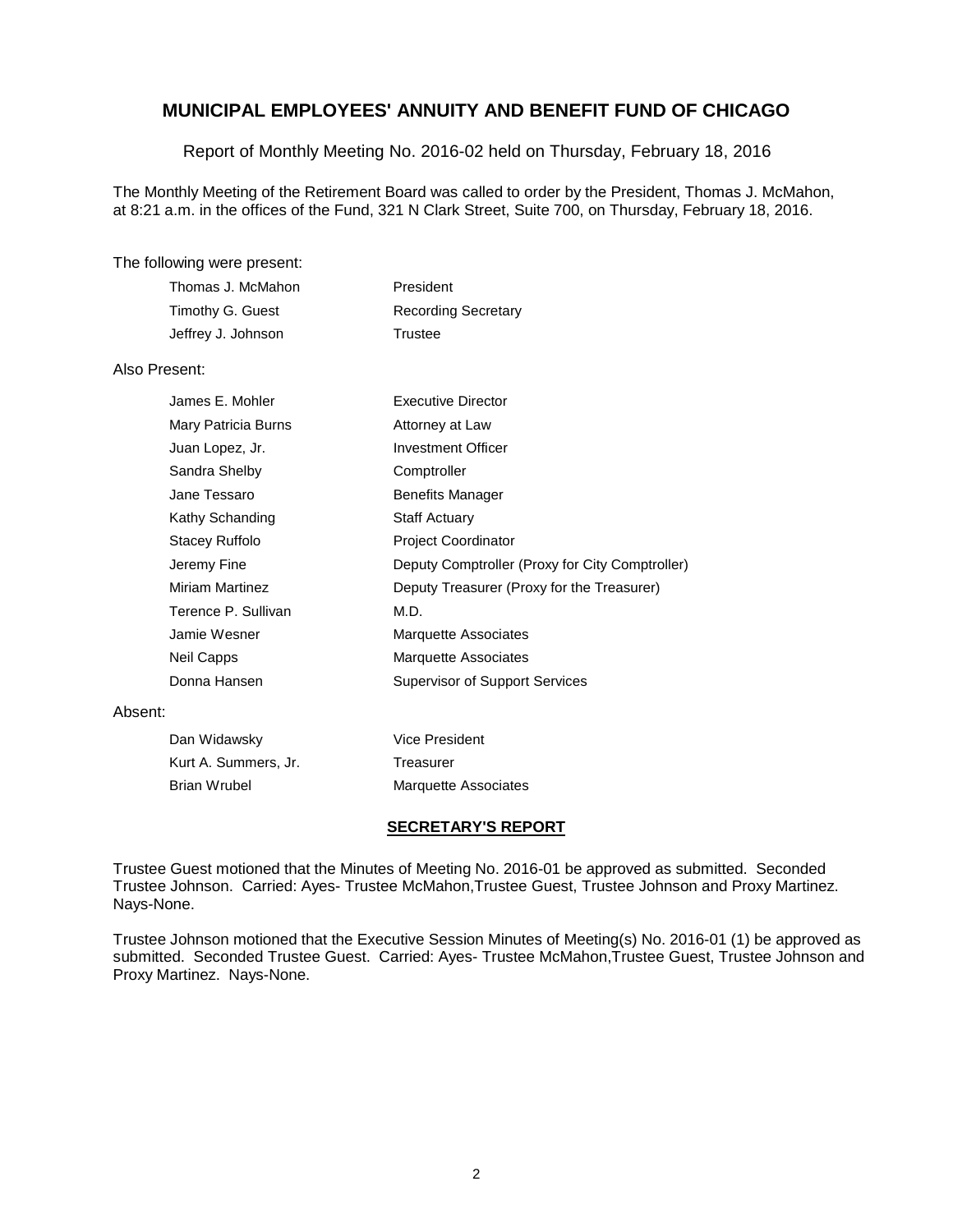Report of Monthly Meeting No. 2016-02 held on Thursday, February 18, 2016

## **REFUND DUE TO ERRORS IN DEDUCTION AND NON-MEMBERS**

### **Refund a/c errors in deduction**

| <b>Name</b>                                                                               | <b>Dept</b>                                              | Reason                                                      | <b>Amount</b>                     |  |  |
|-------------------------------------------------------------------------------------------|----------------------------------------------------------|-------------------------------------------------------------|-----------------------------------|--|--|
| CAISLEY, KATHY E<br>CORONADO, RICHARD<br>VERTONE, JOSEPH P                                | <b>COMMUNITY</b><br><b>AVIATION</b><br><b>FLEET MGMT</b> | PAYROLL ADJUSTMENT<br>NEW ANNUITANT<br><b>NEW ANNUITANT</b> | \$117.43<br>\$1,682.09<br>\$58.66 |  |  |
| Total Refund a/c errors in deduction                                                      |                                                          | 3 Case(s)                                                   | \$1,858.18                        |  |  |
| <b>TOTAL REFUND DUE TO ERRORS IN DEDUCTION AND NON-MEMBERS</b><br>\$1,858.18<br>3 Case(s) |                                                          |                                                             |                                   |  |  |

| A<br>B<br>C. | CХ<br>DU. | Less than 60 years of age<br>Reversionary<br>Calculated upon death of Employee MMI Maximum Medical Update<br><b>Credit Expires</b><br>Death<br>Duty Disability<br>DIS Discharged | N<br>OR.<br>R | Female: No Post 9/74 Spouse Contributions<br><b>MED</b> Updated Medical Records<br>See Notes in File<br>NTE Note for Mercy Works Update<br><b>Ordinary Disability</b><br><b>Reciprocal Annuity</b> | S.<br>W | REL Released to Return to Work<br>RW Returned to Work<br>Less than 10 years of Service<br><b>SPE</b> Specialist Doctor Visit<br>Term Annuity<br>Withdraw/Waiting to apply<br>WC Workmens' Compensation |
|--------------|-----------|----------------------------------------------------------------------------------------------------------------------------------------------------------------------------------|---------------|----------------------------------------------------------------------------------------------------------------------------------------------------------------------------------------------------|---------|--------------------------------------------------------------------------------------------------------------------------------------------------------------------------------------------------------|
|              |           | EID Errors in Deduction                                                                                                                                                          |               | RES Resigned                                                                                                                                                                                       |         | Married @ Res, Not Married @ Eff Date                                                                                                                                                                  |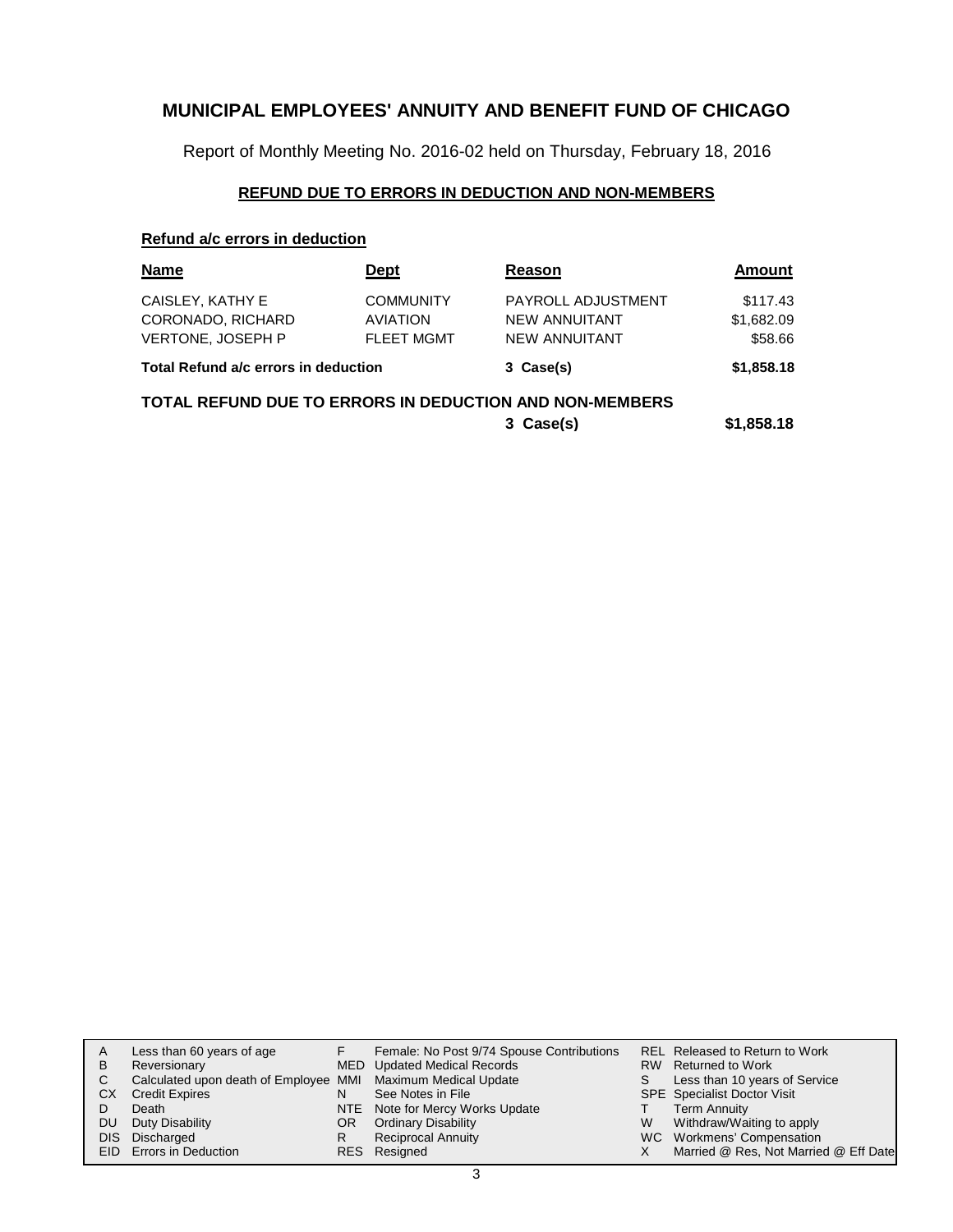Report of Monthly Meeting No. 2016-02 held on Thursday, February 18, 2016

### **REFUND TO EMPLOYEES DUE TO SEPARATION FROM SERVICE**

| <b>Name</b>                                                                                                                    | <u>Dept</u>                                                                                                                                                             | <b>Resignation Date</b> | <b>Amount</b>                                                                                                                                                 | <b>Note</b>  |
|--------------------------------------------------------------------------------------------------------------------------------|-------------------------------------------------------------------------------------------------------------------------------------------------------------------------|-------------------------|---------------------------------------------------------------------------------------------------------------------------------------------------------------|--------------|
| ALDER, GERALD H                                                                                                                | <b>TREASURER</b>                                                                                                                                                        | 01/15/2015              | \$34,850.48                                                                                                                                                   |              |
| AMOS, VANESSA G                                                                                                                | BE                                                                                                                                                                      | 11/03/2015              | \$13,703.76                                                                                                                                                   |              |
| ARAUZ, TAISHA T                                                                                                                | BE                                                                                                                                                                      | 12/18/2015              | \$14,083.26                                                                                                                                                   |              |
| BALAKRISHNAN, VENKATESH                                                                                                        | BE                                                                                                                                                                      | 12/31/2015              | \$19,954.22                                                                                                                                                   |              |
| BARRION, LYNDA                                                                                                                 | <b>BE</b>                                                                                                                                                               | 12/14/2015              | \$9,286.82                                                                                                                                                    |              |
| BARRY, MARK S                                                                                                                  | BE                                                                                                                                                                      | 09/10/2015              | \$38,504.14                                                                                                                                                   |              |
| <b>BEAUMONT, SAMUEL E</b>                                                                                                      | BE                                                                                                                                                                      | 11/05/2002              | \$3,502.08                                                                                                                                                    |              |
| <b>BLOCKOMS, PAUL E</b>                                                                                                        | BE                                                                                                                                                                      | 07/26/1991              | \$377.36                                                                                                                                                      |              |
| <b>BRIDGES, SHELAIYA K</b>                                                                                                     | BE                                                                                                                                                                      | 12/29/2015              | \$4,854.09                                                                                                                                                    |              |
| <b>BRIMMER, DERRICK F</b>                                                                                                      | BE                                                                                                                                                                      | 09/05/2015              | \$10.15                                                                                                                                                       |              |
| BROWN, EBONIE L                                                                                                                | BE                                                                                                                                                                      | 01/04/2016              | \$5,096.03                                                                                                                                                    |              |
| BROWN, MAKEDA N                                                                                                                | BE                                                                                                                                                                      | 01/04/2016              | \$29,844.19                                                                                                                                                   |              |
| BURNETT, DYRYL D                                                                                                               | <b>BE</b>                                                                                                                                                               | 07/21/2015              | \$8,248.23                                                                                                                                                    |              |
| CAISLEY, KATHY E                                                                                                               | <b>COMMUNITY DEVEL</b>                                                                                                                                                  | 05/06/2010              | \$79,224.57                                                                                                                                                   | A:42, S:11.5 |
| CHAIDEZ, RICCADONNA                                                                                                            | <b>FAMILY &amp; SUPP</b>                                                                                                                                                | 10/16/2015              | \$51,122.52                                                                                                                                                   | A:41, S:9.5  |
| CHAUCA, ROCKY W                                                                                                                | <b>AVIATION</b>                                                                                                                                                         | 12/09/2015              | \$8,816.51                                                                                                                                                    |              |
| COLLINS, XERIQUE                                                                                                               | BE                                                                                                                                                                      | 01/05/2016              | \$3,682.85                                                                                                                                                    |              |
| <b>CRAFT, TERRENCE A</b>                                                                                                       | BE                                                                                                                                                                      | 11/01/2015              | \$783.95                                                                                                                                                      |              |
| <b>CRISTLER, CHARLENE</b>                                                                                                      | BE                                                                                                                                                                      | 09/16/2015              | \$52,211.87                                                                                                                                                   | A:52, S:20   |
| CRUZ, HERMINIA                                                                                                                 | <b>BE</b>                                                                                                                                                               | 09/25/2015              | \$32,132.35                                                                                                                                                   |              |
| DEB, SOUGATA                                                                                                                   | <b>CITY COUNCIL</b>                                                                                                                                                     | 12/31/2015              | \$17,155.91                                                                                                                                                   |              |
| DIFILIPPO, JOHN P                                                                                                              | BE                                                                                                                                                                      | 08/23/2015              | \$22,067.64                                                                                                                                                   |              |
| <b>EMMONS, GREGORY</b>                                                                                                         | BE                                                                                                                                                                      | 10/19/2015              | \$5,743.25                                                                                                                                                    |              |
| GALAVIZ, VICTOR A                                                                                                              | BE                                                                                                                                                                      | 12/29/2015              | \$9,890.51                                                                                                                                                    |              |
| GARTLEY, PAMELA                                                                                                                | BE                                                                                                                                                                      | 08/29/2006              | \$7,307.81                                                                                                                                                    |              |
| GIBSON, ANDREW D                                                                                                               | BE                                                                                                                                                                      | 11/15/2013              | \$11,161.52                                                                                                                                                   |              |
| GONZALEZ, NICOLE M                                                                                                             | BE                                                                                                                                                                      | 12/31/2015              | \$16,355.67                                                                                                                                                   |              |
| GROSS, TONYA J                                                                                                                 | <b>CULTURAL AFFAIRS</b>                                                                                                                                                 | 12/31/2015              | \$12,777.41                                                                                                                                                   |              |
| GUTIERREZ, DAVID                                                                                                               | <b>AVIATION</b>                                                                                                                                                         | 12/04/2015              | \$8,550.91                                                                                                                                                    |              |
| HEMPHILL-CROWDER, COREY D BE                                                                                                   |                                                                                                                                                                         | 06/25/2015              | \$2,542.39                                                                                                                                                    |              |
| HINTON, TIHETA                                                                                                                 | <b>CHA</b>                                                                                                                                                              | 12/21/2015              | \$13,591.31                                                                                                                                                   |              |
| HOOD, JOEL                                                                                                                     | BE                                                                                                                                                                      | 09/25/2015              | \$17,817.08                                                                                                                                                   |              |
| HOWARD, GLORIA                                                                                                                 | BE                                                                                                                                                                      | 01/06/2016              | \$14,591.43                                                                                                                                                   |              |
| JAKUBIK, JEFFREY D                                                                                                             | BE                                                                                                                                                                      | 01/04/2016              | \$26,654.77                                                                                                                                                   |              |
| JAMISON, TERRELL D                                                                                                             | BE                                                                                                                                                                      | 12/18/2015              | \$6,175.01                                                                                                                                                    |              |
| JOHNSON, AMY L                                                                                                                 | ᄠ                                                                                                                                                                       | 01/05/2016              | \$8,202.23                                                                                                                                                    |              |
| JONES, DENISE R                                                                                                                | BE                                                                                                                                                                      | 10/30/2015              | \$11,224.04                                                                                                                                                   |              |
| <b>KEATON, BERNARD</b>                                                                                                         | <b>AVIATION</b>                                                                                                                                                         | 11/18/2014              | \$1,167.86                                                                                                                                                    |              |
| KEITH, LAWRENCE R                                                                                                              | BE                                                                                                                                                                      | 08/25/2015              | \$15,396.70                                                                                                                                                   |              |
| LAUSMAN, KRISTEN A                                                                                                             | BE                                                                                                                                                                      | 12/04/2015              | \$13,944.12                                                                                                                                                   |              |
| MAGIDSON, LISA A                                                                                                               | BE                                                                                                                                                                      | 04/05/2015              | \$29,675.72                                                                                                                                                   |              |
| F<br>Less than 60 years of age<br>Reversionary<br>Calculated upon death of Employee MMI<br><b>Credit Expires</b><br>N<br>Death | Female: No Post 9/74 Spouse Contributions<br>MED<br><b>Updated Medical Records</b><br>Maximum Medical Update<br>See Notes in File<br>NTE<br>Note for Mercy Works Update |                         | REL Released to Return to Work<br>RW Returned to Work<br>S<br>Less than 10 years of Service<br><b>SPE</b> Specialist Doctor Visit<br>Τ<br><b>Term Annuity</b> |              |
| <b>Duty Disability</b><br>OR.<br>R.<br>Discharged                                                                              | <b>Ordinary Disability</b><br><b>Reciprocal Annuity</b>                                                                                                                 |                         | W<br>Withdraw/Waiting to apply<br>WC Workmens' Compensation                                                                                                   |              |

DIS Discharged EID Errors in Deduction

A B  $\mathbf C$ CX D DU

Resigned RES

X

Married @ Res, Not Married @ Eff Date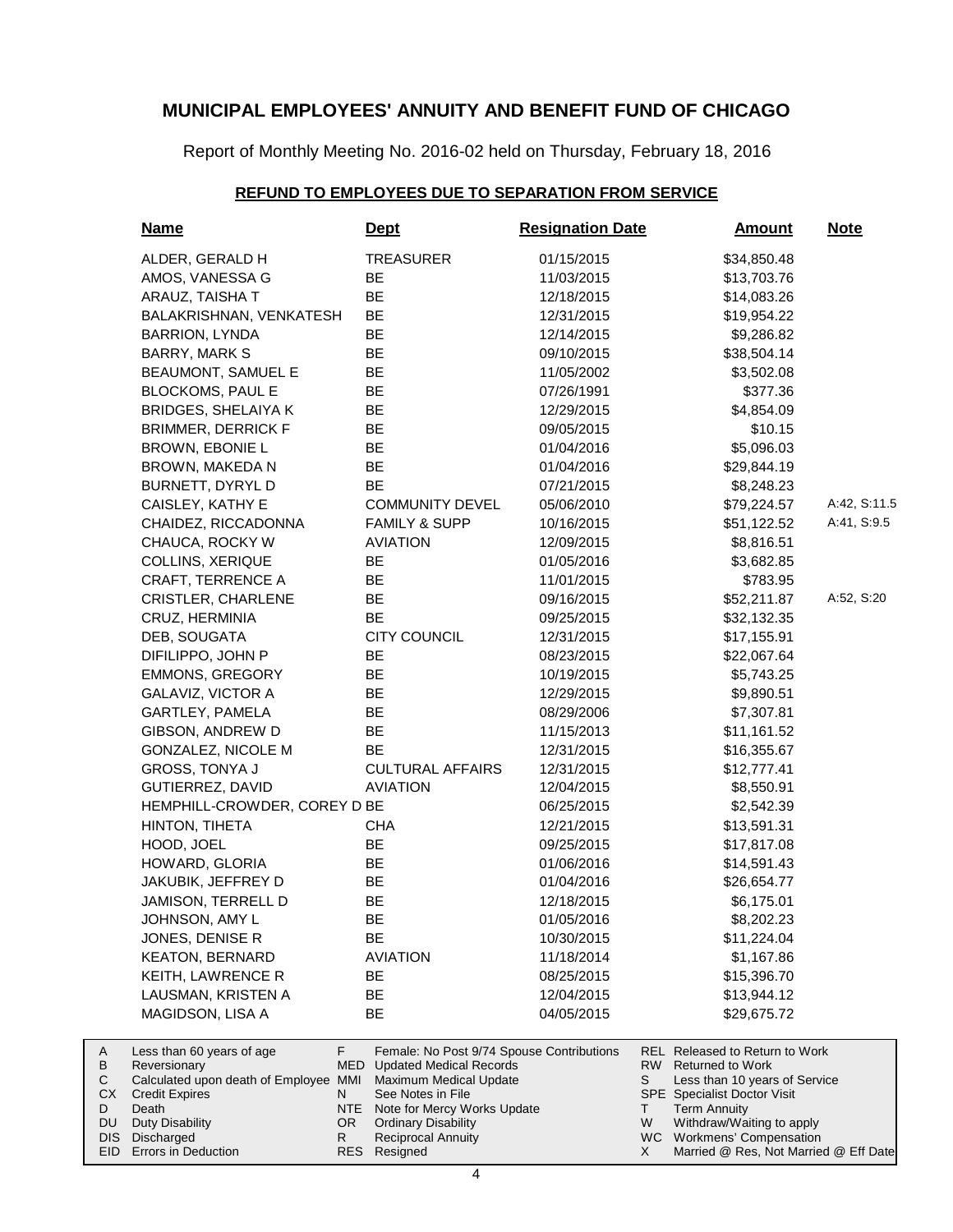Report of Monthly Meeting No. 2016-02 held on Thursday, February 18, 2016

## **REFUND TO EMPLOYEES DUE TO SEPARATION FROM SERVICE**

| <b>Name</b>              | <u>Dept</u>              | <b>Resignation Date</b> | <b>Amount</b> | <b>Note</b> |
|--------------------------|--------------------------|-------------------------|---------------|-------------|
| MCDERMOTT, MEREDITH C    | BE                       | 11/04/2015              | \$27,407.74   |             |
| MCKENZIE, MICHAEL J      | <b>BE</b>                | 10/18/2015              | \$22,786.91   |             |
| <b>MCKINNEY, NOLAN D</b> | <b>BE</b>                | 08/24/2013              | \$8,608.89    |             |
| MOHAMMED, AYUBUDDIN      | <b>CPL</b>               | 04/08/2010              | \$8,571.91    |             |
| PEATRY, MONICA D         | <b>FAMILY &amp; SUPP</b> | 01/05/2016              | \$36,267.18   |             |
| PICKENS-WADE, AUDREY M   | CITY COUNCIL             | 01/07/2011              | \$25,034.53   |             |
| PITTMAN, HENRY L         | <b>BE</b>                | 12/24/2015              | \$3,243.38    |             |
| PUENTE, KATHERINE        | <b>BE</b>                | 01/05/2016              | \$1,570.63    |             |
| RICHARDS, LISA M         | <b>TRANS</b>             | 01/13/2016              | \$14,809.67   |             |
| RIVAS, ORLANDO           | <b>BE</b>                | 01/07/2016              | \$994.55      |             |
| RIVERA, SORAIDA M        | <b>BE</b>                | 08/31/2015              | \$9,577.32    |             |
| RODRIGUEZ, YOLANDA L     | <b>BE</b>                | 04/24/2015              | \$6,090.68    |             |
| ROGERS, PATRICE M        | <b>BE</b>                | 01/08/2016              | \$20,326.62   |             |
| RYAN, EDWARD J           | BE                       | 11/12/2015              | \$24,256.22   |             |
| <b>SCHAMBER, ERIN E</b>  | <b>BE</b>                | 08/29/2009              | \$4,403.66    |             |
| <b>SCOTT, STARRE A</b>   | <b>BE</b>                | 01/04/2016              | \$37,743.69   |             |
| SEAWOOD, ANTHONY         | <b>BE</b>                | 09/28/2015              | \$19,256.14   |             |
| SIMMONS-YOUNG, NOVA E    | <b>CITY COUNCIL</b>      | 05/20/2015              | \$39,786.86   |             |
| STEPHENS, SCOTT          | <b>BE</b>                | 07/03/2015              | \$12,665.69   |             |
| VASQUEZ, MONICA L        | <b>BE</b>                | 02/25/2015              | \$14,620.02   |             |
| WALKER, SHIWANDA         | <b>BE</b>                | 08/25/2015              | \$18,304.85   |             |
| <b>WALSH, THOMAS E</b>   | <b>BE</b>                | 01/04/2016              | \$39,434.19   |             |
| WARD, JAMAL R            | <b>BE</b>                | 01/08/2016              | \$10,475.79   |             |
| WARREN, JASON D          | BE                       | 09/05/2015              | \$30,733.24   |             |
| WILLIAMS, VINCENT L      | <b>BE</b>                | 08/31/2014              | \$1,291.30    |             |
| YOUNGBLOOD, LAURICE      | BE                       | 09/05/2015              | \$10,992.45   |             |
|                          |                          |                         |               |             |

### **TOTAL REFUND TO EMPLOYEES DUE TO SEPARATION FROM SERVICE**

**67 Case(s) \$1,131,536.83**

|           | Less than 60 years of age                                    |     | Female: No Post 9/74 Spouse Contributions |    | REL Released to Return to Work        |
|-----------|--------------------------------------------------------------|-----|-------------------------------------------|----|---------------------------------------|
| B         | Reversionary                                                 |     | MED Updated Medical Records               |    | RW Returned to Work                   |
|           | Calculated upon death of Employee MMI Maximum Medical Update |     |                                           | S. | Less than 10 years of Service         |
| CХ        | <b>Credit Expires</b>                                        |     | See Notes in File                         |    | <b>SPE</b> Specialist Doctor Visit    |
|           | Death                                                        |     | NTE Note for Mercy Works Update           |    | Term Annuity                          |
| <b>DU</b> | Duty Disability                                              | OR. | <b>Ordinary Disability</b>                | W  | Withdraw/Waiting to apply             |
|           | DIS Discharged                                               |     | <b>Reciprocal Annuity</b>                 |    | WC Workmens' Compensation             |
|           | EID Errors in Deduction                                      |     | RES Resigned                              |    | Married @ Res, Not Married @ Eff Date |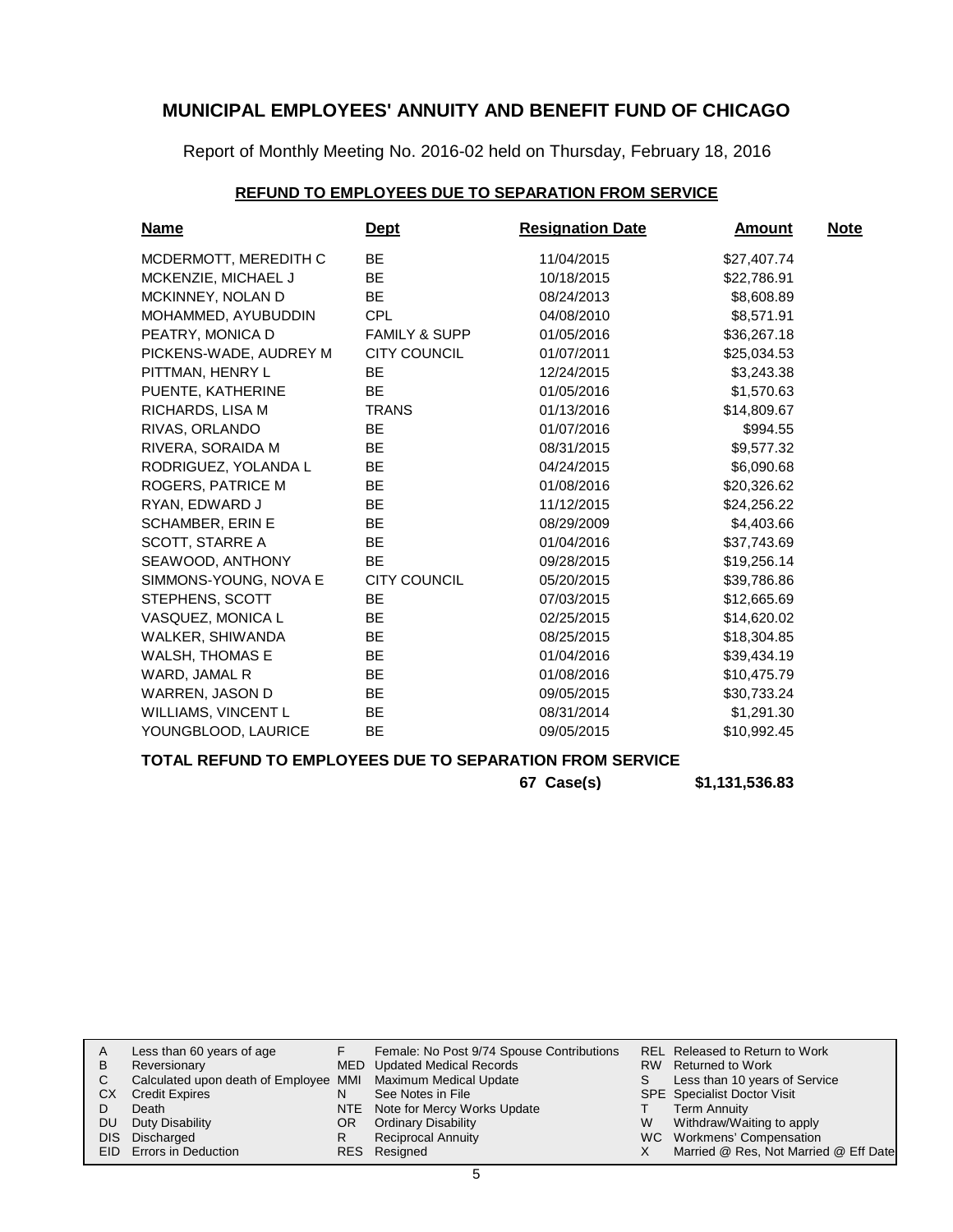Report of Monthly Meeting No. 2016-02 held on Thursday, February 18, 2016

### **REFUND IN ACCORDANCE WITH SECTION 8-170 OF THE LAW GOVERNING THIS FUND**

| <b>Name</b>                                                                            | <b>Dept</b>                | Date of Death Pay to     |  | Amount                      |
|----------------------------------------------------------------------------------------|----------------------------|--------------------------|--|-----------------------------|
| BROWN, JENNIFER L<br>HUDSON, DOROTHY M                                                 | STS & SAN<br><b>POLICE</b> | 09/15/2015<br>01/09/2016 |  | \$62,047.45<br>\$117,750.99 |
| <b>Total REFUND IN ACCORDANCE WITH SECTION 8-170 OF</b><br>THE LAW GOVERNING THIS FUND | \$179,798.44               |                          |  |                             |

### **REFUND ELECTIONS IN LIEU OF EMPLOYEE ANNUITY 40 ILCS 5/8-171**

| <b>Name</b>                                        | <b>Dept</b> | <b>Resignation Date</b> | Amount       |
|----------------------------------------------------|-------------|-------------------------|--------------|
| ASHTON, ANITA R                                    | BE          | 12/24/2015              | \$7,467.89   |
| CALDERON, EDUARDO                                  | <b>BE</b>   | 01/06/2016              | \$18,447.14  |
| CAMPBELL, DELORES                                  | <b>BE</b>   | 11/12/2015              | \$23,033.99  |
| STANLEY, RITA A                                    | BE.         | 10/19/2015              | \$8.524.91   |
| WARD, CYNTHIA S                                    | BE.         | 12/11/2015              | \$52,645.26  |
| Total REFUND ELECTIONS IN LIEU OF EMPLOYEE ANNUITY |             | 5 Case(s)               | \$110,119.19 |

### **REFUND OF SPOUSAL CONTRIBUTIONS (To New Annuitants with No Spouse at the Time of Retirement)**

| <u>Name</u>                                                                                                      | <u>Dept</u>                                                                                                                                                | <b>Effective Date</b>                     | <u>Amount</u>                                                                                                                                                         |
|------------------------------------------------------------------------------------------------------------------|------------------------------------------------------------------------------------------------------------------------------------------------------------|-------------------------------------------|-----------------------------------------------------------------------------------------------------------------------------------------------------------------------|
| AGOSTO, JEANNETTE                                                                                                | <b>BE</b>                                                                                                                                                  | 01/01/2016                                | \$13,250.00                                                                                                                                                           |
| BECERRA, ANA MARIA                                                                                               | <b>INSPECTOR GEN</b>                                                                                                                                       | 10/01/2015                                | \$10,871.69                                                                                                                                                           |
| <b>BEY, ABRAHAM G</b>                                                                                            | BE.                                                                                                                                                        | 09/06/2015                                | \$7,624.47                                                                                                                                                            |
| BOYD, ETHEL F                                                                                                    | <b>BE</b>                                                                                                                                                  | 09/02/2015                                | \$1,662.39                                                                                                                                                            |
| CARTER, RONALD S                                                                                                 | <b>BE</b>                                                                                                                                                  | 01/05/2016                                | \$15,228.85                                                                                                                                                           |
| CHRISTENSEN, PAULINE F                                                                                           | <b>WATER</b>                                                                                                                                               | 08/16/2012                                | \$9,595.35                                                                                                                                                            |
| CORONADO, RICHARD                                                                                                | <b>AVIATION</b>                                                                                                                                            | 10/01/2015                                | \$11,305.00                                                                                                                                                           |
| COX, VERSCINE                                                                                                    | <b>BE</b>                                                                                                                                                  | 01/01/2016                                | \$2,282.44                                                                                                                                                            |
| DETERS, FREDERICK W                                                                                              | <b>COMMUNITY DEV</b>                                                                                                                                       | 01/01/2016                                | \$52,611.87                                                                                                                                                           |
| DRASKOVIC, MARY                                                                                                  | <b>BE</b>                                                                                                                                                  | 12/19/2015                                | \$1,725.16                                                                                                                                                            |
| DURAN, OFELIA                                                                                                    | <b>BE</b>                                                                                                                                                  | 12/31/2015                                | \$7,645.36                                                                                                                                                            |
| <b>ESSEX, MARIE T</b>                                                                                            | <b>BE</b>                                                                                                                                                  | 01/01/2016                                | \$21,368.65                                                                                                                                                           |
| FORD, ROCHELLE                                                                                                   | <b>POLICE</b>                                                                                                                                              | 01/16/2016                                | \$26,323.63                                                                                                                                                           |
| GIVENS, CECELIA A                                                                                                | <b>BE</b>                                                                                                                                                  | 01/01/2016                                | \$6,002.25                                                                                                                                                            |
| HARRINGTON, LYNN C                                                                                               | <b>FIRE</b>                                                                                                                                                | 01/01/2016                                | \$23,119.56                                                                                                                                                           |
| HERRADA, ESPERANZA                                                                                               | BE.                                                                                                                                                        | 12/16/2015                                | \$4,865.17                                                                                                                                                            |
| HUNTER, LORETTA J                                                                                                | <b>POLICE</b>                                                                                                                                              | 12/19/2015                                | \$1,850.16                                                                                                                                                            |
| JACKSON, SYLVIA D                                                                                                | <b>BE</b>                                                                                                                                                  | 01/01/2016                                | \$10,627.91                                                                                                                                                           |
| JACKSON-HEAGS, DEBORAH ABE                                                                                       |                                                                                                                                                            | 01/10/2016                                | \$6,074.25                                                                                                                                                            |
| JOHNSON, JERALDINE                                                                                               | <b>BE</b>                                                                                                                                                  | 01/01/2016                                | \$4,325.22                                                                                                                                                            |
| JONES, DENISE L                                                                                                  | <b>HUMAN SERVICE</b>                                                                                                                                       | 01/01/2016                                | \$1,180.99                                                                                                                                                            |
| Less than 60 years of age<br>Reversionary<br>Calculated upon death of Employee<br><b>Credit Expires</b><br>Death | F.<br><b>MED</b><br><b>Updated Medical Records</b><br>MMI<br>Maximum Medical Update<br>N<br>See Notes in File<br><b>NTE</b><br>Note for Mercy Works Update | Female: No Post 9/74 Spouse Contributions | <b>REL Released to Return to Work</b><br>RW Returned to Work<br>S<br>Less than 10 years of Service<br><b>SPE</b> Specialist Doctor Visit<br>T.<br><b>Term Annuity</b> |
| Duty Disability                                                                                                  | <b>OR</b><br><b>Ordinary Disability</b>                                                                                                                    |                                           | W<br>Withdraw/Waiting to apply                                                                                                                                        |

Reciprocal Annuity

Resigned RES

R

WC Workmens' Compensation

X Married @ Res, Not Married @ Eff Date

DIS Discharged EID Errors in Deduction

A B C CX D DU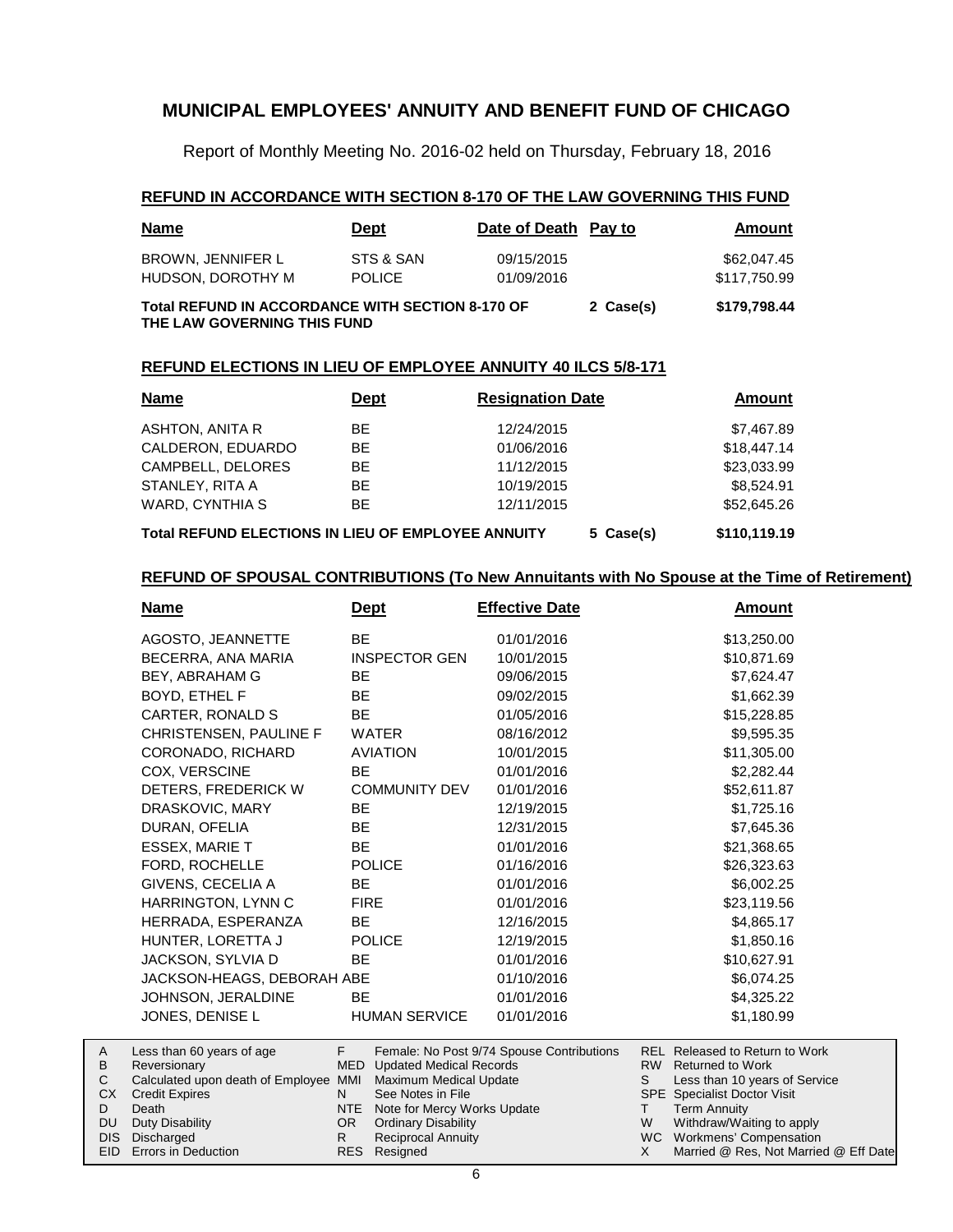Report of Monthly Meeting No. 2016-02 held on Thursday, February 18, 2016

## **REFUND OF SPOUSAL CONTRIBUTIONS (To New Annuitants with No Spouse at the Time of Retirement)**

| Name                                         | <b>Dept</b>           | <b>Effective Date</b> |  | <b>Amount</b> |
|----------------------------------------------|-----------------------|-----------------------|--|---------------|
| JONES, GLADYS M                              | <b>BE</b>             | 12/01/2015            |  | \$8,386.94    |
| JONES, WILLARD J                             | BE.                   | 01/08/2016            |  | \$1,965.29    |
| LA PORTE, THOMAS P                           | <b>WATER</b>          | 07/17/2014            |  | \$20,835.82   |
| LINZY, PATRICIA                              | <b>POLICE</b>         | 12/16/2015            |  | \$2,026.65    |
| LOPEZ, CONSUELO                              | BE.                   | 01/01/2016            |  | \$9,491.18    |
| MARTINELLI, JOHN J                           | BE.                   | 08/30/2014            |  | \$6,301.89    |
| MATA, ELBA P                                 | <b>POLICE</b>         | 01/01/2016            |  | \$3,097.34    |
| MATTHEWS, JORDANETTE                         | <b>INSPECTIONAL S</b> | 01/01/2016            |  | \$755.00      |
| MC BRIDE, DORETHA M                          | <b>BE</b>             | 10/09/2015            |  | \$1,997.71    |
| MITCHELL, JAMES M                            | STS & SAN             | 01/18/2016            |  | \$14,383.46   |
| MURPHY, OTIS W                               | ANIMAL CONTRL         | 01/26/2016            |  | \$15,970.94   |
| OLLINS, BEVERLY                              | <b>POLICE</b>         | 12/19/2015            |  | \$4,273.51    |
| <b>ONEAL, FRANCINE</b>                       | BE.                   | 12/22/2015            |  | \$2,329.29    |
| PRENDERGAST, WILLIAM T                       | <b>BE</b>             | 01/01/2016            |  | \$33,830.86   |
| RIOS, VICTORIA G                             | <b>POLICE</b>         | 01/01/2016            |  | \$2,247.01    |
| ROBINSON, CAMMAY                             | BE.                   | 01/01/2016            |  | \$3,760.91    |
| SCHABOLD, MICHAEL                            | <b>POLICE</b>         | 01/01/2016            |  | \$26,839.86   |
| SPIRES, DIANE                                | <b>BE</b>             | 12/20/2015            |  | \$12,347.38   |
| ZAMOJSKI, CAROLYN                            | <b>POLICE</b>         | 01/01/2016            |  | \$11,233.17   |
| <b>Total REFUND OF SPOUSAL CONTRIBUTIONS</b> | 40 Case(s)            | \$421,614.58          |  |               |

**TOTAL REFUNDS \$1,844,927.22**

| A  | Less than 60 years of age                                    |     | Female: No Post 9/74 Spouse Contributions |   | REL Released to Return to Work        |
|----|--------------------------------------------------------------|-----|-------------------------------------------|---|---------------------------------------|
| B  | Reversionary                                                 |     | MED Updated Medical Records               |   | RW Returned to Work                   |
|    | Calculated upon death of Employee MMI Maximum Medical Update |     |                                           |   | Less than 10 years of Service         |
| СX | <b>Credit Expires</b>                                        |     | See Notes in File                         |   | <b>SPE</b> Specialist Doctor Visit    |
|    | Death                                                        |     | NTE Note for Mercy Works Update           |   | <b>Term Annuity</b>                   |
| DU | Duty Disability                                              | OR. | <b>Ordinary Disability</b>                | W | Withdraw/Waiting to apply             |
|    | DIS Discharged                                               |     | <b>Reciprocal Annuity</b>                 |   | WC Workmens' Compensation             |
|    | EID Errors in Deduction                                      |     | RES Resigned                              |   | Married @ Res, Not Married @ Eff Date |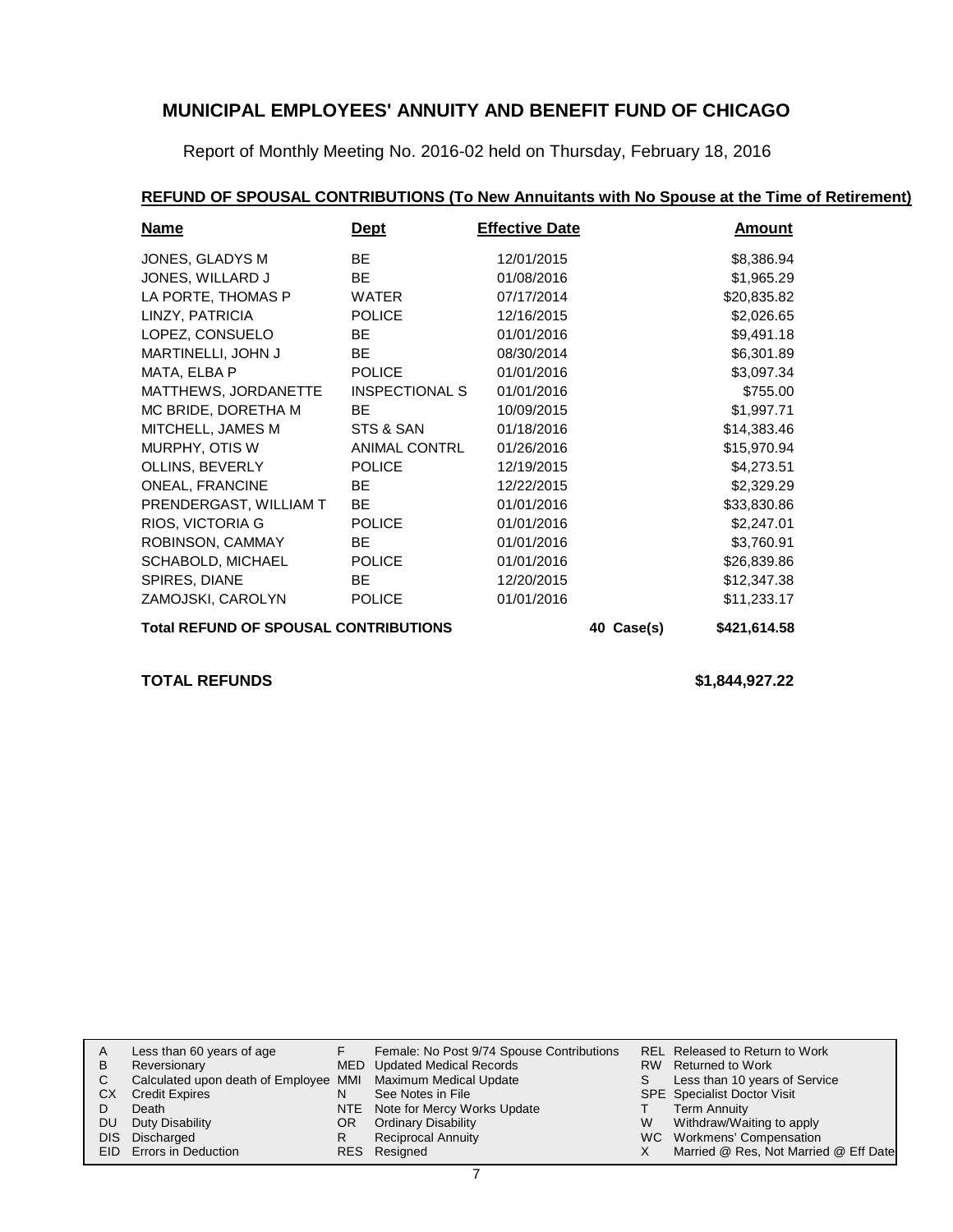Report of Monthly Meeting No. 2016-02 held on Thursday, February 18, 2016

### **ADJUSTED REFUND**

| <b>Name</b> | Refund Type Reason | <b>Resignation Date</b> | Amount |             |
|-------------|--------------------|-------------------------|--------|-------------|
| <b>NONE</b> |                    |                         |        | ORG.<br>ADJ |

Trustee Johnson moved that the various amounts shown for refunds be approved for payment in the amount shown opposite their respective names. Seconded Proxy Martinez. Carried: Ayes- Trustee McMahon,Trustee Guest, Trustee Johnson and Proxy Martinez. Nays - None.

| A  | Less than 60 years of age                                    |    | Female: No Post 9/74 Spouse Contributions |   | REL Released to Return to Work        |
|----|--------------------------------------------------------------|----|-------------------------------------------|---|---------------------------------------|
| B  | Reversionary                                                 |    | MED Updated Medical Records               |   | RW Returned to Work                   |
| C. | Calculated upon death of Employee MMI Maximum Medical Update |    |                                           | S | Less than 10 years of Service         |
| СX | <b>Credit Expires</b>                                        | N  | See Notes in File                         |   | <b>SPE</b> Specialist Doctor Visit    |
|    | Death                                                        |    | NTE Note for Mercy Works Update           |   | <b>Term Annuity</b>                   |
| DU | Duty Disability                                              | OR | <b>Ordinary Disability</b>                | W | Withdraw/Waiting to apply             |
|    | DIS Discharged                                               | R  | <b>Reciprocal Annuity</b>                 |   | WC Workmens' Compensation             |
|    | EID Errors in Deduction                                      |    | RES Resigned                              |   | Married @ Res, Not Married @ Eff Date |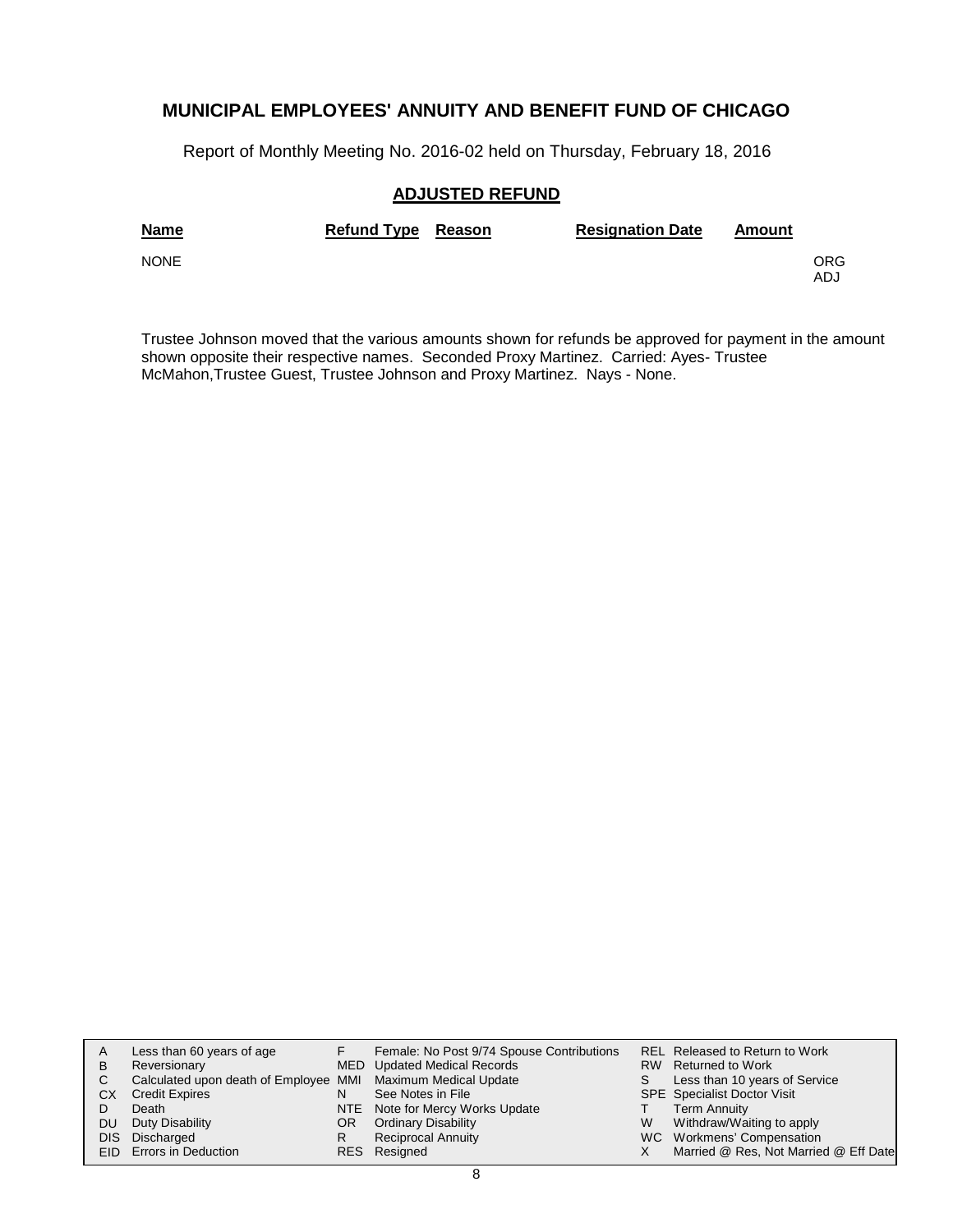## **MUNICIPAL EMPLOYEES' ANNUITY AND BENEFIT FUND OF CHICAGO Report for Monthly Meeting No. 2016-02 held on Thursday, February 18, 2016 ADMINISTRATIVE & OPERATING DISBURSEMENTS**

|                                                                                                       | <b>JANUARY 2016</b> |                  |                 |    | <b>FOR</b>           |
|-------------------------------------------------------------------------------------------------------|---------------------|------------------|-----------------|----|----------------------|
|                                                                                                       | <b>BUDGET</b>       | <b>ACTUAL</b>    | <b>VARIANCE</b> |    | <b>APPROVAL</b>      |
| <b>PERSONNEL</b>                                                                                      | \$<br>285,870.58    | \$<br>244,295.08 | \$<br>41,575.50 | \$ | 244,295.08           |
| Salaries & Wages - Regular                                                                            |                     |                  |                 |    | 239,571.19           |
| Salaries & Wages - Part-Time                                                                          |                     |                  |                 |    | 4,723.89             |
| <b>Employee Insurance &amp; Benefits</b>                                                              | 107,693.42          | 108,514.24       | (820.82)        |    | 108,514.24           |
| Healthcare-Actives, net of EE premium contributions                                                   |                     |                  |                 |    | 99,179.00            |
| Healthcare-MEABF retirees, net of premium contributions                                               |                     |                  |                 |    | 9,335.24             |
| <b>PROFESSIONAL SERVICES</b>                                                                          |                     |                  |                 |    |                      |
| <b>Actuarial Services</b>                                                                             | 13,022.25           |                  | 13,022.25       |    |                      |
| <b>Legal Advisory Services</b>                                                                        | 20,000.00           |                  | 20,000.00       |    | 21,768.63            |
| Burke Burns & Pinelli, Ltd.: Legal services                                                           |                     |                  |                 |    |                      |
| 01/11/16, Inv#21408, 12/03/15 - 12/30/15                                                              |                     |                  |                 |    | 8,791.26             |
| 01/11/16, Inv#21409, 12/07/15 - 12/14/15                                                              |                     |                  |                 |    | 80.91                |
| 01/11/16, Inv#21410, 12/29/15                                                                         |                     |                  |                 |    | 157.50               |
| 01/11/16, Inv#21411, 12/09/15                                                                         |                     |                  |                 |    | 22.50                |
| 01/11/16, Inv#21412, 12/08/15 - 12/28/15                                                              |                     |                  |                 |    | 773.55               |
| 01/11/16, Inv#21413, 12/21/15                                                                         |                     |                  |                 |    | 180.00               |
| 01/11/16, Inv#21414, 12/07/15 - 12/14/15                                                              |                     |                  |                 |    | 592.26               |
| 01/11/16, Inv#21415, 12/21/15<br>01/11/16, Inv#21416, 11/06/15 - 12/30/15                             |                     |                  |                 |    | 157.50<br>10,984.40  |
| 01/11/16, Inv#21417, 12/10/15 - 12/30/15                                                              |                     |                  |                 |    | 28.75                |
| <b>Other Consulting Services</b>                                                                      |                     |                  |                 |    |                      |
| <b>Medical Services - T Sullivan</b>                                                                  | 4,398.83            | 4,060.48         | 338.35          |    | 4,060.48             |
| <b>Audit Services</b>                                                                                 | 3,166.67            |                  | 3,166.67        |    |                      |
| Legislative Liason - Robert S. Molaro                                                                 | 1,476.42            |                  | 1,476.42        |    | 1,433.41             |
| <b>Tax Consulting</b>                                                                                 | 83.33               |                  | 83.33           |    |                      |
| <b>IT Consulting</b>                                                                                  | 2,290.83            |                  | 2,290.83        |    | 585.00               |
| Xerillion Corporation, Inv#44836, Network support - onsite                                            |                     |                  |                 |    | 585.00               |
| <b>Benefit Payment &amp; Payroll Services</b>                                                         | 32,580.58           | 223.25           | 32,357.33       |    | 127,463.96           |
|                                                                                                       |                     |                  |                 |    |                      |
| <b>TNT Benefit Payments</b><br>ADP, Inc. - Payroll processing December                                |                     |                  |                 |    | 126,296.21<br>944.50 |
| ADP, Inc. - Payroll processing January                                                                |                     |                  |                 |    | 223.25               |
| <b>COMMUNICATIONS EXPENSES</b>                                                                        |                     |                  |                 |    |                      |
| <b>Printing &amp; Publications</b>                                                                    | 12,910.00           |                  | 12,910.00       |    |                      |
| Postage                                                                                               | 1,916.67            | 1,701.34         | 215.33          |    | 1,779.00             |
|                                                                                                       |                     |                  |                 |    |                      |
| United States Postal Service, 01/16, Regular Postage<br>*** Note: Prepaid postage \$1.34 included YTD |                     |                  |                 |    | 1,700.00             |
| US Messenger & Logistics, Inc., 12/31/15, Inv#3234-31623                                              |                     |                  |                 |    | 79.00                |
| <b>Telephone &amp; Communications</b>                                                                 | 3,556.67            | 2,863.38         | 693.29          |    | 3,213.34             |
| Access Point, Inc., VOIP Telefax services, Inv#4022720, 01/16                                         |                     |                  |                 |    | 144.94               |
| ShoreTel, 01/01/16, Inv#0581164, Phone system, 02/16                                                  |                     |                  |                 |    | 2,058.44             |
| Cook Co. Pension: 12/31/15, Inv#IV463 - DR Site                                                       |                     |                  |                 |    | 349.96               |
| Cogent Comm, 01/01/16, Internet - Onsite                                                              |                     |                  |                 |    | 400.00               |
| Business Continuity - Managers Cell Phone Reimbursement<br>for January                                |                     |                  |                 |    | 260.00               |
| <b>OTHER OPERATING EXPENSES</b>                                                                       |                     |                  |                 |    |                      |
| <b>Rental &amp; Utilities</b>                                                                         | 48,708.83           | 46,370.16        | 2,338.67        |    | 54,900.05            |
| Hines REIT 321 N. Clark St. LLC, 01/16 rent                                                           |                     |                  |                 |    | 50,664.47            |
| Cook Co. Pension:                                                                                     |                     |                  |                 |    |                      |
| 12/31/15, Inv#IV463, Rent 12/15 - DR site                                                             |                     |                  |                 |    | 1,076.72             |
| *2015 320 h 41V463, Rent 01/16 - DR site                                                              | 9                   |                  |                 |    | 1,076.72             |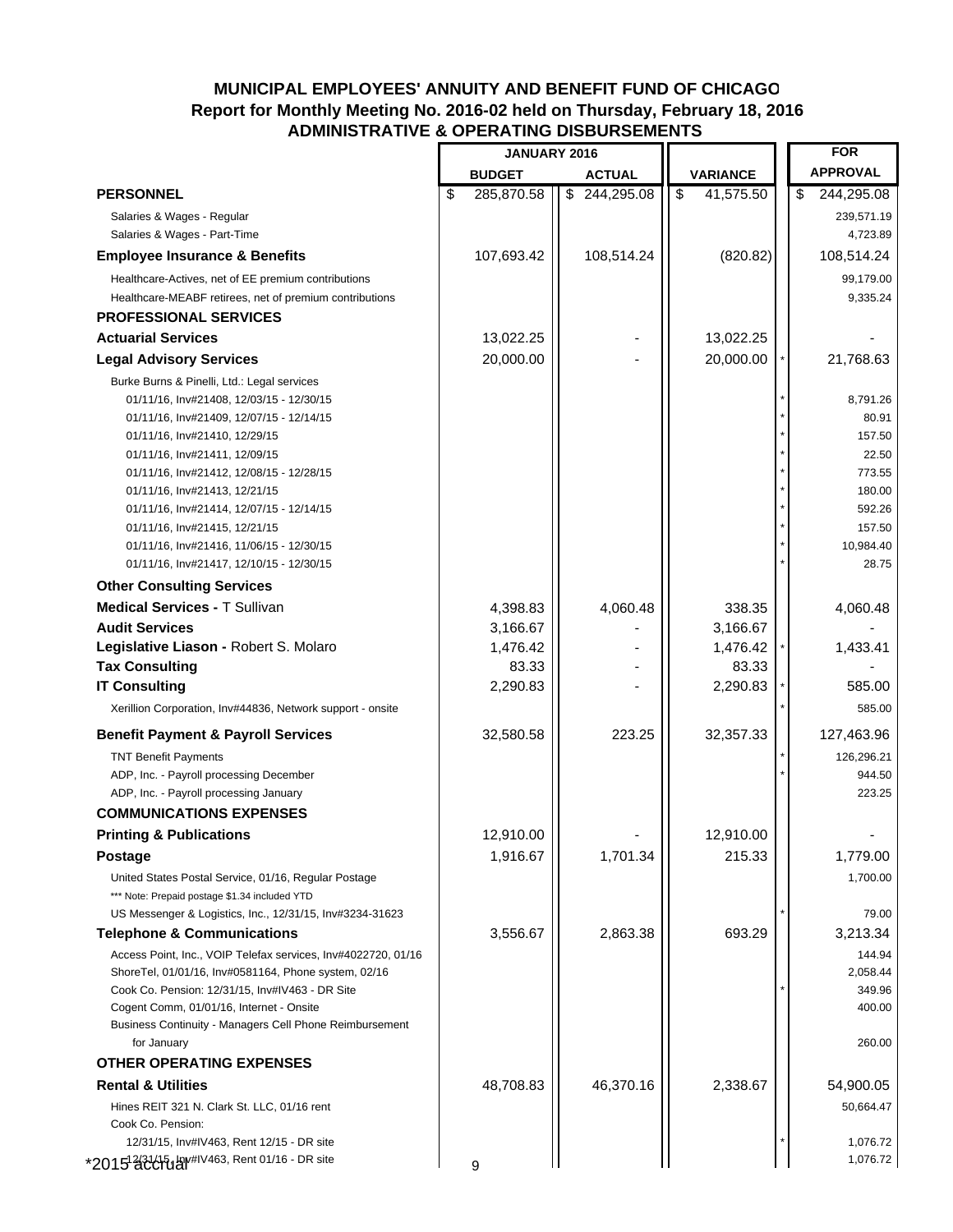## **MUNICIPAL EMPLOYEES' ANNUITY AND BENEFIT FUND OF CHICAGO Report for Monthly Meeting No. 2016-02 held on Thursday, February 18, 2016 ADMINISTRATIVE & OPERATING DISBURSEMENTS**

|                                                                                                     | JANUARY 2016 |               |    |               | <b>FOR</b>      |                        |
|-----------------------------------------------------------------------------------------------------|--------------|---------------|----|---------------|-----------------|------------------------|
|                                                                                                     |              | <b>BUDGET</b> |    | <b>ACTUAL</b> | <b>VARIANCE</b> | <b>APPROVAL</b>        |
|                                                                                                     |              |               |    |               |                 |                        |
| ComEd:                                                                                              |              |               |    |               |                 |                        |
| 12/07/15, Services from 11/02/15 - 12/04/15<br>01/08/16, Services from 12/04/15 - 01/07/16          |              |               |    |               |                 | \$<br>863.27<br>892.41 |
| Cook Co. Pension, 12/31/15, Elec/Cooling/Fire - DR site                                             |              |               |    |               |                 | 326.46                 |
| <b>Contractual Services</b>                                                                         |              |               |    |               |                 |                        |
| <b>Trustee Elections</b>                                                                            | \$           | 1,213.33      | \$ |               | \$<br>1,213.33  |                        |
| <b>Death Service</b>                                                                                |              | 250.00        |    |               | 250.00          |                        |
| <b>Shredding &amp; Storage Charges</b>                                                              |              | 1,716.67      |    | 1,477.09      | 239.58          | 1,537.09               |
| Shred-it USA., Inv#9408817488, Shredding charges                                                    |              |               |    |               |                 | 60.00                  |
| Iron Mountain, Inv#MDU9997, 01/16 Storage charges                                                   |              |               |    |               |                 | 674.98                 |
| Federal Companies, Inv#883722, 01/16 Storage charges                                                |              |               |    |               |                 | 802.11                 |
| <b>Dues &amp; Subscriptions</b>                                                                     |              | 1,481.25      |    |               | 1,481.25        |                        |
| <b>Equipment Rental and Maintenance</b>                                                             |              | 909.17        |    | 787.08        | 122.09          | 1,810.53               |
| Ricoh USA:                                                                                          |              |               |    |               |                 |                        |
| Inv#5039817786, Copier Q1/16                                                                        |              |               |    |               |                 | 262.36                 |
| Inv#5039817786, Color copier (Executive) Q4/15<br>Inv#5039817786, Color copier (Executive) Q1/16    |              |               |    |               |                 | 162.21<br>262.36       |
| Inv#5039817786, Color copier (Acctg) Q4/15                                                          |              |               |    |               |                 | 861.24                 |
| Inv#5039817786, Color copier (Acctg) Q1/16                                                          |              |               |    |               |                 | 262.36                 |
| <b>Repairs and Maintenance Office</b>                                                               |              | 241.67        |    | 290.00        | (48.33)         | 504.45                 |
| DSI, Cabinet installation charges                                                                   |              |               |    |               |                 | 290.00                 |
| Staples Advantage, 12/19/15, Inv#3287545496                                                         |              |               |    |               |                 | 214.45                 |
| <b>Insurance-Fiduciary, Fidelity Bond, Property, Employmt Practices</b>                             |              | 17,313.92     |    | 4,145.82      | 13,168.10       | 4,145.82               |
| Mesirow Insurance Services, Inc.:                                                                   |              |               |    |               |                 |                        |
| Annual premium of a 3 year Crime/Employee Theft                                                     |              |               |    |               |                 | 4,145.82               |
| policy second year installment<br><b>Travel Expenses - Conferences &amp; Others</b>                 |              | 1,916.67      |    |               | 1,916.67        | 308.36                 |
| <b>Timothy Guest:</b>                                                                               |              |               |    |               |                 |                        |
| Reimbursement for expenses incurred while attending the                                             |              |               |    |               |                 |                        |
| 2015 Supreme Court Hearing in Springfield, IL                                                       |              |               |    |               |                 |                        |
| 11/16/15 - 11/17/15                                                                                 |              |               |    |               |                 | 308.36                 |
| <b>Office and Computer Supplies</b>                                                                 |              | 6,450.00      |    | 334.44        | 6,115.56        | 5,498.00               |
| <b>Office Supplies</b>                                                                              |              |               |    |               |                 |                        |
| Illinois Paper & Copier Co., Office supplies                                                        |              |               |    |               |                 | 240.00                 |
| Staples Advantage, Inv#3287545495, Other office supplies<br>Corporate MasterCard, (5) Office tables |              |               |    |               |                 | 11.98<br>155.26        |
| Corporate MasterCard, NameTagCountry, Name plates (2)                                               |              |               |    |               |                 | 19.50                  |
| Staples Advantage:                                                                                  |              |               |    |               |                 |                        |
| Inv#3288904689, Other office supplies                                                               |              |               |    |               |                 | 46.90                  |
| Inv#3289501948, Other office supplies                                                               |              |               |    |               |                 | 246.49                 |
| <b>Materials and Supplies - Equipment</b>                                                           |              |               |    |               |                 |                        |
| Illinois Paper, 12/30/15, Inv#IN200808, Copy paper                                                  |              |               |    |               |                 | 1,443.98               |
| Illinois Paper & Copier Co., (8) Fax toners                                                         |              |               |    |               |                 | 736.00                 |
| First Choice, 01/22/16, Inv#390429, Lunchroom supplies                                              |              |               |    |               |                 | 87.95                  |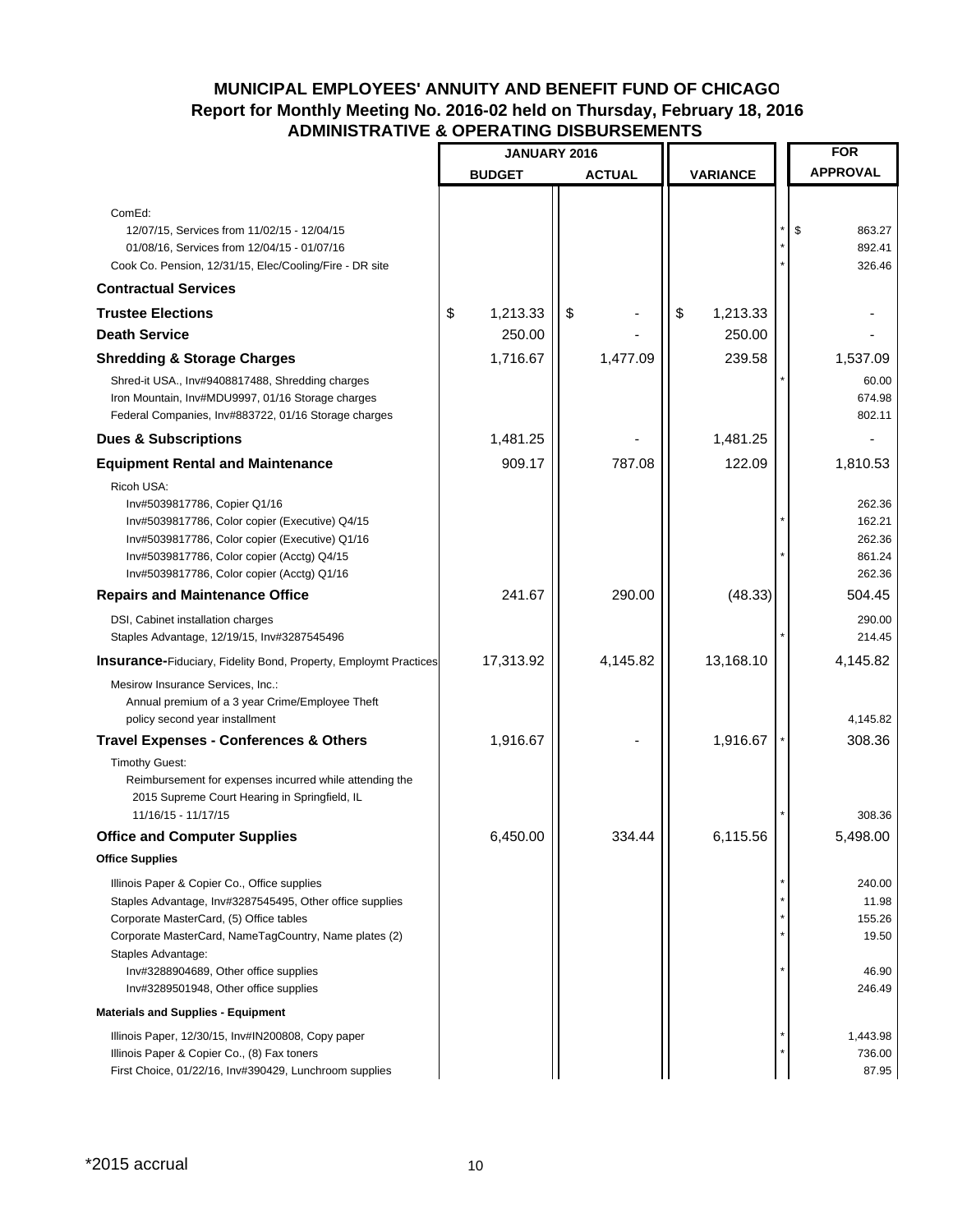## **MUNICIPAL EMPLOYEES' ANNUITY AND BENEFIT FUND OF CHICAGO Report for Monthly Meeting No. 2016-02 held on Thursday, February 18, 2016 ADMINISTRATIVE & OPERATING DISBURSEMENTS**

|                                                                                                                                                                                                              | <b>JANUARY 2016</b>             |    |               |                                 |    | <b>FOR</b>                               |
|--------------------------------------------------------------------------------------------------------------------------------------------------------------------------------------------------------------|---------------------------------|----|---------------|---------------------------------|----|------------------------------------------|
|                                                                                                                                                                                                              | <b>BUDGET</b>                   |    | <b>ACTUAL</b> | <b>VARIANCE</b>                 |    | <b>APPROVAL</b>                          |
| <b>Computer/Technical Supplies</b>                                                                                                                                                                           |                                 |    |               |                                 |    |                                          |
| Zones:<br>12/29/15, Inv#K01472450101, (1) Toner<br>12/29/15, Inv#K01472450102, (2) Toners<br>01/05/16, Inv#K01472450103, (17) Toners<br>Corporate MasterCard, Cable Leader, Misc computer supplies           |                                 |    |               |                                 | \$ | 132.28<br>136.00<br>2,138.00<br>103.66   |
| <b>Miscellaneous Expense</b>                                                                                                                                                                                 | \$<br>502.50                    | \$ | (24.00)       | \$<br>526.50                    |    | 981.85                                   |
| 01/16, Qildro & Subpoena Fees:<br>Alonti Café & Catering, 01/21/16, Board Room Supplies<br>Standard Parking, Discounted parking passes issued to trustees<br>12/17/15, Christmas Luncheon - Trustees & Staff |                                 |    |               |                                 |    | (675.00)<br>211.00<br>440.00<br>1,005.85 |
| <b>Reserve for Contingencies</b>                                                                                                                                                                             | 1,666.67                        |    |               | 1,666.67                        |    |                                          |
| TOTAL ADMINISTRATIVE OPERATING EXPENSES<br>Before Special Projects and Investments                                                                                                                           | 571,336.92                      |    | 415,038.36    | 156,298.56                      |    | 582,799.29                               |
| <b>SPECIAL PROJECTS</b><br><b>Information Systems</b><br>Imaging and Pension Benefit System (PBS)<br>Consulting: Website Redesign<br>Document Mgmt. System: Insite<br>Development Costs: PBS                 | 166.67<br>2,083.33<br>25,000.00 |    |               | 166.67<br>2,083.33<br>25,000.00 |    |                                          |
| <b>TOTAL ADMINISTRATIVE OPERATING EXPENSES</b><br><b>Before Investments</b>                                                                                                                                  | 598,586.92                      |    | 415,038.36    | 183,548.56                      | \$ | 582,799.29                               |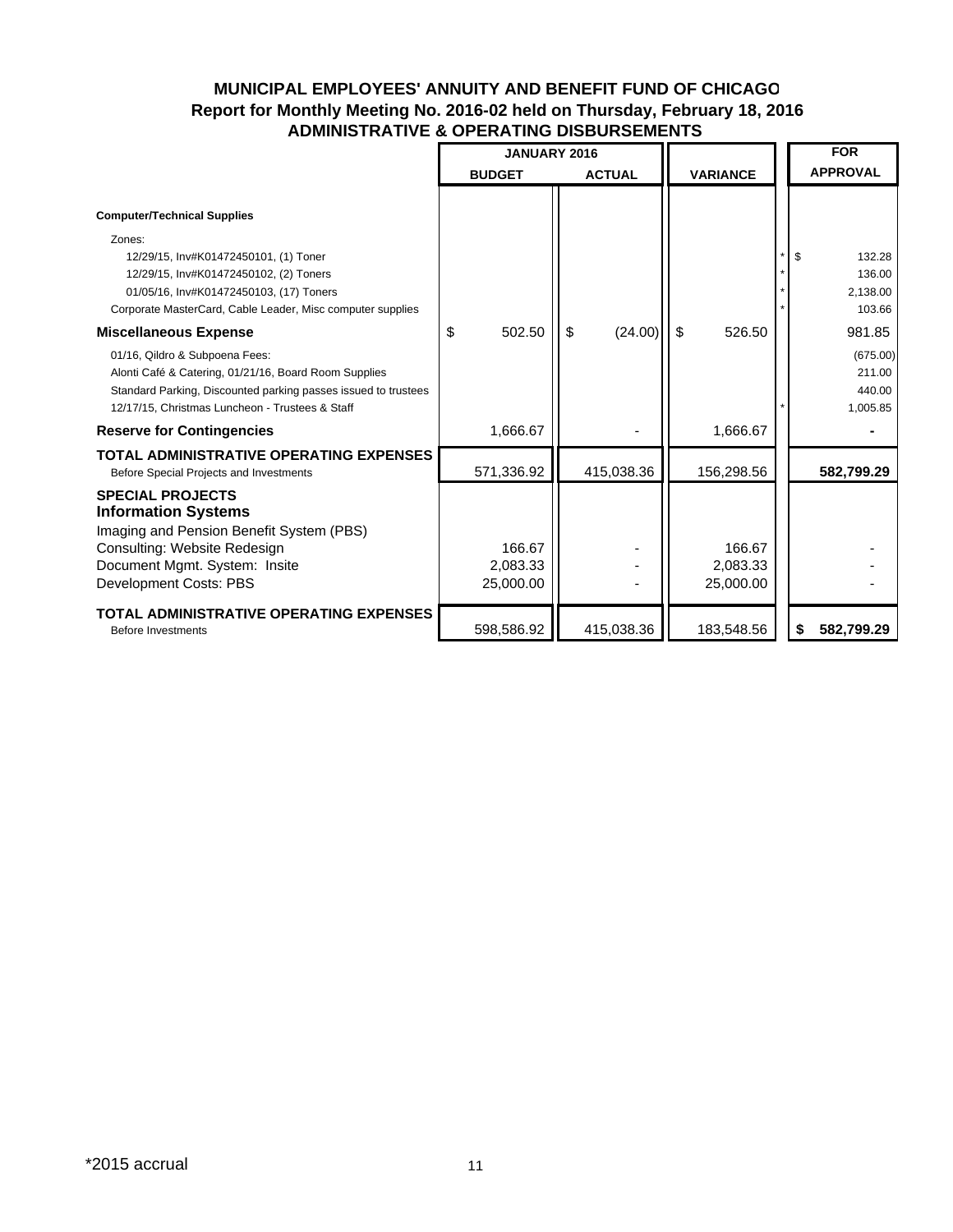### **ADMINISTRATIVE & OPERATING DISBURSEMENTS Report for Monthly Meeting No. 2016-02 held on Thursday, February 18, 2016 MUNICIPAL EMPLOYEES' ANNUITY AND BENEFIT FUND OF CHICAGO**

|                                                                                                                    | 2015            |                |                 | <b>FOR</b>            |
|--------------------------------------------------------------------------------------------------------------------|-----------------|----------------|-----------------|-----------------------|
|                                                                                                                    | <b>BUDGET</b>   | <b>ACTUAL</b>  | <b>VARIANCE</b> | <b>APPROVAL</b>       |
| <b>INVESTMENT EXPENSES</b>                                                                                         |                 |                |                 |                       |
| <b>Investment Management Fees *</b>                                                                                | \$12,500,000.00 | \$7,354,147.03 | \$5,145,852.97  | \$2,407,372.65        |
| *Management Fees paid through operating cash account<br>Ariel Investments, LLC, Service period 10/01/15 - 12/31/15 |                 |                |                 | 113,905.04            |
| Cornerstone Capital Mgmt, Service period 10/01/15 - 12/31/15                                                       |                 |                |                 | 137,076.65            |
| FIS Group, Inc. Service period 10/01/15 - 12/31/15                                                                 |                 |                |                 | 312,615.22            |
|                                                                                                                    |                 |                |                 | 78,357.28             |
| Great Lakes Advisors, LLC, Service period 10/01/15 - 12/31/15                                                      |                 |                |                 |                       |
| Henderson Geneva Capital Management Ltd.:<br>Service period 10/01/15 - 12/31/15                                    |                 |                |                 | 88,291.00             |
| Herndon Capital Mgmt, LLC, Service period 10/01/15 - 12/31/15                                                      |                 |                |                 | 77,565.07             |
| Holland Capital Mgmt, LLC, Service period 10/01/15 - 12/31/15                                                      |                 |                |                 | 110,998.36            |
| Keeley Asset Mgmt Corp, Service period 10/01/15 - 12/31/15                                                         |                 |                |                 | 144,241.67            |
| LM Capital Group, LLC, Service period 10/01/15 - 12/31/15                                                          |                 |                |                 | 87,354.54             |
| LSV Asset Mgmt, Service period 10/01/15 - 12/31/15                                                                 |                 |                |                 | 149,785.00            |
| MacKay Shields LLC, Service period 10/01/15 - 12/31/15                                                             |                 |                |                 | 225,578.56            |
| Neuberger Berman LLC, Service period 10/01/15 - 12/31/15                                                           |                 |                |                 | 35,551.93             |
| Northern Trust Company:                                                                                            |                 |                |                 |                       |
| CMU12, Service period 10/01/15 - 12/31/15                                                                          |                 |                |                 | 45,343.70             |
| CMU13, Service period 10/01/15 - 12/31/15                                                                          |                 |                |                 | 45,302.35             |
| RhumbLine Advisers:                                                                                                |                 |                |                 |                       |
| LCC, Service period 10/01/15 - 12/31/15                                                                            |                 |                |                 | 12,109.00<br>5,971.00 |
| MCG, Service period 10/01/15 - 12/31/15                                                                            |                 |                |                 |                       |
| Segall Bryant & Hamill, Service period 10/01/15 - 12/31/15                                                         |                 |                |                 | 53,086.86             |
| Symphony Asset Mgmt, LLC, Service period 10/01/15 - 12/31/15                                                       |                 |                |                 | 188,514.85            |
| UBS Global Asset Mgmt, Inc:<br>Service period 07/01/15 - 09/30/15                                                  |                 |                |                 | 29,884.94             |
| Service period 10/01/15 - 12/31/15                                                                                 |                 |                |                 | 29,907.10             |
| Walter Scott & Partners, Service period 10/01/15 - 12/31/15                                                        |                 |                |                 | 177,878.53            |
| William Blair & Comp, LLC, Service period 10/01/15 - 12/31/15                                                      |                 |                |                 | 258,054.00            |
| <b>Custodial Management</b>                                                                                        | 475,000.00      | 357,816.68     | 219,113.54      | 118,031.06            |
| Northern Trust Company, Service period 10/01/15 - 12/31/15                                                         |                 |                |                 |                       |
| Custody                                                                                                            |                 |                |                 | 93,750.00             |
| Custody - Bank Loans                                                                                               |                 |                |                 | 24,281.06             |
| <b>Investment Advisory Services</b>                                                                                | 290,000.00      | 217,500.00     | 72,500.00       | 72,500.00             |
| Marquette Associates, Service period 10/01/15 - 12/31/15                                                           |                 |                |                 | 72,500.00             |
| <b>Investment Legal Services</b>                                                                                   | 200,000.00      | 8,753.58       | 194,389.60      | 655.73                |
| Baker & McKenzie LLP:                                                                                              |                 |                |                 |                       |
| Inv#9655124764, Service period 11/13/15 - 11/19/15                                                                 |                 |                |                 | 239.90                |
| Inv#9655128394, Service period 12/01/15 - 12/08/15                                                                 |                 |                |                 | 415.83                |
| <b>TOTAL INVESTMENT EXPENSES</b>                                                                                   | 13,465,000.00   | 7,938,217.29   | 5,631,856.11    | \$2,598,559.44        |
|                                                                                                                    |                 |                |                 |                       |

**TOTAL ADMINISTRATIVE OPERATING AND INVESTMENT EXPENSES 3,181,358.73 \$**  \*2015 accrual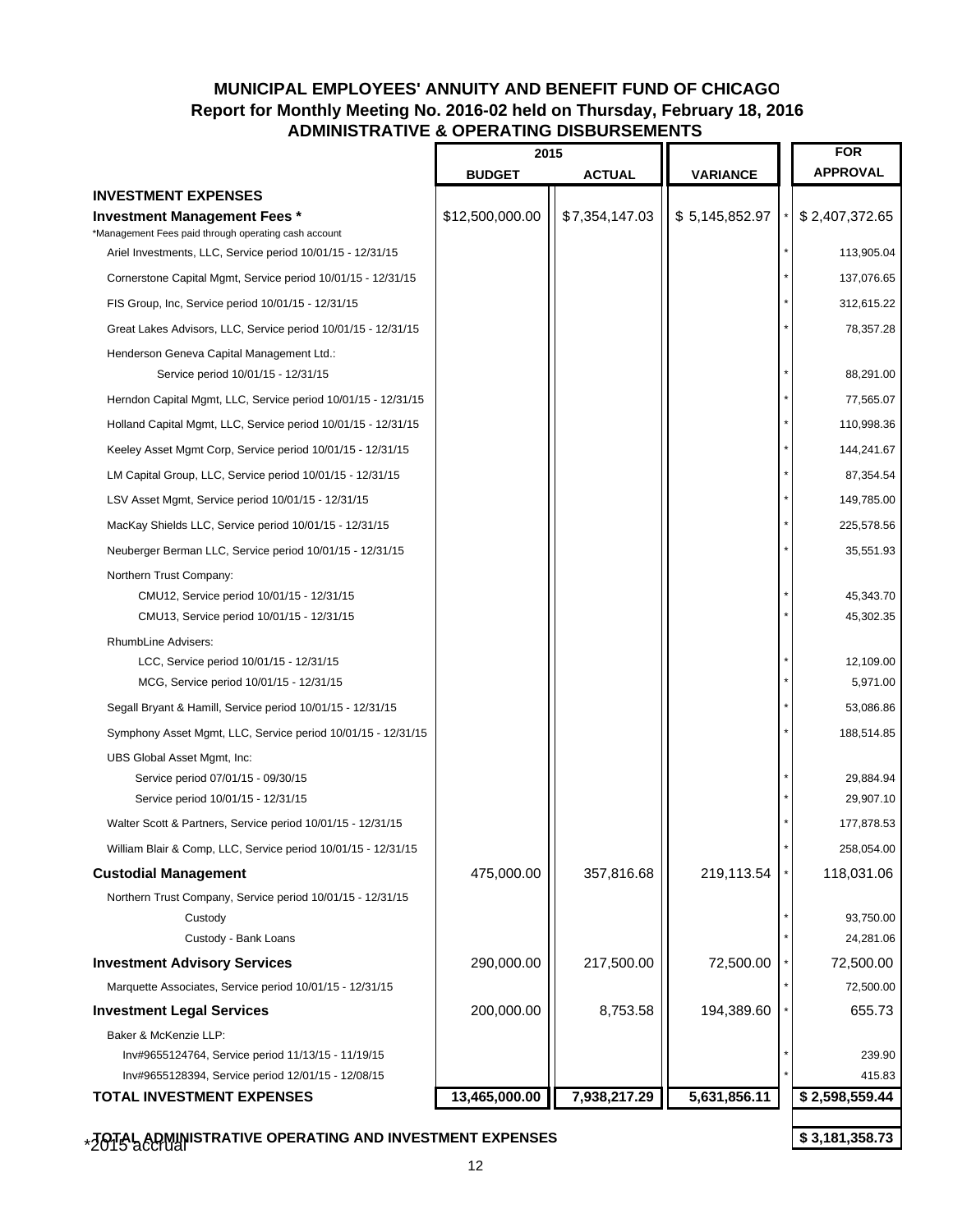### **ADMINISTRATIVE & OPERATING DISBURSEMENTS Report for Monthly Meeting No. 2016-02 held on Thursday, February 18, 2016 MUNICIPAL EMPLOYEES' ANNUITY AND BENEFIT FUND OF CHICAGO**

| 2015          |               |                 | FOR             |
|---------------|---------------|-----------------|-----------------|
| <b>BUDGET</b> | <b>ACTUAL</b> | <b>VARIANCE</b> | <b>APPROVAL</b> |
| j             |               |                 |                 |

Trustee Guest moved to approve disbursements as reflected above, to persons or firms in the amounts shown opposite their respective names. Second by Trustee Johnson.

Carried: Ayes - Trustee McMahon, Trustee Guest, Proxy Martinez and Trustee McMahon. Nays - None.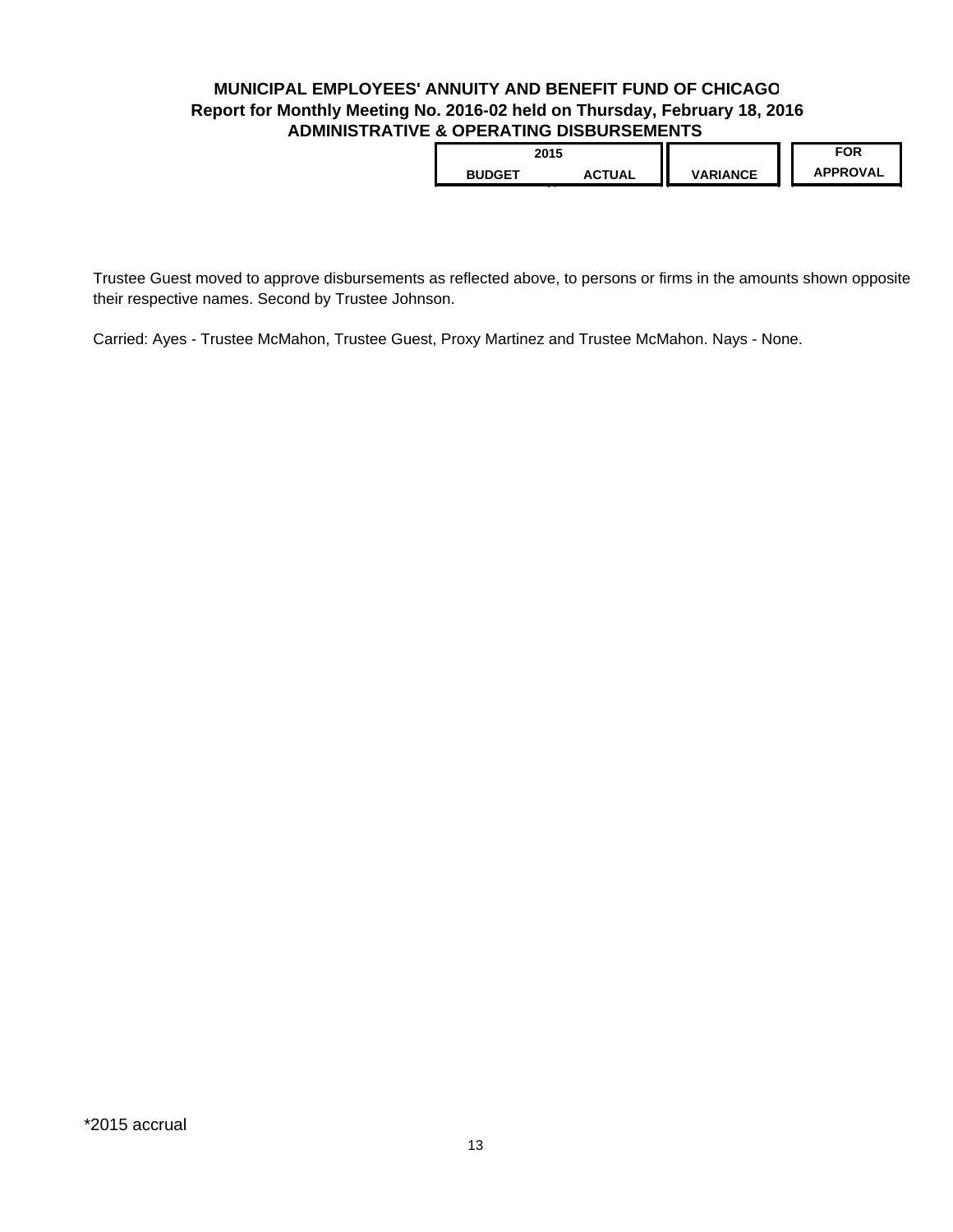Report of Monthly Meeting No. 2016-02 held on Thursday, February 18, 2016

Resolved, that each of the following named members of the Fund be granted an annuity of the amount stated, and to continue for life, unless otherwise stated in the notes, provided that separation from the service of the City of Chicago shall have become effective as of such date:

## **EMPLOYEE ANNUITIES**

| <b>Name</b>                                                                                                                                                                                                | Dept - Title                                                                                                                                                                                                                                                    | <b>Eff Date</b> | <b>Employee</b>                                                                                                                                                                                               | <b>Spouse</b> | <b>Notes</b> |
|------------------------------------------------------------------------------------------------------------------------------------------------------------------------------------------------------------|-----------------------------------------------------------------------------------------------------------------------------------------------------------------------------------------------------------------------------------------------------------------|-----------------|---------------------------------------------------------------------------------------------------------------------------------------------------------------------------------------------------------------|---------------|--------------|
| AGOSTO, JEANNETTE                                                                                                                                                                                          | <b>BE - TEACHER ASST</b>                                                                                                                                                                                                                                        | 01/01/2016      | \$1,954.78                                                                                                                                                                                                    | N/A           |              |
| ARMEA, REBECCA                                                                                                                                                                                             | MAYORS OFFICE - EXECUTIVE SEC I                                                                                                                                                                                                                                 | 01/01/2016      | \$338.76                                                                                                                                                                                                      | \$169.38      | <b>RS</b>    |
| BECERRA, ANA MARIA                                                                                                                                                                                         | INSPECTOR GENERAL - CHIEF ADMIN<br><b>OFFICER</b>                                                                                                                                                                                                               | 10/01/2015      | \$1,398.42                                                                                                                                                                                                    | N/A           | R            |
| BEY, ABRAHAM G                                                                                                                                                                                             | BE - CWA                                                                                                                                                                                                                                                        | 09/06/2015      | \$1,083.63                                                                                                                                                                                                    | N/A           |              |
| BOYD, ETHEL F                                                                                                                                                                                              | <b>BE - PARENT WKR BUS MONITOR</b>                                                                                                                                                                                                                              | 09/02/2015      | \$850.00                                                                                                                                                                                                      | N/A           |              |
| CADDELL, WILLIAM P                                                                                                                                                                                         | STS & SAN - SANITATION LABORER                                                                                                                                                                                                                                  | 11/01/2015      | \$3,586.56                                                                                                                                                                                                    | \$1,793.28    |              |
| CARTER, RONALD S                                                                                                                                                                                           | <b>BE - SECURITY AIDE</b>                                                                                                                                                                                                                                       | 01/05/2016      | \$2,249.18                                                                                                                                                                                                    | N/A           |              |
| CHACON, MARIA V                                                                                                                                                                                            | <b>BE - LUNCHRM MGR</b>                                                                                                                                                                                                                                         | 01/01/2016      | \$1,161.52                                                                                                                                                                                                    | \$800.00      |              |
| CHRISTENSEN, PAULINE F                                                                                                                                                                                     | WATER - MTD                                                                                                                                                                                                                                                     | 08/16/2012      | \$2,357.84                                                                                                                                                                                                    | N/A           |              |
| CLANCY, MARY PATT                                                                                                                                                                                          | <b>BE - LRM MGR</b>                                                                                                                                                                                                                                             | 07/01/2015      | \$274.76                                                                                                                                                                                                      | \$137.38      | <b>RAS</b>   |
| COCCERA, ANA                                                                                                                                                                                               | HEALTH - PUB HEALTH AIDE                                                                                                                                                                                                                                        | 01/01/2016      | \$2,073.33                                                                                                                                                                                                    | \$1,179.37    |              |
| COLLINS, DEBRA A                                                                                                                                                                                           | <b>BE - SCH SECURITY AIDE</b>                                                                                                                                                                                                                                   | 01/01/2016      | \$2,241.85                                                                                                                                                                                                    | \$1,152.45    |              |
| CONTRERAS, ANGELICA M                                                                                                                                                                                      | <b>BE - TEACHER ASST</b>                                                                                                                                                                                                                                        | 01/10/2016      | \$1,223.85                                                                                                                                                                                                    | \$611.92      | R            |
| CORONADO, RICHARD                                                                                                                                                                                          | <b>AVIATION - POOL MTD</b>                                                                                                                                                                                                                                      | 10/01/2015      | \$1,424.80                                                                                                                                                                                                    | N/A           |              |
| COX, VERSCINE                                                                                                                                                                                              | BE - LRA                                                                                                                                                                                                                                                        | 01/01/2016      | \$850.00                                                                                                                                                                                                      | N/A           |              |
| CRESPO, TERESA D                                                                                                                                                                                           | <b>BE - TEACHER ASST</b>                                                                                                                                                                                                                                        | 01/10/2016      | \$1,817.41                                                                                                                                                                                                    | \$908.70      | R            |
| DEPOZO, LOUIS R                                                                                                                                                                                            | STS & SAN - MTD                                                                                                                                                                                                                                                 | 01/01/2016      | \$2,140.16                                                                                                                                                                                                    | \$1,195.12    |              |
| DETERS, FREDERICK W                                                                                                                                                                                        | COMMUNITY DEVELOP - COORD<br><b>PLANNER I</b>                                                                                                                                                                                                                   | 01/01/2016      | \$6,412.60                                                                                                                                                                                                    | N/A           |              |
| DOMINGUEZ, DALIA A                                                                                                                                                                                         | <b>BE - TEACHER ASST</b>                                                                                                                                                                                                                                        | 12/01/2015      | \$2,273.45                                                                                                                                                                                                    | \$1,136.72    |              |
| DONLEY, ANNIE M                                                                                                                                                                                            | POLICE - CROSSING GUARD                                                                                                                                                                                                                                         | 12/19/2015      | \$923.93                                                                                                                                                                                                      | \$759.32      |              |
| DRASKOVIC, MARY                                                                                                                                                                                            | <b>BE - PARENT WKR BUS MONITOR</b>                                                                                                                                                                                                                              | 12/19/2015      | \$850.00                                                                                                                                                                                                      | N/A           |              |
| DUAT, MARIA ROSARIO E                                                                                                                                                                                      | BE - LRA                                                                                                                                                                                                                                                        | 12/31/2015      | \$850.00                                                                                                                                                                                                      | \$702.17      |              |
| DURAN, OFELIA                                                                                                                                                                                              | BE - LRA                                                                                                                                                                                                                                                        | 12/31/2015      | \$1,297.01                                                                                                                                                                                                    | N/A           |              |
| EARTHELY, STEVEN E                                                                                                                                                                                         | CPL - SR LIBRARY CLERK                                                                                                                                                                                                                                          | 01/01/2016      | \$2,623.10                                                                                                                                                                                                    | \$1,304.99    |              |
| ESSEX, MARIE T                                                                                                                                                                                             | <b>BE - SCH CLERK I</b>                                                                                                                                                                                                                                         | 01/01/2016      | \$3,313.25                                                                                                                                                                                                    | N/A           |              |
| FORD, ROCHELLE                                                                                                                                                                                             | POLICE - ADMIN ASST II                                                                                                                                                                                                                                          | 01/16/2016      | \$4,343.07                                                                                                                                                                                                    | N/A           |              |
| GIVEN, JEFFREY N                                                                                                                                                                                           | LAW - CHIEF ASST CORP COUNSEL                                                                                                                                                                                                                                   | 01/23/2016      | \$2,506.19                                                                                                                                                                                                    | \$1,525.01    |              |
| GIVENS, CECELIA A                                                                                                                                                                                          | BE - LRA                                                                                                                                                                                                                                                        | 01/01/2016      | \$919.23                                                                                                                                                                                                      | N/A           |              |
| <b>GRECO, NICHOLAS A</b>                                                                                                                                                                                   | STS & SAN - MTD                                                                                                                                                                                                                                                 | 12/01/2015      | \$1,336.92                                                                                                                                                                                                    | \$800.00      | R            |
| GREEN, LINDA J                                                                                                                                                                                             | BE - LRA                                                                                                                                                                                                                                                        | 01/01/2016      | \$850.00                                                                                                                                                                                                      | \$800.00      |              |
| HALLM, VICKY                                                                                                                                                                                               | BE - SCH CLERK I                                                                                                                                                                                                                                                | 01/01/2016      | \$2,724.20                                                                                                                                                                                                    | \$1,537.62    |              |
| HALLMARK, PATRICIA A                                                                                                                                                                                       | <b>BE - TEACHER ASST</b>                                                                                                                                                                                                                                        | 01/01/2016      | \$192.74                                                                                                                                                                                                      | N/A           | <b>RSF</b>   |
| HARRINGTON, LYNN C                                                                                                                                                                                         | FIRE - ADMIN ASST II                                                                                                                                                                                                                                            | 01/01/2016      | \$3,973.84                                                                                                                                                                                                    | N/A           |              |
| HERRADA, ESPERANZA                                                                                                                                                                                         | <b>BE - PORTER</b>                                                                                                                                                                                                                                              | 12/16/2015      | \$850.00                                                                                                                                                                                                      | N/A           |              |
| HUNTER, LORETTA J                                                                                                                                                                                          | POLICE - CROSSING GUARD                                                                                                                                                                                                                                         | 12/19/2015      | \$850.00                                                                                                                                                                                                      | N/A           |              |
| JACKSON, SYLVIA D                                                                                                                                                                                          | <b>BE - PARENT WKR</b>                                                                                                                                                                                                                                          | 01/01/2016      | \$1,179.13                                                                                                                                                                                                    | N/A           |              |
| Less than 60 years of age<br>A<br>В<br>Reversionary<br>Calculated upon death of Employee MMI<br>С<br>СX<br><b>Credit Expires</b><br>D<br>Death<br><b>Duty Disability</b><br>DU<br>Discharged<br><b>DIS</b> | F.<br>Female: No Post 9/74 Spouse Contributions<br><b>MED</b> Updated Medical Records<br><b>Maximum Medical Update</b><br>See Notes in File<br>N<br>NTE.<br>Note for Mercy Works Update<br><b>Ordinary Disability</b><br>OR.<br><b>Reciprocal Annuity</b><br>R. | S<br>Τ<br>W     | <b>REL Released to Return to Work</b><br>RW Returned to Work<br>Less than 10 years of Service<br>SPE Specialist Doctor Visit<br><b>Term Annuity</b><br>Withdraw/Waiting to apply<br>WC Workmens' Compensation |               |              |
| EID<br>Errors in Deduction                                                                                                                                                                                 | RES Resigned                                                                                                                                                                                                                                                    | X               | Married @ Res, Not Married @ Eff Date                                                                                                                                                                         |               |              |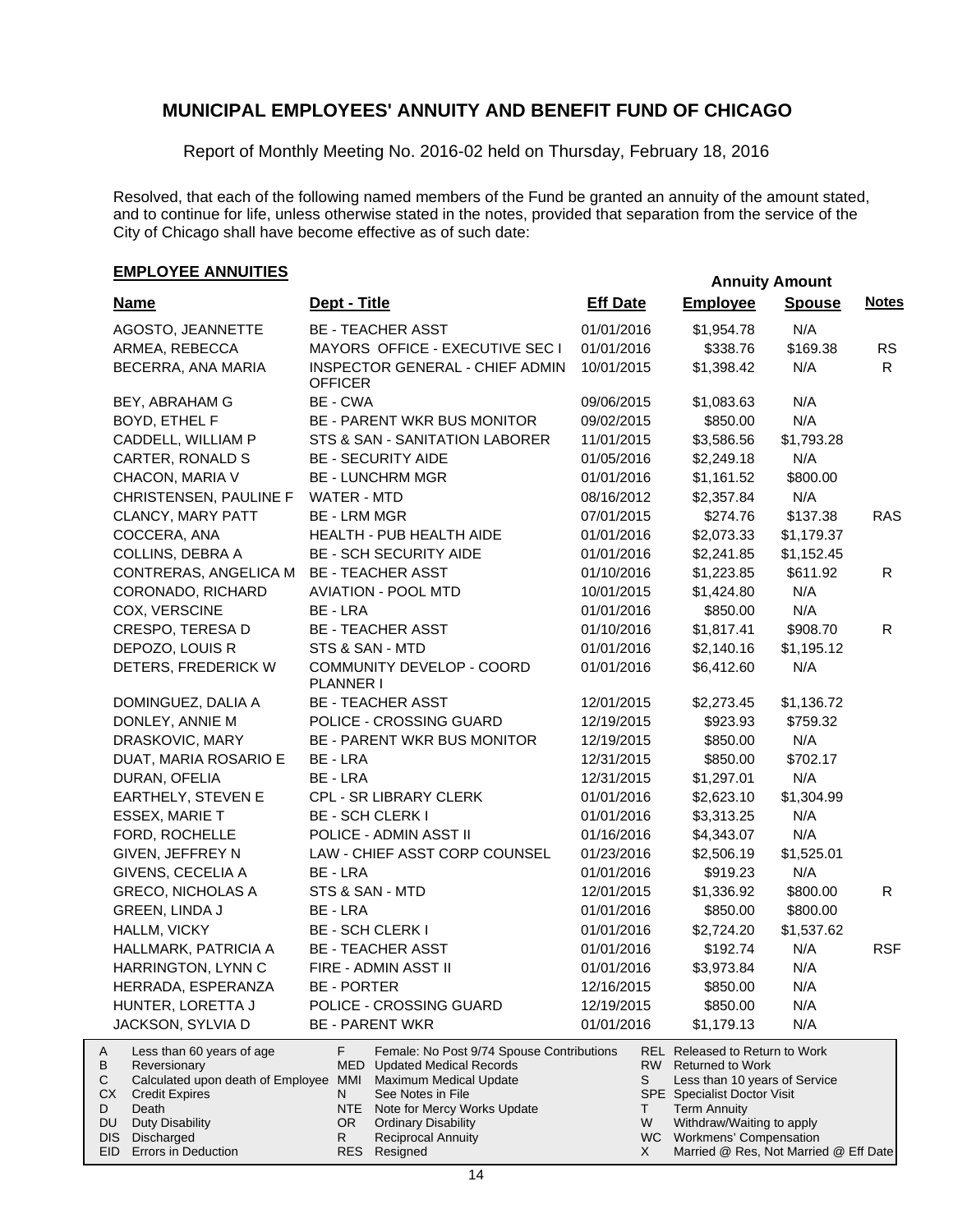Report of Monthly Meeting No. 2016-02 held on Thursday, February 18, 2016

Resolved, that each of the following named members of the Fund be granted an annuity of the amount stated, and to continue for life, unless otherwise stated in the notes, provided that separation from the service of the City of Chicago shall have become effective as of such date:

## **EMPLOYEE ANNUITIES**

| <b>Name</b>                         | Dept - Title                                           | <b>Eff Date</b> | <b>Employee</b> | <b>Spouse</b> | <b>Notes</b> |
|-------------------------------------|--------------------------------------------------------|-----------------|-----------------|---------------|--------------|
| JACKSON-HEAGS,<br>DEBORAH A         | <b>BE - TEACHER ASST</b>                               | 01/10/2016      | \$2,247.41      | N/A           | R.           |
| JOHNSON, JERALDINE                  | BE - LRA                                               | 01/01/2016      | \$850.00        | N/A           |              |
| JONES, DENISE L                     | HUMAN SERVICES - NEIGHBORHOOD<br>WKR                   | 01/01/2016      | \$371.85        | N/A           | <b>RS</b>    |
| JONES, GLADYS M                     | <b>BE - LUNCHRM MGR</b>                                | 12/01/2015      | \$1,191.58      | N/A           | В            |
| JONES, WILLARD J                    | BE - LRA                                               | 01/08/2016      | \$122.52        | N/A           | S            |
| KHAN, AMJAD M                       | FIRE - PROGRAMMER                                      | 01/26/2016      | \$2,836.20      | \$1,076.16    |              |
| LA PORTE, THOMAS P                  | WATER - ASST COMM                                      | 07/17/2014      | \$2,800.98      | N/A           |              |
| LINZY, PATRICIA                     | POLICE - CROSSING GUARD                                | 12/16/2015      | \$850.00        | N/A           |              |
| LOPEZ, CONSUELO                     | <b>BE - TEACHER ASST</b>                               | 01/01/2016      | \$1,436.50      | N/A           |              |
| MARTINELLI, JOHN J                  | <b>BE - SCH SECURITY OFFICER</b>                       | 08/30/2014      | \$850.00        | N/A           |              |
| MATA, ELBA P                        | POLICE - CROSSING GUARD                                | 01/01/2016      | \$850.00        | N/A           |              |
| MATTHEWS, JORDANETTE                | INSPECTIONAL SERVICES - REMOTE<br><b>TERMINAL OPER</b> | 01/01/2016      | \$667.91        | N/A           | <b>RS</b>    |
| MC BRIDE, DORETHA M                 | <b>BE - TEACHER ASST</b>                               | 10/09/2015      | \$759.62        | N/A           | <b>RS</b>    |
| MELENDEZ, ROSA I                    | <b>BE - SCH CLERK</b>                                  | 01/10/2016      | \$892.59        | \$446.30      | R.           |
| MITCHELL, JAMES M                   | STS & SAN - ASST DIVISION SUPER                        | 01/18/2016      | \$1,641.73      | N/A           |              |
| MURPHY, OTIS W                      | ANIMAL CONTRL - ANIMAL CTRL<br><b>OFFICER</b>          | 01/26/2016      | \$2,119.48      | N/A           |              |
| OLLINS, BEVERLY                     | POLICE - CROSSING GUARD                                | 12/19/2015      | \$850.00        | N/A           |              |
| <b>ONEAL, FRANCINE</b>              | BE - LRA                                               | 12/22/2015      | \$850.00        | N/A           |              |
| PAUL, KEITH C                       | <b>BE - CUST WKR</b>                                   | 01/01/2016      | \$2,945.18      | \$1,472.59    |              |
| PENA, CARMEN                        | POLICE - CROSSING GUARD                                | 12/19/2015      | \$850.00        | \$628.93      |              |
| PRENDERGAST, WILLIAM T BE - ENG III |                                                        | 01/01/2016      | \$5,248.17      | N/A           |              |
| RIOS, VICTORIA G                    | POLICE - CROSSING GUARD                                | 01/01/2016      | \$850.00        | N/A           |              |
| ROBINSON, CAMMAY                    | <b>BE - SCH BUS AIDE</b>                               | 01/01/2016      | \$156.77        | N/A           | A            |
| RODRIGUEZ, NOEMI                    | <b>BE - TEACHER ASST</b>                               | 12/30/2015      | \$2,126.71      | \$1,063.36    |              |
| SANTILLAN, SANDRA                   | <b>BE - TEACHER ASST</b>                               | 01/20/2016      | \$667.78        | \$800.00      | A            |
| SCHABOLD, MICHAEL                   | POLICE - PROPERTY CUST                                 | 01/01/2016      | \$4,343.14      | N/A           |              |
| SIEGEL, GAIL L                      | CITY COUNCIL - ALDERMANIC ASST                         | 12/01/2015      | \$585.64        | \$292.82      | <b>RS</b>    |
| SISKA, THOMAS G                     | STREETS & SANITATION - ASST SUPV<br>STREET CLEANING    | 01/01/2016      | \$1,716.46      | \$858.23      | R            |
| SPIRES, DIANE                       | <b>BE - TEACHER ASST</b>                               | 12/20/2015      | \$1,786.98      | N/A           |              |
| VERTONE, JOSEPH P                   | FLEET MGMT - MTD                                       | 01/01/2016      | \$2,706.32      | \$1,353.16    |              |
| WIDMER, CHRISTOPHER J               | <b>HEALTH - PROGRAM DIR</b>                            | 01/20/2016      | \$1,925.94      | \$1,096.31    |              |
| ZAMOJSKI, CAROLYN                   | POLICE - CROSSING GUARD                                | 01/01/2016      | \$1,182.34      | N/A           |              |

| A         | Less than 60 years of age                                    |     | Female: No Post 9/74 Spouse Contributions |    | REL Released to Return to Work        |
|-----------|--------------------------------------------------------------|-----|-------------------------------------------|----|---------------------------------------|
| B         | Reversionary                                                 |     | MED Updated Medical Records               |    | RW Returned to Work                   |
|           | Calculated upon death of Employee MMI Maximum Medical Update |     |                                           | S. | Less than 10 years of Service         |
| <b>CX</b> | <b>Credit Expires</b>                                        |     | See Notes in File                         |    | <b>SPE</b> Specialist Doctor Visit    |
|           | Death                                                        |     | NTE Note for Mercy Works Update           |    | <b>Term Annuity</b>                   |
| DU.       | Duty Disability                                              | OR. | <b>Ordinary Disability</b>                | W  | Withdraw/Waiting to apply             |
|           | DIS Discharged                                               |     | <b>Reciprocal Annuity</b>                 |    | WC Workmens' Compensation             |
|           | EID Errors in Deduction                                      |     | RES Resigned                              |    | Married @ Res, Not Married @ Eff Date |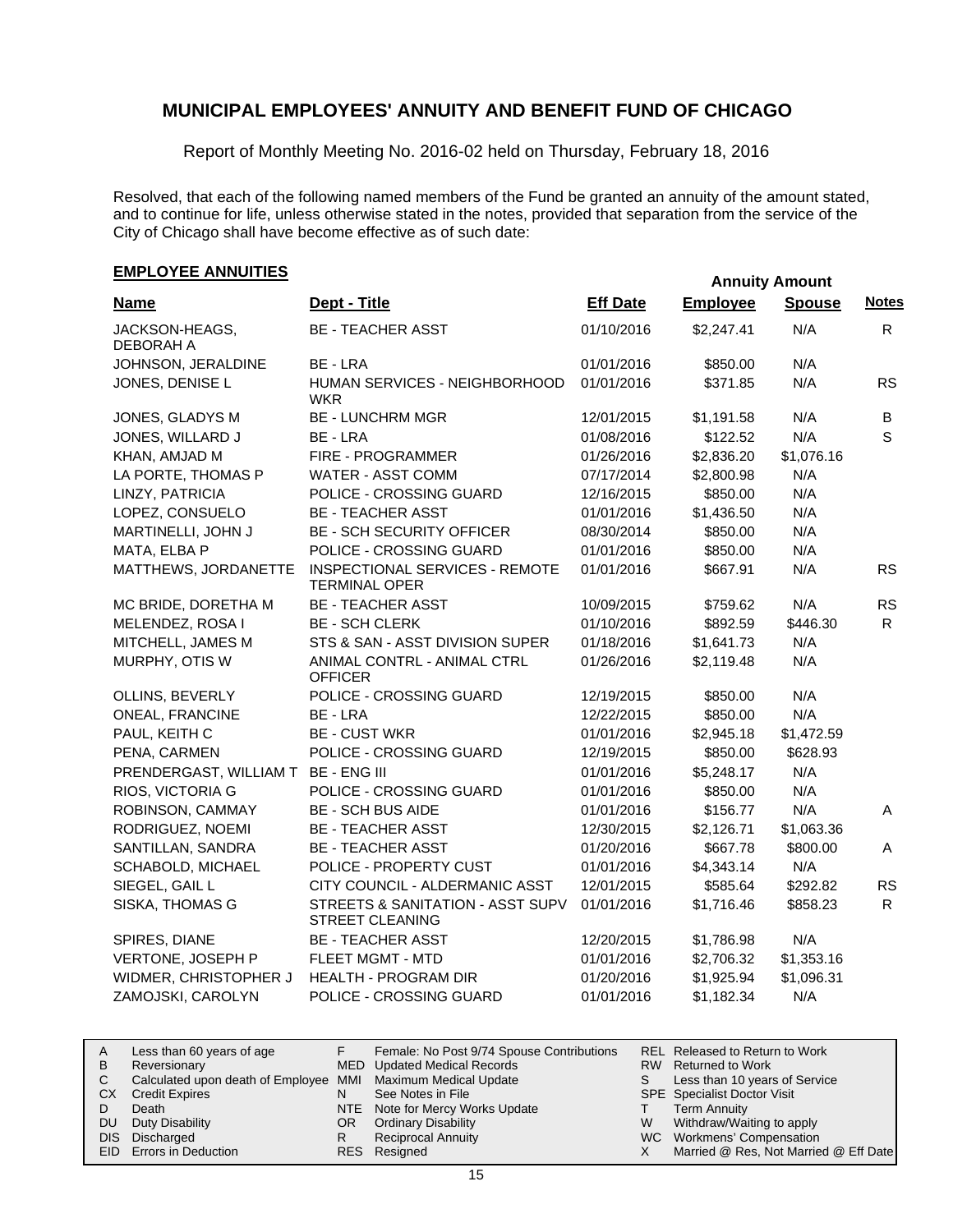Report of Monthly Meeting No. 2016-02 held on Thursday, February 18, 2016

Resolved, that each of the following named members of the Fund be granted an annuity of the amount stated, and to continue for life, unless otherwise stated in the notes, provided that separation from the service of the City of Chicago shall have become effective as of such date:

## **EMPLOYEE ANNUITIES**

|                                                                                    |              |            |                 | <i>r</i> mnoncy <i>r</i> moveme |        |              |
|------------------------------------------------------------------------------------|--------------|------------|-----------------|---------------------------------|--------|--------------|
| <b>Name</b><br>$\overline{\phantom{a}}$ . The contract of $\overline{\phantom{a}}$ | Dept - Title |            | <b>Eff Date</b> | Employee                        | Spouse | <u>Notes</u> |
| <b>Total Employee Annuities</b>                                                    |              | 68 Case(s) |                 | \$114,575.31                    |        |              |

| A    | Less than 60 years of age                                    |     | Female: No Post 9/74 Spouse Contributions |    | REL Released to Return to Work        |
|------|--------------------------------------------------------------|-----|-------------------------------------------|----|---------------------------------------|
| B    | Reversionary                                                 |     | MED Updated Medical Records               |    | RW Returned to Work                   |
| C.   | Calculated upon death of Employee MMI Maximum Medical Update |     |                                           | S. | Less than 10 years of Service         |
| СX   | <b>Credit Expires</b>                                        | N   | See Notes in File                         |    | <b>SPE</b> Specialist Doctor Visit    |
|      | Death                                                        |     | NTE Note for Mercy Works Update           |    | <b>Term Annuity</b>                   |
| DU.  | Duty Disability                                              | OR. | <b>Ordinary Disability</b>                | W  | Withdraw/Waiting to apply             |
| DIS. | Discharged                                                   | R   | <b>Reciprocal Annuity</b>                 |    | WC Workmens' Compensation             |
|      | EID Errors in Deduction                                      |     | RES Resigned                              |    | Married @ Res, Not Married @ Eff Date |
|      |                                                              |     |                                           |    |                                       |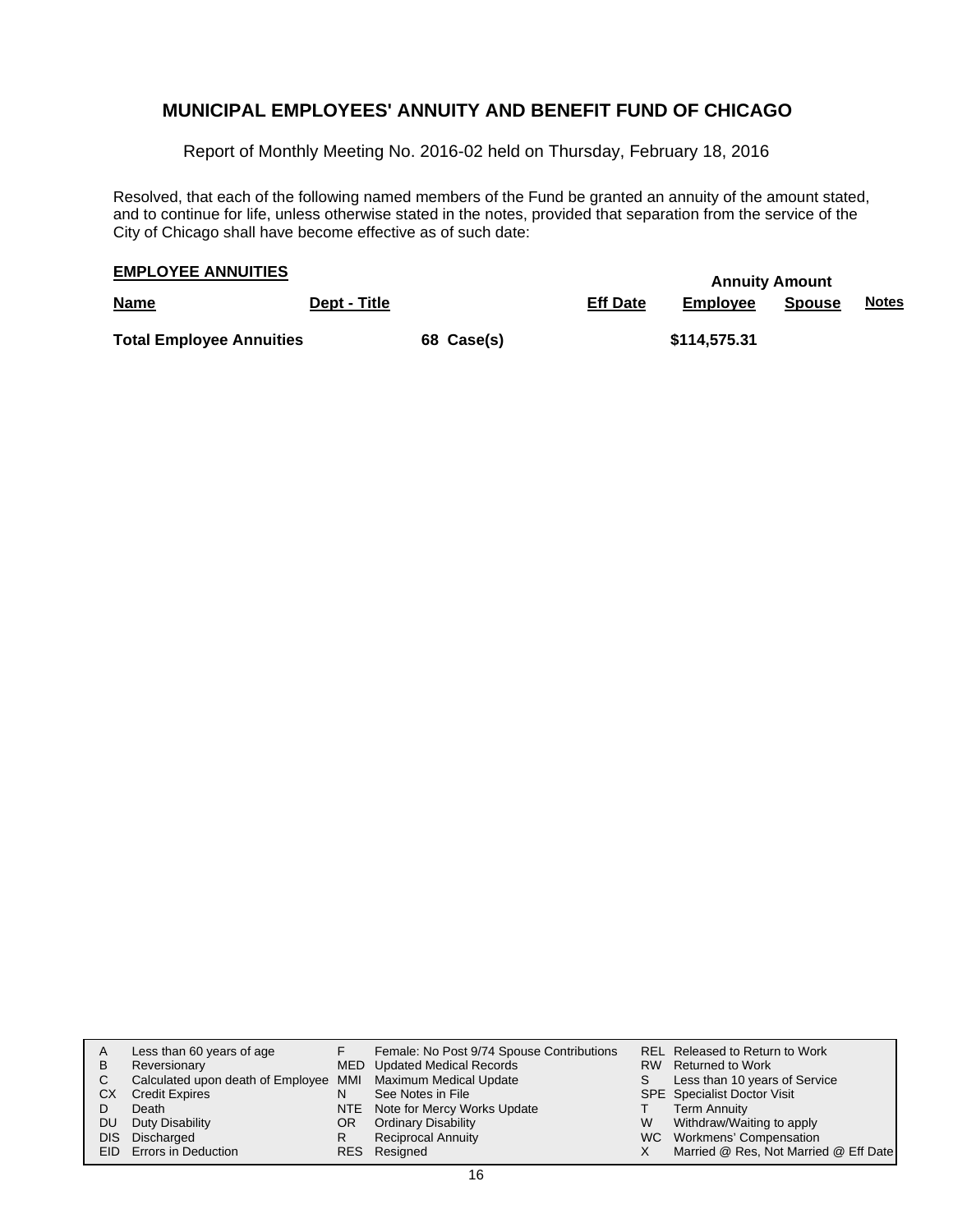Report of Monthly Meeting No. 2016-02 held on Thursday, February 18, 2016

Resolved, that each of the following widows, widowers, minor children, and certain other relatives of former members of the Fund be granted annuities of the amounts stated, and to continue until the expiration date indicated.

## **EXPOUSE ANNUITIES SPOUSE ANNUITIES**

|                                                       |            | <b>Annuity</b>                                                 | <b>Expires</b> | <b>Notes</b> |
|-------------------------------------------------------|------------|----------------------------------------------------------------|----------------|--------------|
| <b>CORRECTIONS - GUARD</b>                            | 01/01/2016 | \$417.98                                                       | Death          | <b>RS</b>    |
| TRANSPORTATION - CEMENT MIXER                         | 12/10/2015 | \$2,396.88                                                     | Death          |              |
| <b>BLDGS - DEP COMM</b>                               | 12/15/2015 | \$3,446.22                                                     | Death          |              |
| <b>BE - ENG CUST IV</b>                               | 11/30/2015 | \$2,555.90                                                     | Death          |              |
| DEPT OF HOUSING - DIR<br>NEIGHBORHOOD HOUSING SUPPORT | 11/08/2015 | \$3,081.07                                                     | Death          |              |
| <b>BE - ELEC MECH</b>                                 | 12/29/2015 | \$702.46                                                       | Death          | RS.          |
| POLICE - ELEC ENG III                                 | 12/15/2015 | \$2,646.76                                                     | Death          |              |
| <b>HEALTH - SUPV CLERK</b>                            | 10/25/2015 | \$1,852.06                                                     | Death          |              |
| POLICE - CROSSING GUARD                               | 12/15/2015 | \$521.87                                                       | Death          |              |
| <b>LIBRARY - CLERK IV</b>                             | 10/21/2015 | \$1,938.40                                                     | Death          |              |
| <b>BE - ENG GR IV</b>                                 | 12/24/2015 | \$2,526.94                                                     | Death          |              |
| <b>OEMC - TRAFFIC CTRL AIDE</b>                       | 12/15/2015 | \$1,434.14                                                     | Death          |              |
| <b>HUMAN SVCS - ASST COMM</b>                         | 12/19/2015 | \$2,761.96                                                     | Death          | R            |
| STS & SAN - TREE TRIMMER                              | 12/09/2015 | \$1,182.32                                                     | Death          | R            |
| <b>AVIATION - PAINTER</b>                             | 12/17/2015 | \$2,287.67                                                     | Death          |              |
| <b>BE - CUST WKR</b>                                  | 01/07/2016 | \$800.00                                                       | Death          |              |
| <b>BE - SCH CLERK</b>                                 | 11/14/2015 | \$813.91                                                       | Death          |              |
|                                                       |            | <b>Former Employee Name</b><br>Dept - Title<br><b>Eff Date</b> |                |              |

Total Spouse Annuities **17 Case(s) 17 Case(s)** \$31,366.54

| A  | Less than 60 years of age                                    |     | Female: No Post 9/74 Spouse Contributions |   | REL Released to Return to Work        |
|----|--------------------------------------------------------------|-----|-------------------------------------------|---|---------------------------------------|
| в  | Reversionary                                                 |     | MED Updated Medical Records               |   | RW Returned to Work                   |
|    | Calculated upon death of Employee MMI Maximum Medical Update |     |                                           |   | Less than 10 years of Service         |
| СX | <b>Credit Expires</b>                                        |     | See Notes in File                         |   | <b>SPE</b> Specialist Doctor Visit    |
|    | Death                                                        |     | NTE Note for Mercy Works Update           |   | <b>Term Annuity</b>                   |
| DU | Duty Disability                                              | OR. | <b>Ordinary Disability</b>                | W | Withdraw/Waiting to apply             |
|    | DIS Discharged                                               |     | <b>Reciprocal Annuity</b>                 |   | WC Workmens' Compensation             |
|    | <b>EID</b> Errors in Deduction                               |     | RES Resigned                              |   | Married @ Res, Not Married @ Eff Date |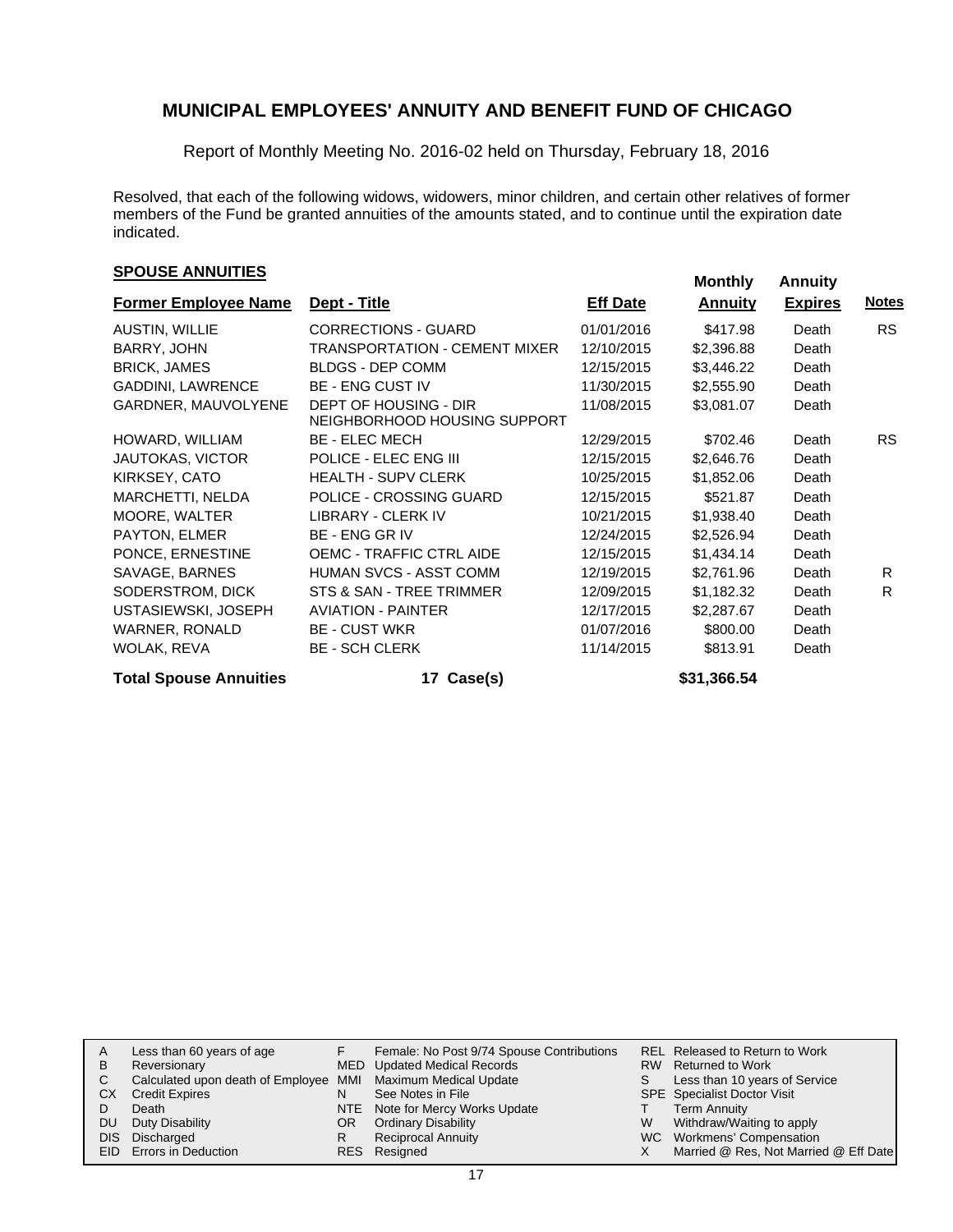Report of Monthly Meeting No. 2016-02 held on Thursday, February 18, 2016

Resolved, that each of the following widows, widowers, minor children, and certain other relatives of former members of the Fund be granted annuities of the amounts stated, and to continue until the expiration date indicated.

## **CHILD(REN) ANNUITIES Monthly** Annuity

| <b>Former Employee Name</b> | <b>Eff Date</b> | Annuitv | Expires | <b>Notes</b> |
|-----------------------------|-----------------|---------|---------|--------------|
| --------                    |                 |         |         |              |

NONE

| в<br>C.<br>CХ<br>DU | Less than 60 years of age<br>Reversionary<br>Calculated upon death of Employee MMI Maximum Medical Update<br><b>Credit Expires</b><br>Death<br>Duty Disability<br>DIS Discharged<br>EID Errors in Deduction | OR<br>R | Female: No Post 9/74 Spouse Contributions<br>MED Updated Medical Records<br>See Notes in File<br>NTE Note for Mercy Works Update<br><b>Ordinary Disability</b><br><b>Reciprocal Annuity</b><br>RES Resigned | W | REL Released to Return to Work<br>RW Returned to Work<br>Less than 10 years of Service<br>SPE Specialist Doctor Visit<br><b>Term Annuity</b><br>Withdraw/Waiting to apply<br>WC Workmens' Compensation<br>Married @ Res, Not Married @ Eff Date |
|---------------------|-------------------------------------------------------------------------------------------------------------------------------------------------------------------------------------------------------------|---------|-------------------------------------------------------------------------------------------------------------------------------------------------------------------------------------------------------------|---|-------------------------------------------------------------------------------------------------------------------------------------------------------------------------------------------------------------------------------------------------|
|---------------------|-------------------------------------------------------------------------------------------------------------------------------------------------------------------------------------------------------------|---------|-------------------------------------------------------------------------------------------------------------------------------------------------------------------------------------------------------------|---|-------------------------------------------------------------------------------------------------------------------------------------------------------------------------------------------------------------------------------------------------|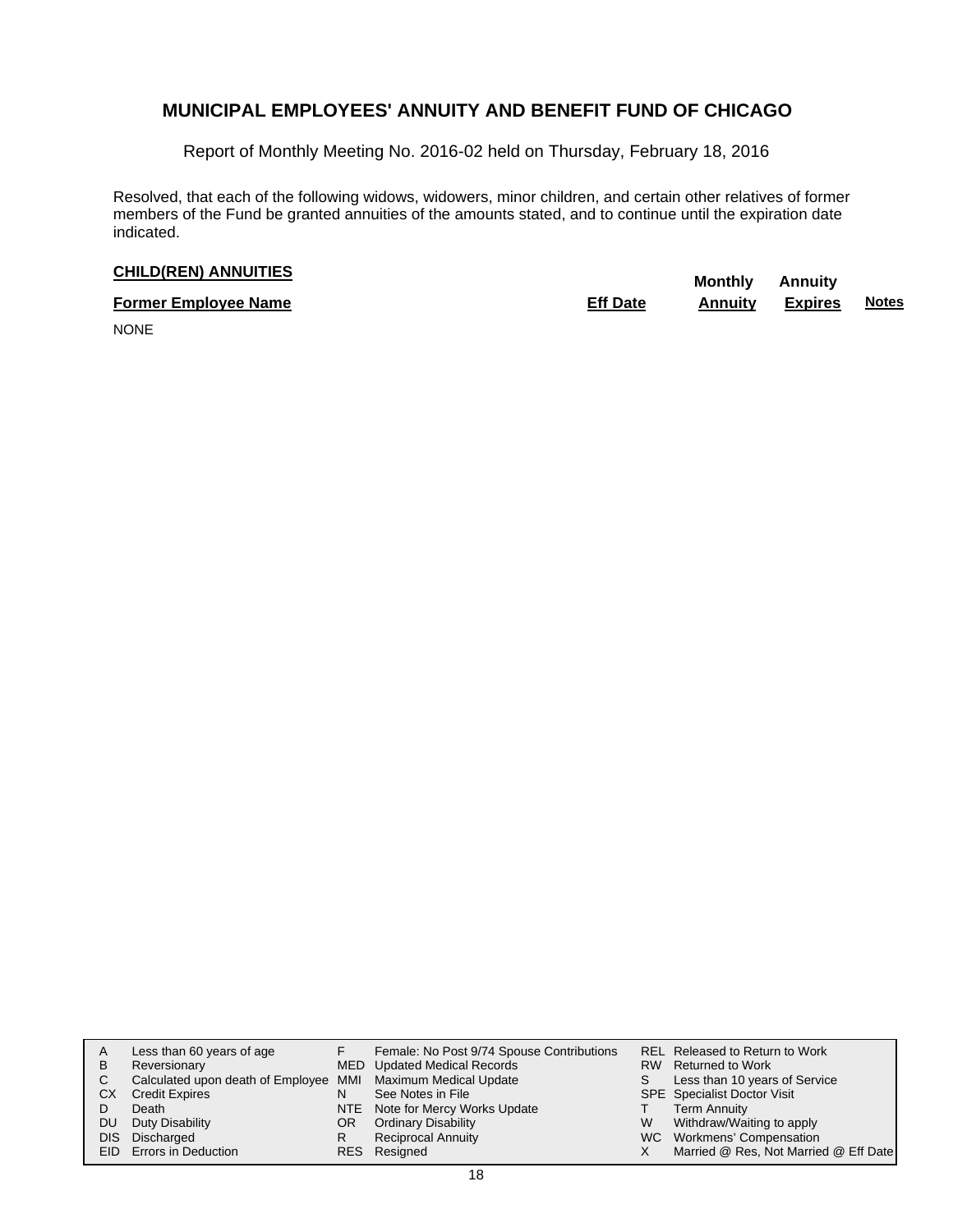Report of Monthly Meeting No. 2016-02 held on Thursday, February 18, 2016

Resolved, that each of the following widows, widowers, minor children, and certain other relatives of former members of the Fund be granted annuities of the amounts stated, and to continue until the expiration date indicated.

## **REVERSIONARY ANNUITIES** Monthly Annuity

**Former Employee Name Eff Date Annuity Expires Notes**

NONE

| Α  | Less than 60 years of age                                    |     | Female: No Post 9/74 Spouse Contributions |    | REL Released to Return to Work        |
|----|--------------------------------------------------------------|-----|-------------------------------------------|----|---------------------------------------|
| в  | Reversionary                                                 |     | MED Updated Medical Records               |    | RW Returned to Work                   |
| C. | Calculated upon death of Employee MMI Maximum Medical Update |     |                                           | S. | Less than 10 years of Service         |
| CХ | <b>Credit Expires</b>                                        |     | See Notes in File                         |    | <b>SPE</b> Specialist Doctor Visit    |
|    | Death                                                        |     | NTE Note for Mercy Works Update           |    | <b>Term Annuity</b>                   |
| DU | Duty Disability                                              | OR. | <b>Ordinary Disability</b>                | W  | Withdraw/Waiting to apply             |
|    | DIS Discharged                                               | R   | <b>Reciprocal Annuity</b>                 |    | WC Workmens' Compensation             |
|    | EID Errors in Deduction                                      |     | RES Resigned                              |    | Married @ Res, Not Married @ Eff Date |
|    |                                                              |     |                                           |    |                                       |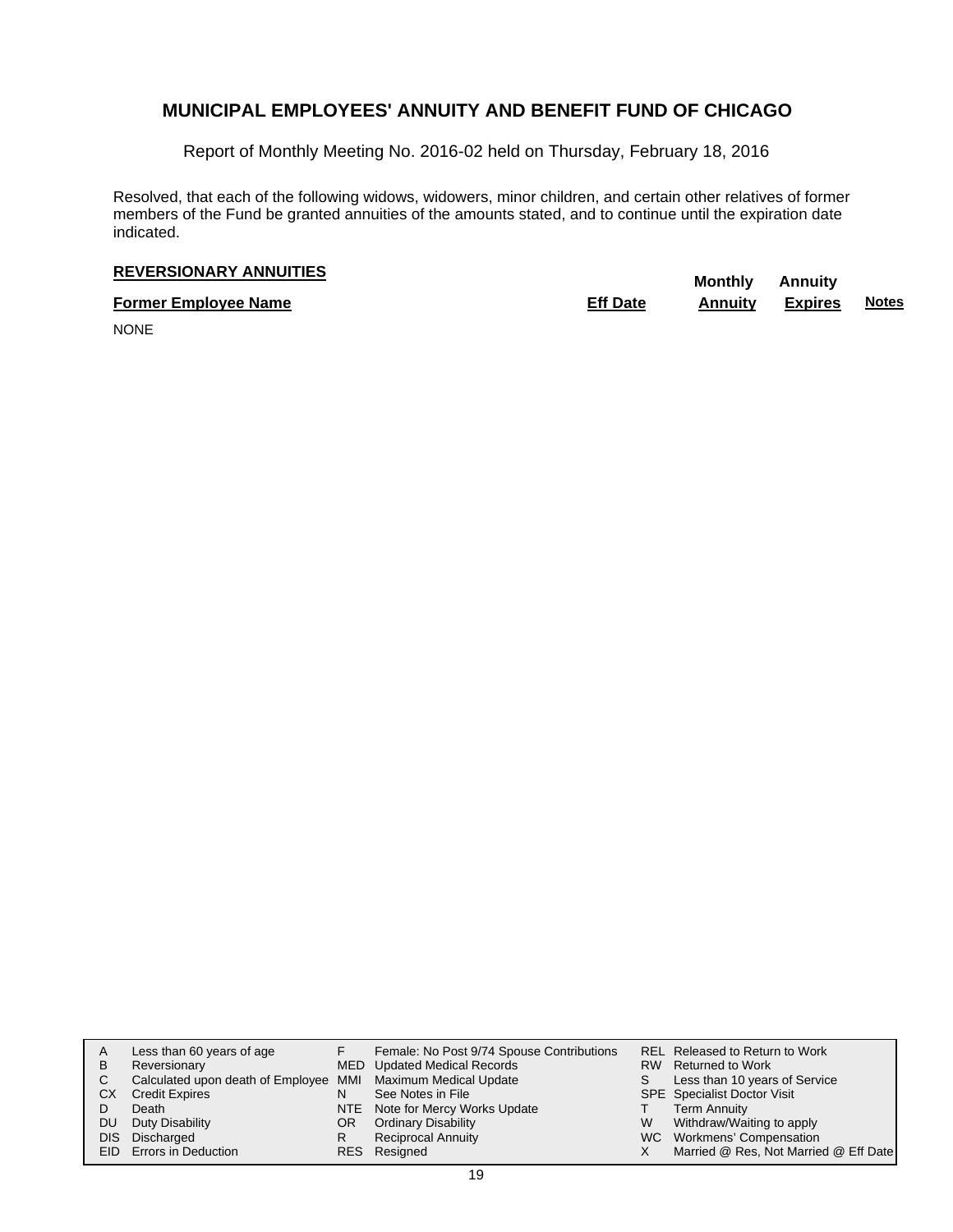Report of Monthly Meeting No. 2016-02 held on Thursday, February 18, 2016

Resolved, that each of the following named members of the Fund, or widows, widowers, or minor children of former members of the Fund be granted an adjusted annuity of the amount stated, and to continue for life, unless otherwise stated.

## **Annuity Amount ADJUSTED ANNUITIES**

| <b>Name</b> | Reason | <b>Eff Date</b> | <b>Employee Spouse/Child</b> |
|-------------|--------|-----------------|------------------------------|
| <b>NONE</b> |        |                 | ORG.<br>ADJ.                 |

Trustee Johnson moved that the resolutions be adopted and that the applicants be granted employee, widow(er), child, reversionary, or adjusted annuities for the period and at the rates stated opposite their respective names. Seconded Proxy Martinez. Carried: Ayes- Trustee McMahon,Trustee Guest, Trustee Johnson and Proxy Martinez. Nays-None.

| A   | Less than 60 years of age                                    |    | Female: No Post 9/74 Spouse Contributions |   | REL Released to Return to Work        |
|-----|--------------------------------------------------------------|----|-------------------------------------------|---|---------------------------------------|
| B   | Reversionary                                                 |    | <b>MED</b> Updated Medical Records        |   | RW Returned to Work                   |
|     | Calculated upon death of Employee MMI Maximum Medical Update |    |                                           |   | Less than 10 years of Service         |
| CХ  | <b>Credit Expires</b>                                        | N  | See Notes in File                         |   | <b>SPE</b> Specialist Doctor Visit    |
|     | Death                                                        |    | NTE Note for Mercy Works Update           |   | <b>Term Annuity</b>                   |
| DU. | Duty Disability                                              | OR | <b>Ordinary Disability</b>                | W | Withdraw/Waiting to apply             |
|     | DIS Discharged                                               | R  | <b>Reciprocal Annuity</b>                 |   | WC Workmens' Compensation             |
|     | <b>EID</b> Errors in Deduction                               |    | RES Resigned                              |   | Married @ Res, Not Married @ Eff Date |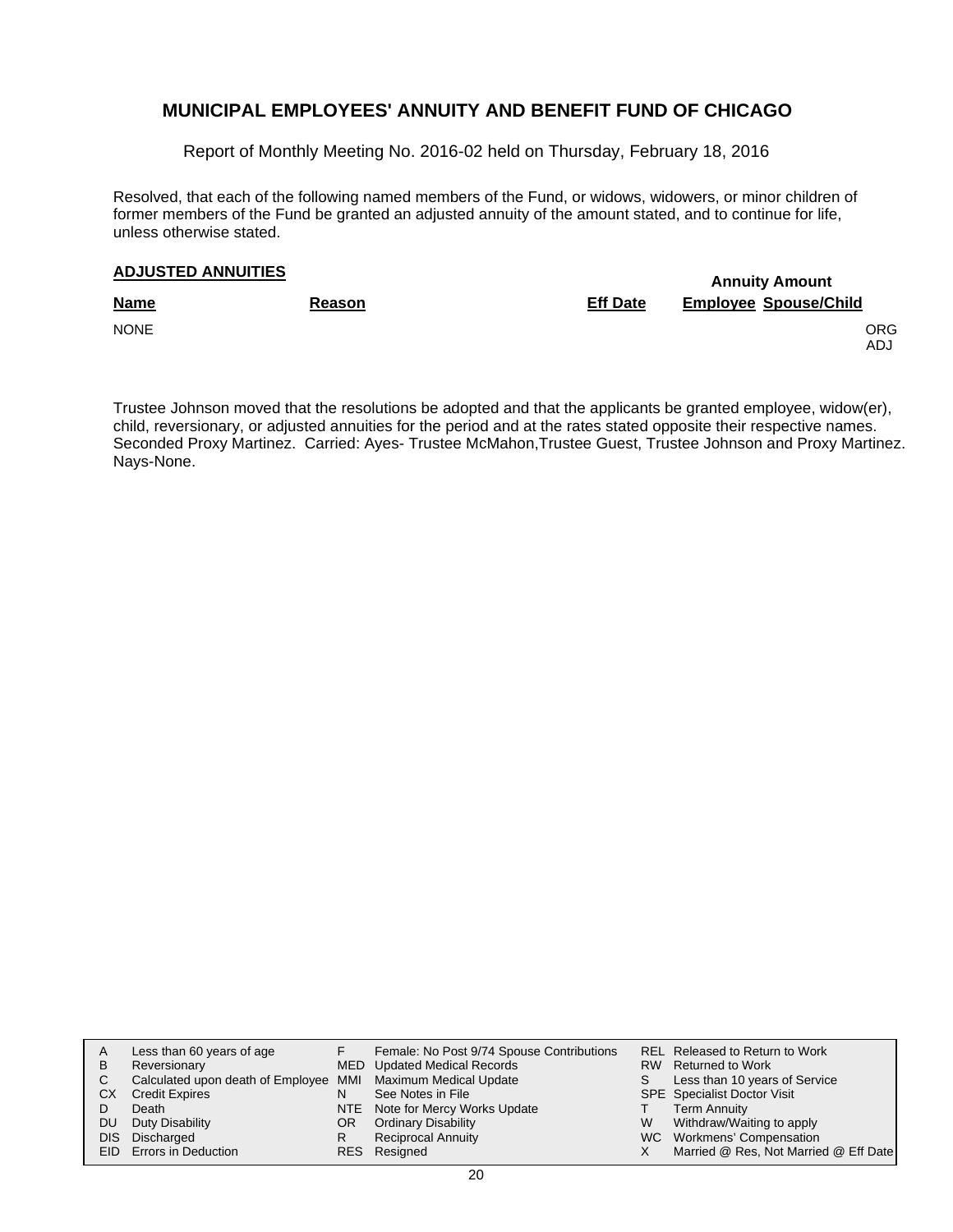Report of Monthly Meeting No. 2016-02 held on Thursday, February 18, 2016

The following employees have filed application for Duty Disability Benefits. The applications have been examined by the Medical Examiner for this Fund who recommended the following periods of disability.

### **DUTY DISABILITY**

| <u>, , , , , , , , , , , , , ,</u> |                 |                             |          |                  | <u>Rate</u> | <u>*No. of</u>  |
|------------------------------------|-----------------|-----------------------------|----------|------------------|-------------|-----------------|
| <b>Name</b>                        | <u>Dept</u>     | <b>Eff Date Fol-Up Date</b> |          | <b>Term Date</b> | Per Day     | <b>Children</b> |
| COVARRUBIAS, JUAN C                | <b>WATER</b>    | 11/03/15                    | 06/01/16 |                  | \$201.94    |                 |
| <b>GIOIA, ANTHONY F</b>            | <b>GEN SERV</b> | 12/04/15                    | 06/01/16 |                  | \$188.05    |                 |
| HUBBARD, MARK                      | <b>TRANS</b>    | 08/22/15                    |          | 08/27/15         | \$133.82    |                 |
| JAMES, MARIANNE C                  | <b>WATER</b>    | 10/17/15                    |          | 10/22/15         | \$120.40    |                 |
| <b>JOYCE, PATRICK E</b>            | <b>WATER</b>    | 09/15/15                    |          | 11/29/15         | \$223.02    |                 |
| LABOY, ENRIQUE                     | STS & SAN       | 06/04/15                    |          | 01/17/16         | \$85.99     |                 |
| LADING, RUDOLPH                    | <b>GEN SERV</b> | 12/07/15                    | 06/01/16 |                  | \$183.99    |                 |
| MULLARKEY, VINCENT J               | <b>WATER</b>    | 10/20/15                    |          | 01/03/16         | \$202.76    | 2               |
| OLIVAREZ, OSCAR                    | <b>TRANS</b>    | 01/07/16                    |          | 01/28/16         | \$152.32    | 2               |
| <b>RENDON, RICK A</b>              | <b>TRANS</b>    | 12/16/15                    | 07/01/16 |                  | \$205.58    |                 |
|                                    |                 | (Less 1 days)               |          |                  |             |                 |
| ROBERTSON, DAVID F                 | <b>FINANCE</b>  | 12/23/15                    | 06/01/16 |                  | \$135.40    |                 |
| ROBINSON, EDWARD M                 | <b>TRANS</b>    | 10/22/15                    | 06/01/16 |                  | \$149.72    |                 |
| ROSA, MICHAEL T                    | <b>WATER</b>    | 02/13/13                    |          | 03/14/13         | \$159.14    | 1               |
| ROSA, MICHAEL T                    | <b>WATER</b>    | 09/26/14                    |          | 11/24/14         | \$159.14    | 1               |
| ROSA, MICHAEL T                    | <b>WATER</b>    | 03/12/15                    |          | 07/10/15         | \$159.14    | 1               |
| SANTANA, SALVADOR O                | <b>GEN SERV</b> | 12/05/15                    | 04/01/16 |                  | \$193.82    |                 |
| <b>Total DUTY DISABILITY</b>       |                 | 16 Case(s)                  |          |                  | \$2,654.23  |                 |

\* Based on 40 ILCS 5/8-160, the Employee shall also have a right to receive child's disability benefit of \$10.00 a month on account of each child less than 18 years of age. Rates will be prorated based on days of eligibility.

|    | Less than 60 years of age                                    |    | Female: No Post 9/74 Spouse Contributions |    | REL Released to Return to Work        |
|----|--------------------------------------------------------------|----|-------------------------------------------|----|---------------------------------------|
|    |                                                              |    |                                           |    |                                       |
| В  | Reversionary                                                 |    | MED Updated Medical Records               |    | RW Returned to Work                   |
|    | Calculated upon death of Employee MMI Maximum Medical Update |    |                                           | S. | Less than 10 years of Service         |
| СX | <b>Credit Expires</b>                                        | N  | See Notes in File                         |    | <b>SPE</b> Specialist Doctor Visit    |
|    | Death                                                        |    | NTE Note for Mercy Works Update           |    | Term Annuity                          |
| DU | Duty Disability                                              | OR | <b>Ordinary Disability</b>                | W  | Withdraw/Waiting to apply             |
|    | DIS Discharged                                               |    | <b>Reciprocal Annuity</b>                 |    | WC Workmens' Compensation             |
|    | EID Errors in Deduction                                      |    | RES Resigned                              |    | Married @ Res, Not Married @ Eff Date |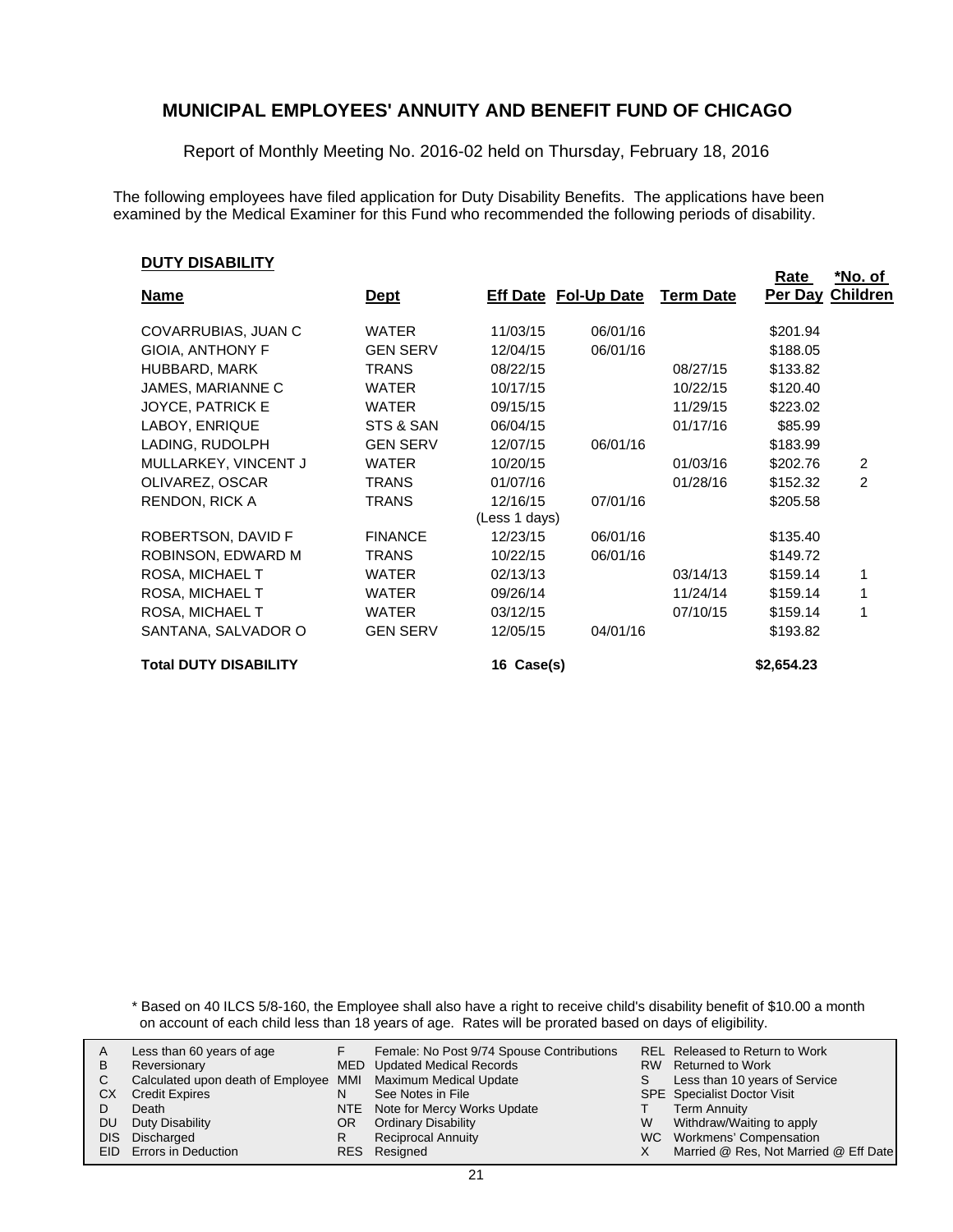Report of Monthly Meeting No. 2016-02 held on Thursday, February 18, 2016

The following employees have filed application for Ordinary Disability Benefits. The applications have been examined by the Medical Examiner for this Fund who recommended the following periods of disability.

**Rate** 

#### **ORDINARY DISABILITY**

| <b>Name</b>                      | <u>Dept</u>       |                           | <b>Eff Date Fol-Up Date</b> | <b>Term Date</b> | nalt<br>Per Day |
|----------------------------------|-------------------|---------------------------|-----------------------------|------------------|-----------------|
| <b>BUCKNER, LOUISE</b>           | <b>OEMC</b>       | 10/17/15                  | 06/01/16                    |                  | \$76.68         |
| CARTER, CAROL A                  | <b>POLICE</b>     | 11/23/15                  |                             | 01/18/16         | \$24.96         |
| CHAVEZ JR, LOUIS J               | <b>OEMC</b>       | 09/16/15                  | 06/01/16                    |                  | \$73.00         |
| FITZMAURICE, BRIAN M             | STS & SAN         | 12/24/15                  | 04/01/16                    |                  | \$99.81         |
| <b>GREEN JR, CALVIN L</b>        | <b>GEN SERV</b>   | 11/05/15                  |                             | 01/26/16         | \$60.21         |
| <b>GREEN JR, GILBERT</b>         | <b>GEN SERV</b>   | 01/06/16                  |                             | 03/03/16         | \$128.22        |
| JEDRASEK, STEVE P                | <b>WATER</b>      | 01/04/16                  |                             | 01/09/16         | \$140.33        |
| JOHNSON, ALBERT C                | <b>BE</b>         | 09/06/14<br>(Less 5 days) | 12/01/16                    |                  | \$63.02         |
| JOHNSON, JOEY E                  | <b>WATER</b>      | 11/15/15                  | 04/01/16                    |                  | \$99.81         |
| LOPEZ, ANA L                     | <b>FINANCE</b>    | 01/16/16                  | 04/01/16                    |                  | \$67.15         |
| MARSHALL, TINA                   | <b>POLICE</b>     | 01/09/16                  | 05/01/16                    |                  | \$101.28        |
| MAYERBOCK, JOSEPH                | <b>POLICE</b>     | 02/05/15<br>(Less 1 days) | 06/01/16                    |                  | \$18.41         |
| RAY, VERONICA T                  | <b>TRANS</b>      | 12/12/15                  | 02/01/16                    |                  | \$124.66        |
| RODRIGUEZ, MARIA                 | <b>BE</b>         | 06/05/15<br>(Less 3 days) | 10/01/16                    |                  | \$28.86         |
| ROMERO, JUAN J                   | <b>CITY CLERK</b> | 12/07/15                  | 04/01/16                    |                  | \$84.59         |
| RUIZ. JOSEFINA                   | <b>BE</b>         | 01/07/15                  | 06/01/16                    |                  | \$22.63         |
| SIMMONS, GERALDINE               | <b>POLICE</b>     | 12/08/15                  | 05/01/16                    |                  | \$23.78         |
| <b>SLAUGHTER, MISTY S</b>        | <b>POLICE</b>     | 12/07/15                  |                             | 02/07/16         | \$100.78        |
| SPANGLER, MICHAEL T              | <b>GEN SERV</b>   | 12/26/15                  | 08/01/16                    |                  | \$136.77        |
| THOMAS, CHAKAKHAN                | <b>FINANCE</b>    | 01/21/16                  | 01/01/17                    |                  | \$61.22         |
| WHITE, GALE D                    | <b>AVIATION</b>   | 01/03/16                  | 06/01/16                    |                  | \$128.22        |
| WYATT, MARY E                    | <b>OEMC</b>       | 12/03/15                  | 03/01/16                    |                  | \$27.20         |
| <b>Total ORDINARY DISABILITY</b> |                   | 22 Case(s)                |                             |                  | \$1,691.59      |

Trustee Guest moved that the applicants for Ordinary and Duty disability benefits be granted such benefits for the period and at the rate shown opposite their respective names. Seconded Trustee Johnson. Carried: Ayes-Trustee McMahon,Trustee Guest, Trustee Johnson and Proxy Martinez. Nays-None.

| A   | Less than 60 years of age                                    |     | Female: No Post 9/74 Spouse Contributions |    | REL Released to Return to Work        |
|-----|--------------------------------------------------------------|-----|-------------------------------------------|----|---------------------------------------|
| B   | Reversionary                                                 |     | MED Updated Medical Records               |    | RW Returned to Work                   |
| C.  | Calculated upon death of Employee MMI Maximum Medical Update |     |                                           | S. | Less than 10 years of Service         |
| СX  | <b>Credit Expires</b>                                        | N   | See Notes in File                         |    | <b>SPE</b> Specialist Doctor Visit    |
|     | Death                                                        |     | NTE Note for Mercy Works Update           |    | <b>Term Annuity</b>                   |
| DU. | Duty Disability                                              | OR. | <b>Ordinary Disability</b>                | W  | Withdraw/Waiting to apply             |
|     | DIS Discharged                                               |     | <b>Reciprocal Annuity</b>                 |    | WC Workmens' Compensation             |
|     | EID Errors in Deduction                                      |     | RES Resigned                              |    | Married @ Res, Not Married @ Eff Date |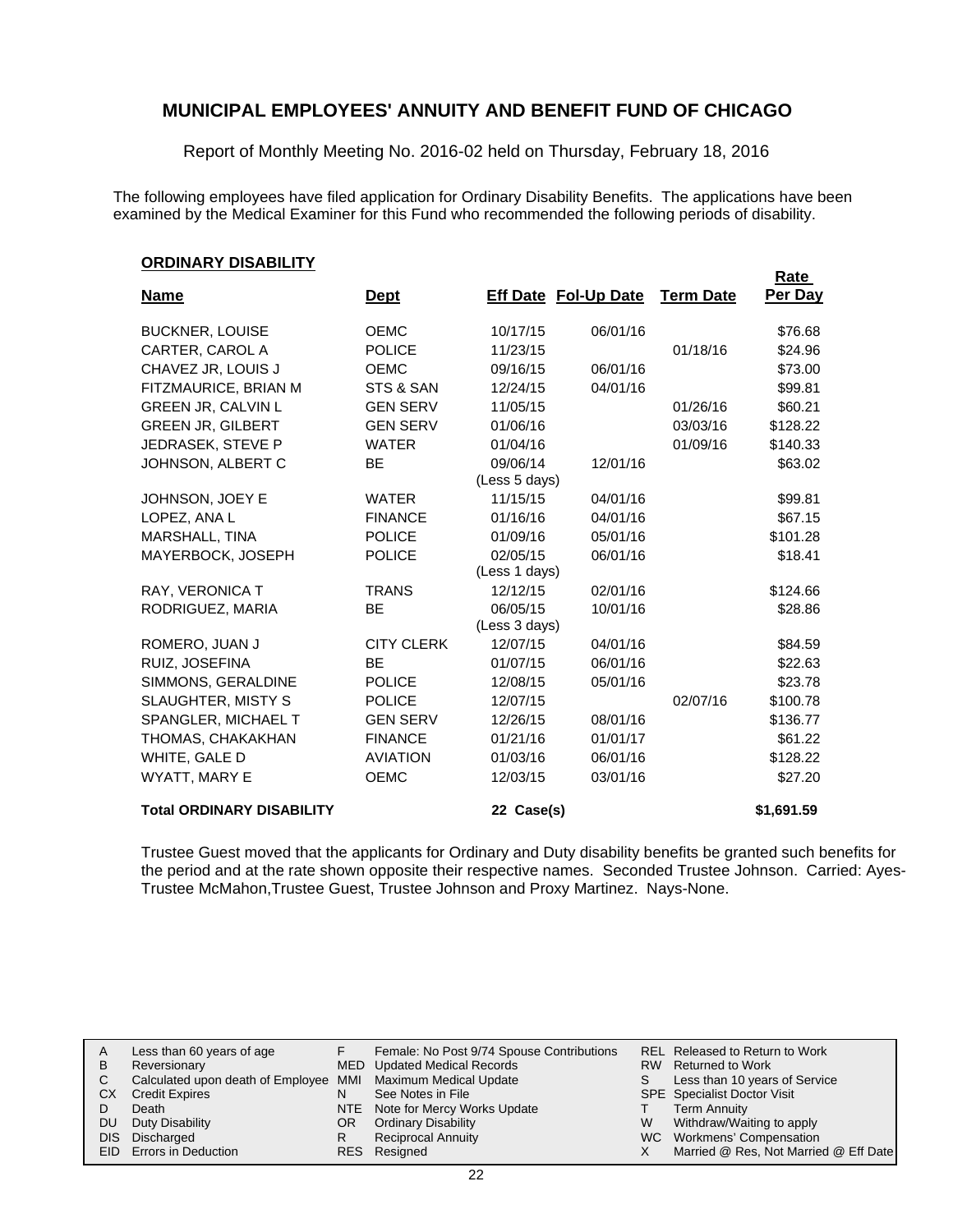Report of Monthly Meeting No. 2016-02 held on Thursday, February 18, 2016

The following employees receiving Duty Disability Benefits have applied for extension of such benefits. The applications have been examined by the Medical Examiner for this Fund who recommended the following extensions.

### **DUTY-EXTENSION OF**

|                                |                 |                   |               |                | Rate<br>Per Day | <u>*No. of</u><br><b>Children</b> |
|--------------------------------|-----------------|-------------------|---------------|----------------|-----------------|-----------------------------------|
| <b>Name</b>                    | <u>Dept</u>     | <b>Start Date</b> | <u>Period</u> | <b>Ext Req</b> |                 |                                   |
| ANDERSON, ALONZO               | <b>WATER</b>    | 04/10/15          | 05/01/16      | <b>MED</b>     | \$147.49        | 1                                 |
| CARR, JAMES R                  | <b>TRANS</b>    | 07/05/14          | 10/01/16      | <b>MED</b>     | \$195.92        |                                   |
| CASTILLA, ANIBAL               | <b>BE</b>       | 02/26/15          | 07/01/16      | MED            | \$81.69         |                                   |
| CAUSBY, YOLANDA                | <b>WATER</b>    | 08/16/14          | 01/01/17      | MED            | \$157.24        |                                   |
| <b>CHATMON, KENNETH</b>        | <b>AVIATION</b> | 05/14/14          | 06/01/16      | MED            | \$197.80        |                                   |
| CUNDARI, AL D                  | <b>TRANS</b>    | 07/31/15          | 05/01/16      | <b>MED</b>     | \$205.58        |                                   |
| DOYLE, JOHN C                  | <b>AVIATION</b> | 05/16/13          | 08/01/16      | MED            | \$174.42        |                                   |
| DZIALO, EDWARD W               | STS & SAN       | 05/11/15          | 08/01/16      | MED            | \$201.30        |                                   |
| DZIALOWY, STEVE N              | <b>BE</b>       | 08/01/10          | 07/31/16      | <b>CX</b>      | \$158.45        |                                   |
| FLANAGAN, KATHLEEN M           | STS & SAN       | 02/17/04          | 12/01/16      | MED            | \$114.97        |                                   |
| JAROSCAK, DONALD J             | <b>GEN SERV</b> | 02/10/15          | 08/01/16      | MED            | \$185.28        |                                   |
| KEARNEY, JEFFREY T             | <b>WATER</b>    | 04/14/15          | 05/01/16      | <b>MED</b>     | \$165.83        |                                   |
| KILLINGSWORTH, ERIC            | <b>BE</b>       | 02/22/15          | 10/01/16      | <b>MED</b>     | \$174.13        |                                   |
| KIRBY, WILLIAM F               | <b>GEN SERV</b> | 07/13/15          | 06/01/16      | MED            | \$189.55        |                                   |
| LOPEZ, ROSA E                  | <b>AVIATION</b> | 03/04/15          | 04/01/16      | <b>MED</b>     | \$147.49        | 1                                 |
| MC KENNIE, ISADORE             | <b>GEN SERV</b> | 10/31/12          | 01/01/17      | <b>MED</b>     | \$81.08         |                                   |
| RYAN, MICHAEL J                | <b>TRANS</b>    | 04/15/14          | 08/01/16      | MED            | \$197.03        |                                   |
| SOLIS JR, SAMUEL               | STS & SAN       | 08/14/13          | 12/01/16      | MED            | \$142.96        |                                   |
| SULLIVAN, DANIEL J             | <b>WATER</b>    | 08/26/15          | 07/01/16      | <b>MED</b>     | \$205.58        |                                   |
| SWIATEK, DAVID R               | STS & SAN       | 01/27/15          | 10/01/16      | <b>SPE</b>     | \$147.49        |                                   |
| ZAJAC, DALE M                  | <b>BE</b>       | 11/21/08          | 03/29/16      | CX             | \$139.69        |                                   |
| <b>Total DUTY-EXTENSION OF</b> |                 | 21 Case(s)        |               |                | \$3,410.97      |                                   |

\* Based on 40 ILCS 5/8-160, the Employee shall also have a right to receive child's disability benefit of \$10.00 a month on account of each child less than 18 years of age. Rates will be prorated based on days of eligibility.

|    | Less than 60 years of age                                    |    | Female: No Post 9/74 Spouse Contributions |    | REL Released to Return to Work        |
|----|--------------------------------------------------------------|----|-------------------------------------------|----|---------------------------------------|
|    |                                                              |    |                                           |    |                                       |
| В  | Reversionary                                                 |    | MED Updated Medical Records               |    | RW Returned to Work                   |
|    | Calculated upon death of Employee MMI Maximum Medical Update |    |                                           | S. | Less than 10 years of Service         |
| СX | <b>Credit Expires</b>                                        | N  | See Notes in File                         |    | <b>SPE</b> Specialist Doctor Visit    |
|    | Death                                                        |    | NTE Note for Mercy Works Update           |    | Term Annuity                          |
| DU | Duty Disability                                              | OR | <b>Ordinary Disability</b>                | W  | Withdraw/Waiting to apply             |
|    | DIS Discharged                                               |    | <b>Reciprocal Annuity</b>                 |    | WC Workmens' Compensation             |
|    | EID Errors in Deduction                                      |    | RES Resigned                              |    | Married @ Res, Not Married @ Eff Date |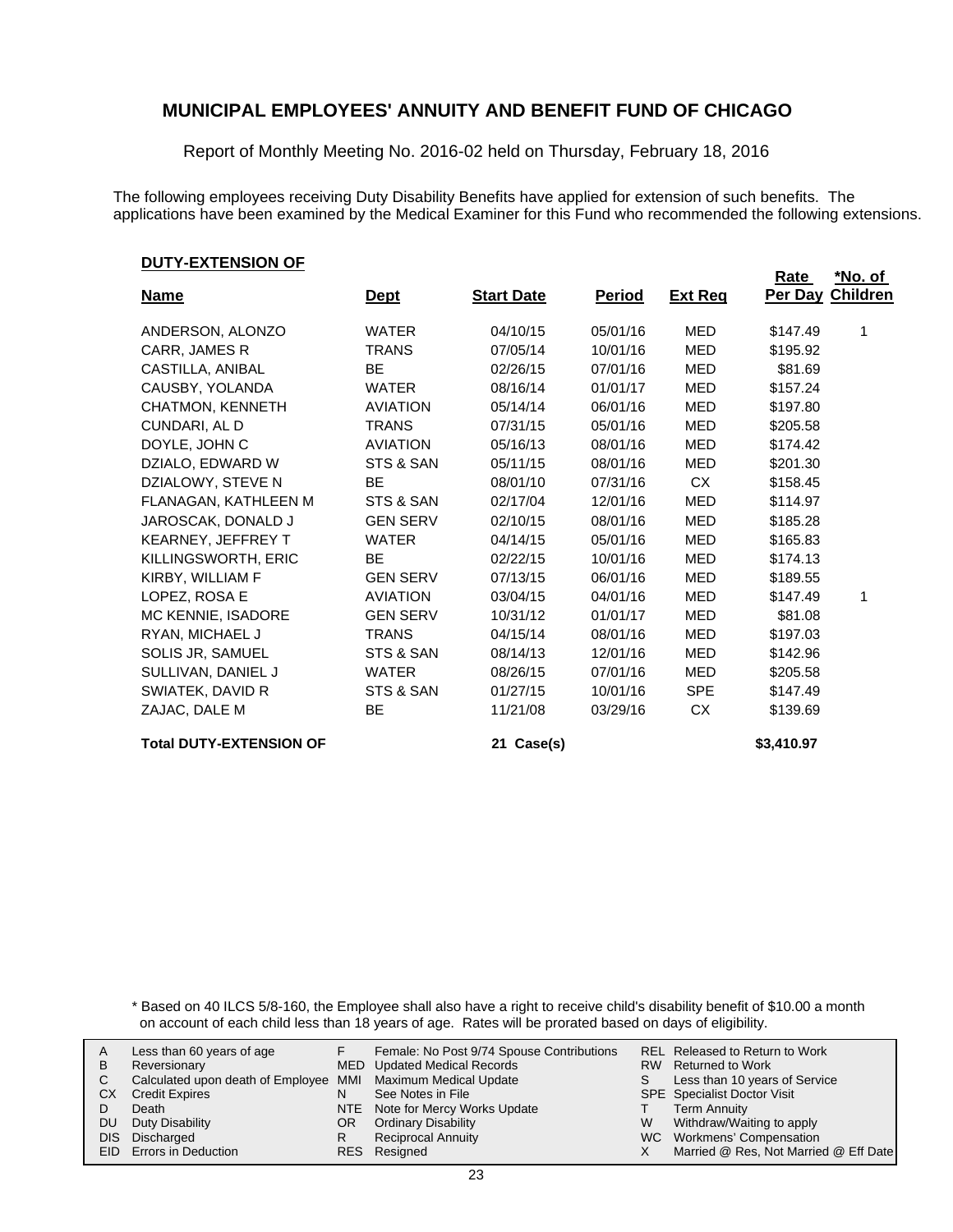Report of Monthly Meeting No. 2016-02 held on Thursday, February 18, 2016

The following employees receiving Ordinary Disability Benefits have applied for extension of such benefits. The applications have been examined by the Medical Examiner for this Fund who recommended the following extensions.

### **ORDINARY-EXTENSION OF**

|                                    |                          |                   |               |                | <b>Rate</b> |
|------------------------------------|--------------------------|-------------------|---------------|----------------|-------------|
| <u>Name</u>                        | <u>Dept</u>              | <b>Start Date</b> | <b>Period</b> | <b>Ext Reg</b> | Per Day     |
| <b>BRISENO, RUSSELL H</b>          | <b>HEALTH</b>            | 11/14/15          | 02/17/16      | <b>REL</b>     | \$66.64     |
| <b>BROWN JR, CHESTER</b>           | <b>GEN SERV</b>          | 09/17/15          | 03/09/16      | <b>REL</b>     | \$60.21     |
| <b>BROWNING, JOSEPH A</b>          | <b>GEN SERV</b>          | 03/13/15          | 09/01/16      | <b>MED</b>     | \$133.49    |
| CARTER, DARLEAN                    | <b>FINANCE</b>           | 10/26/15          | 05/01/16      | <b>MED</b>     | \$94.85     |
| DAVIS, ARTHUR C                    | <b>CITY COUNCIL</b>      | 05/01/15          | 05/01/16      | <b>MED</b>     | \$76.24     |
| FROLOVA, SOFIA                     | <b>FAMILY &amp; SUPP</b> | 05/18/15          | 04/01/16      | <b>MED</b>     | \$85.31     |
| <b>GARCIA, KATHY A</b>             | <b>HEALTH</b>            | 08/07/15          | 06/01/16      | <b>MED</b>     | \$104.05    |
| <b>GARDNER, FANNIE C</b>           | <b>POLICE</b>            | 12/30/13          | 02/10/16      | <b>CX</b>      | \$19.05     |
| <b>GREEN, MARGUERITE</b>           | <b>OEMC</b>              | 05/02/11          | 05/01/16      | <b>CX</b>      | \$73.46     |
| HAMMOND, EARLINE                   | <b>BE</b>                | 11/25/12          | 07/10/16      | <b>CX</b>      | \$60.16     |
| HARRIS, JACQUELINE I               | <b>OEMC</b>              | 11/25/15          | 06/01/16      | <b>MED</b>     | \$111.98    |
| HARVEY, LAVERNE                    | <b>TRANS</b>             | 04/18/14          | 08/01/16      | MED            | \$105.42    |
| HUELSKAMP, MICHAEL J               | <b>BE</b>                | 06/30/14          | 06/01/16      | <b>MED</b>     | \$143.57    |
| HURNS, BERNADETTEA R               | <b>TRANS</b>             | 07/16/15          | 07/01/16      | <b>MED</b>     | \$60.16     |
| JONES, IDA MAE                     | <b>AVIATION</b>          | 03/24/15          | 12/01/15      | <b>REL</b>     | \$41.17     |
| <b>LANTON, MILTON</b>              | <b>GEN SERV</b>          | 03/28/14          | 08/01/16      | <b>MED</b>     | \$122.52    |
| MARTIN, DWYLETTE M                 | <b>BE</b>                | 03/22/14          | 12/01/16      | <b>MED</b>     | \$78.20     |
| MIRANDA, MONICA M                  | <b>OEMC</b>              | 10/31/15          | 05/01/16      | <b>MED</b>     | \$111.98    |
| POWELL, LISA                       | <b>BLDGS</b>             | 07/31/15          | 07/01/16      | <b>MED</b>     | \$121.87    |
| REDMOND, DORIS D                   | OEMC                     | 08/22/15          | 05/29/16      | CX             | \$84.76     |
| RHODES, DERRICK D                  | <b>BUS AFFAIRS</b>       | 04/20/15          | 10/01/16      | <b>MED</b>     | \$83.26     |
| ROBERSON, CAROL                    | <b>BE</b>                | 12/21/12          | 05/01/16      | <b>MED</b>     | \$58.52     |
| RODRIGUEZ, FELIPE                  | STS & SAN                | 01/03/15          | 01/01/17      | <b>MED</b>     | \$98.33     |
| SALVATIERRA, OSCAR E               | <b>HEALTH</b>            | 09/24/15          | 04/01/16      | <b>MED</b>     | \$92.27     |
| TANKSON, CATHLEEN M                | <b>BE</b>                | 09/22/15          | 09/01/16      | <b>MED</b>     | \$33.34     |
| THOMAS, JACQUELINE C               | <b>OEMC</b>              | 01/21/15          | 12/05/16      | <b>CX</b>      | \$73.46     |
| <b>TORRES, NANCY</b>               | <b>CPL</b>               | 08/16/15          | 10/01/16      | <b>MED</b>     | \$66.64     |
| TOWNSEND, CYNICA M                 | <b>OEMC</b>              | 08/09/15          | 01/18/16      | <b>RW</b>      | \$70.16     |
| <b>Total ORDINARY-EXTENSION OF</b> |                          | 28 Case(s)        |               |                | \$2,331.07  |

Trustee Guest moved that the applicants for extension of Ordinary and Duty disability benefits shown hereinbefore be granted such extension for the period and at the rate shown opposite their respective names. Seconded Trustee Johnson. Carried: Ayes- Trustee McMahon,Trustee Guest, Trustee Johnson and Proxy Martinez. Nays-None.

| A<br>В | Less than 60 years of age<br>Reversionary                    |     | Female: No Post 9/74 Spouse Contributions<br>MED Updated Medical Records |    | REL Released to Return to Work<br>RW Returned to Work |
|--------|--------------------------------------------------------------|-----|--------------------------------------------------------------------------|----|-------------------------------------------------------|
|        | Calculated upon death of Employee MMI Maximum Medical Update |     |                                                                          | S. | Less than 10 years of Service                         |
| СX     | <b>Credit Expires</b>                                        |     | See Notes in File                                                        |    | <b>SPE</b> Specialist Doctor Visit                    |
|        | Death                                                        |     | NTE Note for Mercy Works Update                                          |    | <b>Term Annuity</b>                                   |
| DU     | Duty Disability                                              | OR. | <b>Ordinary Disability</b>                                               | W  | Withdraw/Waiting to apply                             |
|        | DIS Discharged                                               |     | <b>Reciprocal Annuity</b>                                                |    | WC Workmens' Compensation                             |
|        | <b>EID</b> Errors in Deduction                               |     | RES Resigned                                                             |    | Married @ Res, Not Married @ Eff Date                 |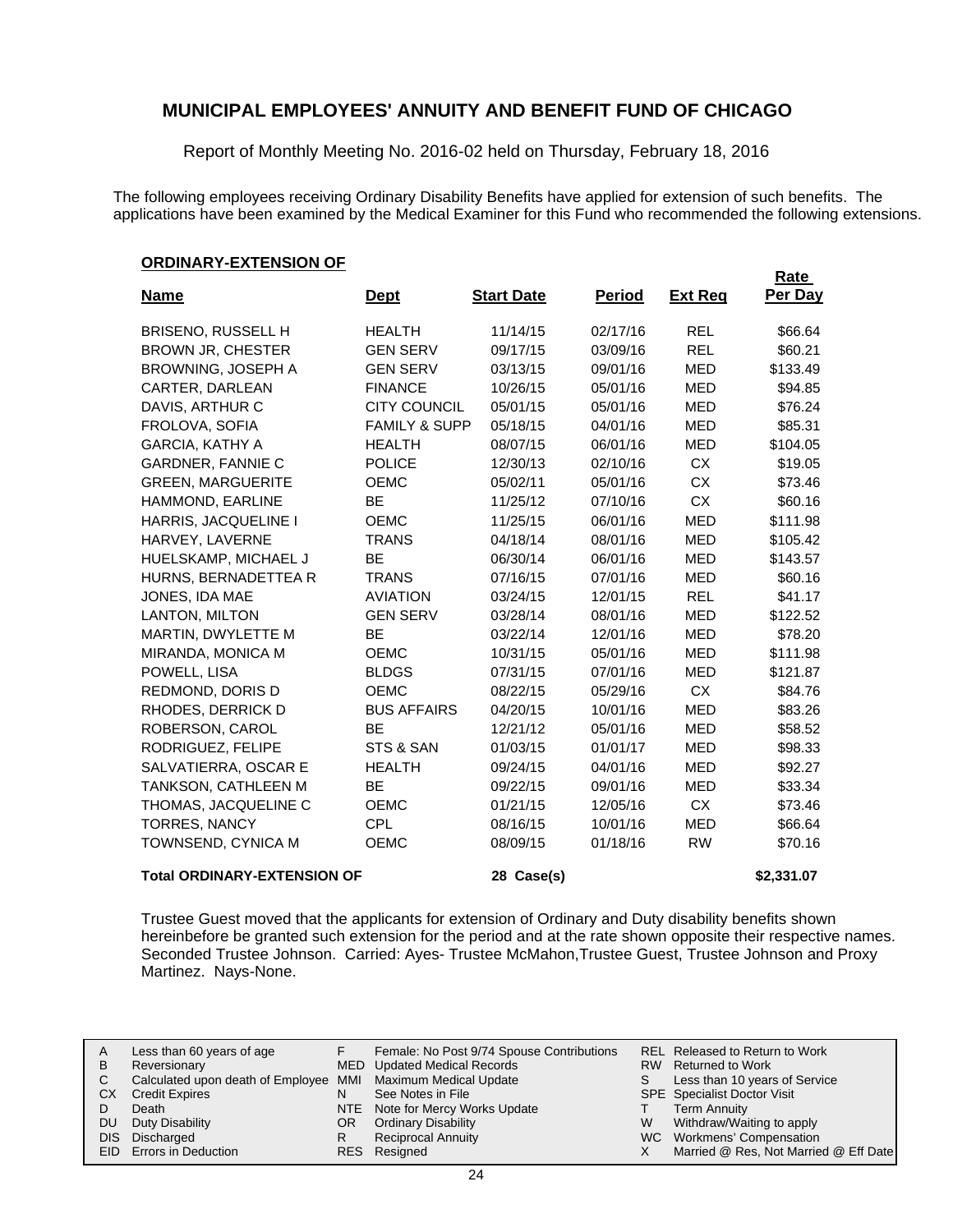Report of Monthly Meeting No. 2016-02 held on Thursday, February 18, 2016

## **ADJUSTED DUTY DISABILITY**

|                                       | Rate           |                   |                |          |      |
|---------------------------------------|----------------|-------------------|----------------|----------|------|
| <b>Name</b>                           | Reason         | <b>Start Date</b> | <b>To Date</b> | Per Day  |      |
| <b>BERGLIND, KENNETH R</b>            | Start Date Chg | 07/22/15          | 04/01/16       | \$174.17 | ORG  |
|                                       |                | 07/02/15          | 04/01/16       | \$174.17 | ADJ. |
| <b>Total ADJUSTED DUTY DISABILITY</b> |                | 1 Case(s)         |                |          |      |

| A    | Less than 60 years of age                                    |    | Female: No Post 9/74 Spouse Contributions |    | REL Released to Return to Work        |
|------|--------------------------------------------------------------|----|-------------------------------------------|----|---------------------------------------|
|      |                                                              |    |                                           |    |                                       |
| B    | Reversionary                                                 |    | MED Updated Medical Records               |    | RW Returned to Work                   |
| C.   | Calculated upon death of Employee MMI Maximum Medical Update |    |                                           | S. | Less than 10 years of Service         |
| CХ   | <b>Credit Expires</b>                                        | N  | See Notes in File                         |    | <b>SPE</b> Specialist Doctor Visit    |
|      | Death                                                        |    | NTE Note for Mercy Works Update           |    | <b>Term Annuity</b>                   |
| DU.  | Duty Disability                                              | OR | <b>Ordinary Disability</b>                | W  | Withdraw/Waiting to apply             |
| DIS. | Discharged                                                   |    | Reciprocal Annuity                        |    | WC Workmens' Compensation             |
|      | EID Errors in Deduction                                      |    | RES Resigned                              |    | Married @ Res, Not Married @ Eff Date |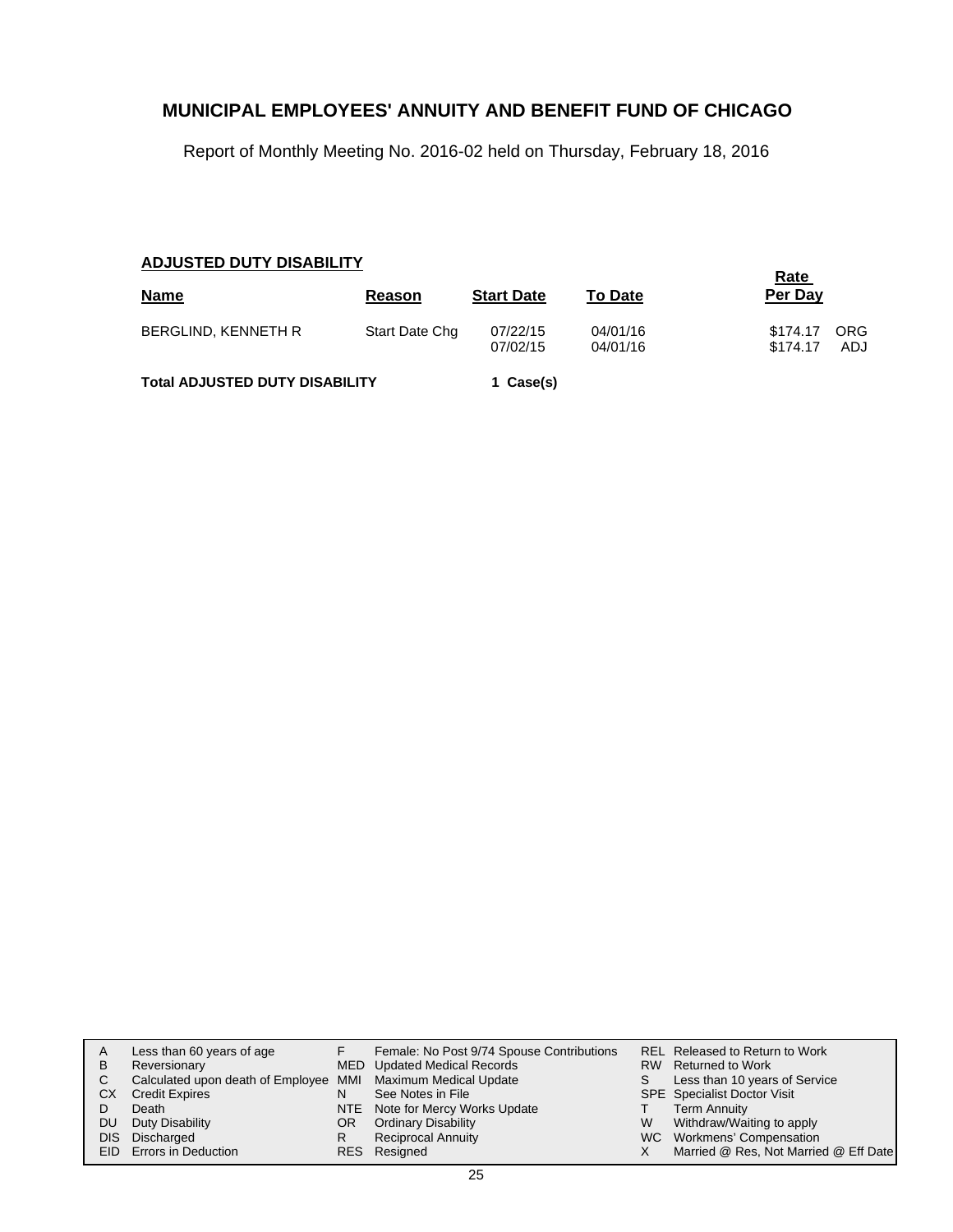Report of Monthly Meeting No. 2016-02 held on Thursday, February 18, 2016

### **ADJUSTED ORDINARY DISABILITY**

| <b>Name</b> | Reason | <b>Start Date</b> | <b>To Date</b> | <u>Rate</u><br>Per Day   |
|-------------|--------|-------------------|----------------|--------------------------|
| <b>NONE</b> |        |                   |                | <b>ORG</b><br><b>ADJ</b> |

Trustee Johnson moved that the adjusted Ordinary and Duty disability benefits shown hereinbefore be approved for payment for the period and at the rate shown opposite their respective names. Seconded Trustee Guest. Carried: Ayes- Trustee McMahon,Trustee Guest, Trustee Johnson and Proxy Martinez. Nays-None.

| Α    | Less than 60 years of age                                    |     | Female: No Post 9/74 Spouse Contributions |   | REL Released to Return to Work        |
|------|--------------------------------------------------------------|-----|-------------------------------------------|---|---------------------------------------|
| В    | Reversionary                                                 |     | MED Updated Medical Records               |   | RW Returned to Work                   |
|      | Calculated upon death of Employee MMI Maximum Medical Update |     |                                           | S | Less than 10 years of Service         |
| СX   | <b>Credit Expires</b>                                        | N   | See Notes in File                         |   | <b>SPE</b> Specialist Doctor Visit    |
|      | Death                                                        |     | NTE Note for Mercy Works Update           |   | <b>Term Annuity</b>                   |
| DU   | Duty Disability                                              | OR. | <b>Ordinary Disability</b>                | W | Withdraw/Waiting to apply             |
| DIS. | Discharged                                                   |     | <b>Reciprocal Annuity</b>                 |   | WC Workmens' Compensation             |
|      | <b>EID</b> Errors in Deduction                               |     | RES Resigned                              |   | Married @ Res, Not Married @ Eff Date |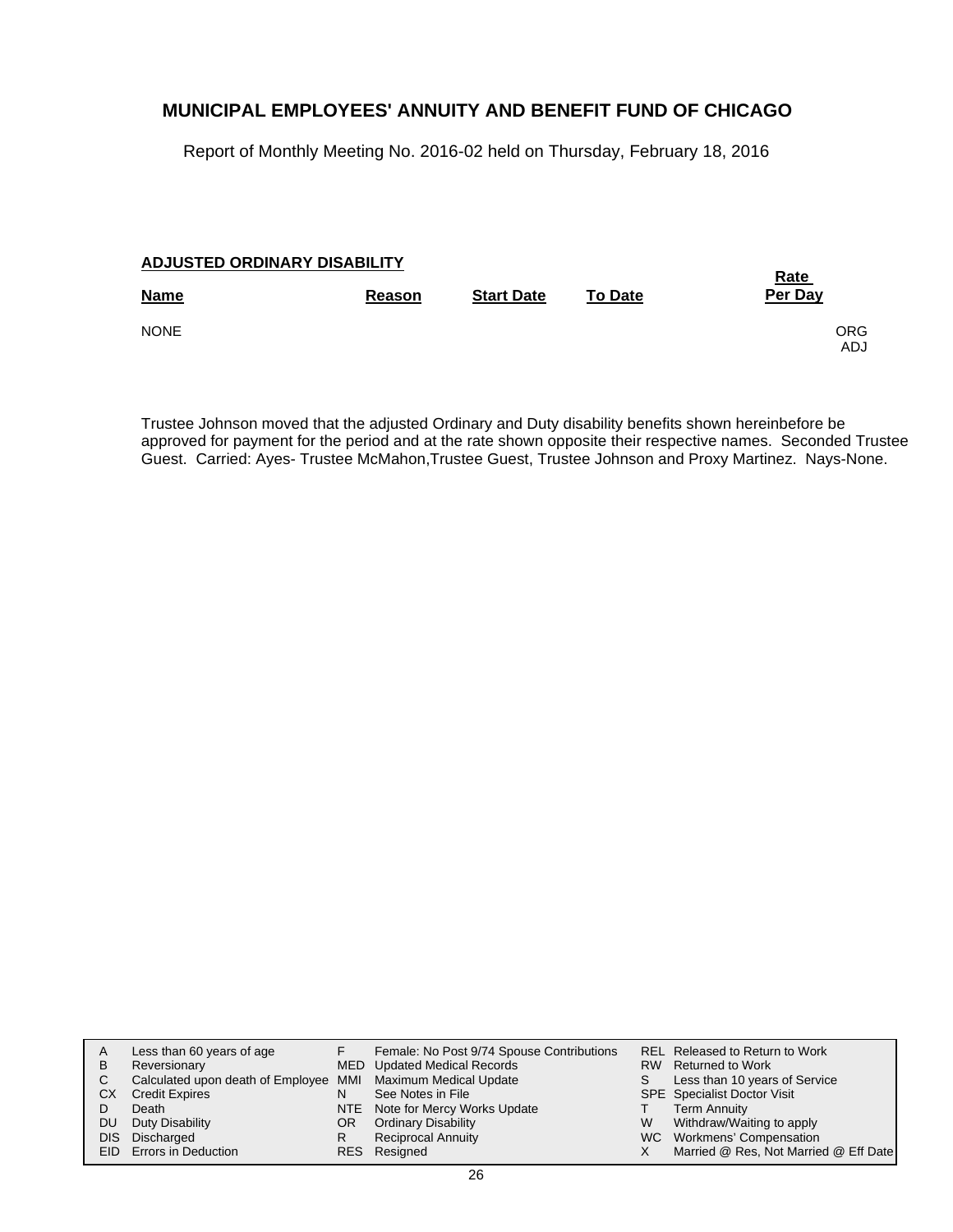Report of Monthly Meeting No. 2016-02 held on Thursday, February 18, 2016

### **APPLICATION FOR MEMBERSHIP**

The following named employees, officers, or officials, required to file written application for membership in the Fund, have filed such application, and the records indicate they qualify for membership by reason of having the necessary service or other requirements.

**Name**

**Title Department**

NONE

### **CHANGE OF BIRTHS**

The following named employees have submitted documentation showing a date of birth different from the Fund's records and have requested that the Fund correct its records in accordance with the supporting documentation provided.

| <b>Name</b> | Date of Birth | <b>Supporting Document</b> |
|-------------|---------------|----------------------------|
| <b>NONE</b> | From<br>To    |                            |

### **ADMINISTRATIVE REVIEW 40 ILCS 5/8-252**

The following named members are recommended for a hearing before the Board in accordance with 40 ILCS 5/8-252.

**Name**

**Status Relevant Statute** 

**NONE**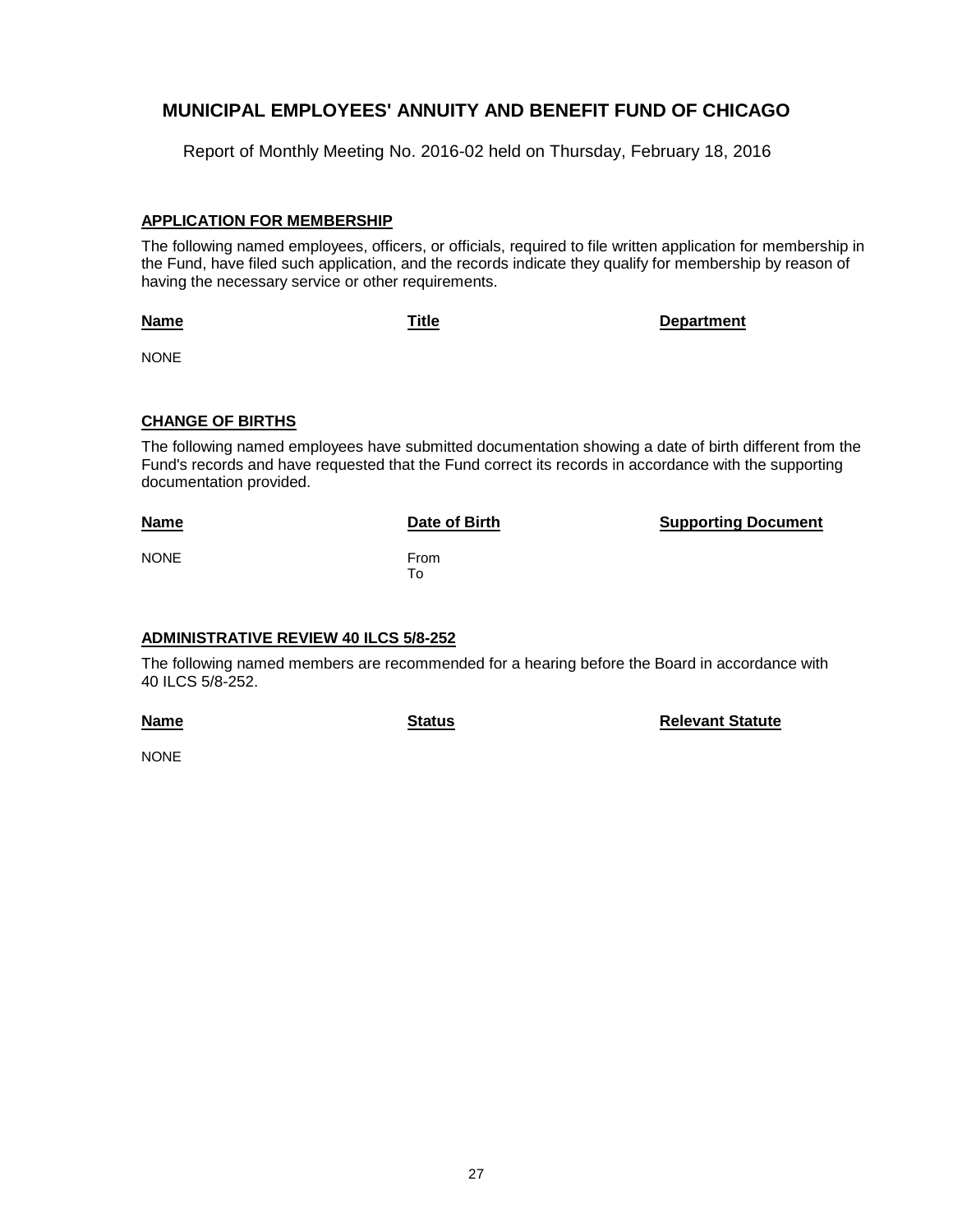Report of Monthly Meeting No. 2016-02 held on Thursday, February 18, 2016

### **City Treasurer's Statement of Account as of 01/31/2016**

### **Investments at Market:**

| City Treasurer's Office, 01/31/2016    | \$488,832.65       |                    |
|----------------------------------------|--------------------|--------------------|
| Northern Trust, 01/31/2016 - Unaudited | \$4,228,599,000.00 |                    |
| <b>Total Investments</b>               |                    | \$4,229,087,832.65 |
| <b>Petty Cash Fund:</b>                |                    | \$400.00           |
| <b>Total Cash and Investments</b>      |                    | \$4,229,088,232.65 |

Trustee Johnson moved that the Treasurer's Report be received and placed on file. Seconded Trustee Guest. Carried: Ayes- Trustee McMahon,Trustee Guest, Trustee Johnson. Proxy Martinez votes present. Nays-None.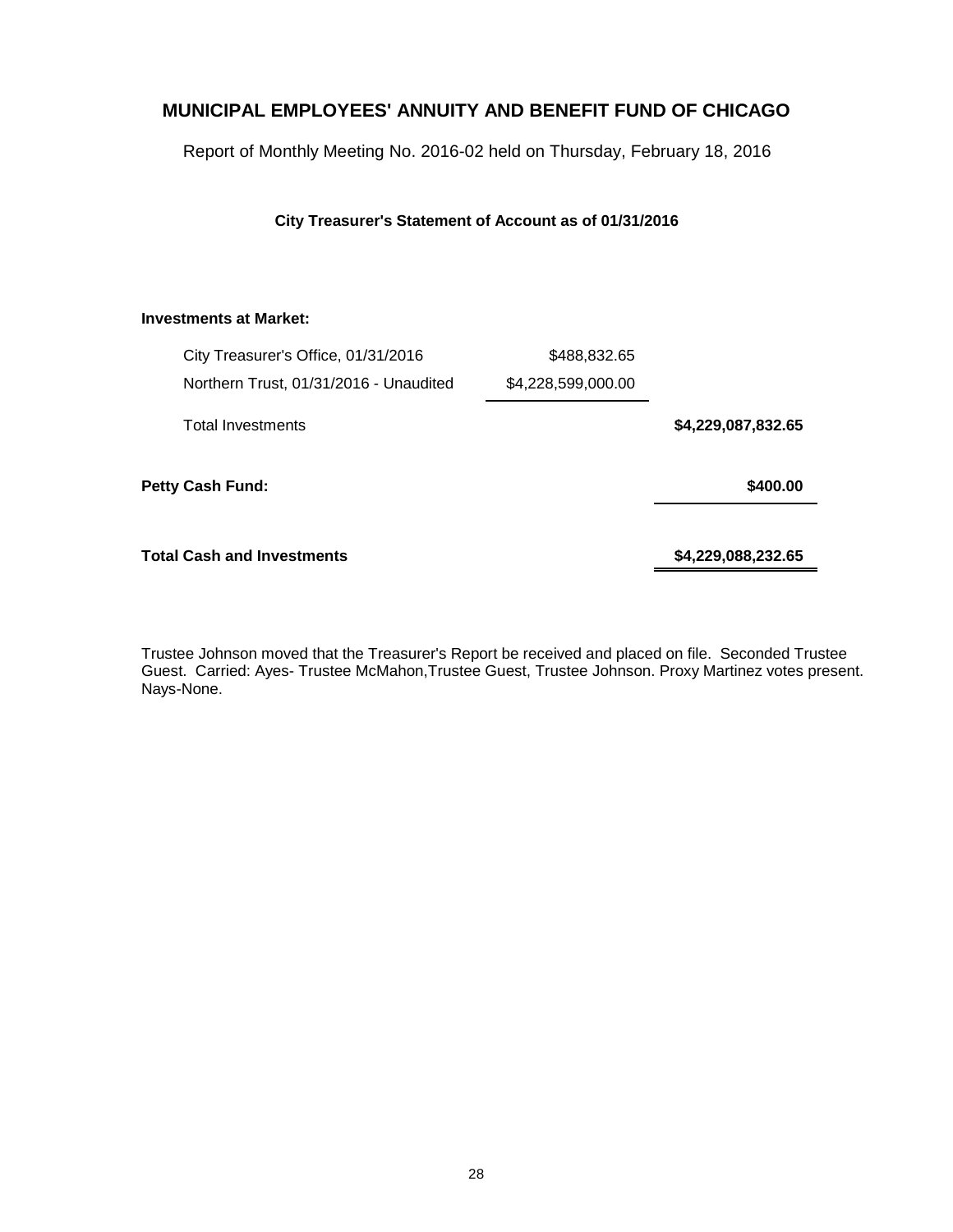Report of Monthly Meeting No. 2016-02 held on Thursday, February 18, 2016

### **ROLL CALL**

Trustee Guest Present Trustee McMahon Present Proxy Martinez Present Trustee Johnson Present

A quorum was present.

### **PUBLIC COMMENT**

There were no requests to address the Board.

### **LEGISLATION**

Legislative Update

Mr. Mohler updated the Board on current legislative activity.

### **INVESTMENTS**

### UBS Presentation

Brandon Melbye and Michael Smith of UBS presented an update of their product and discussed current market conditions.

#### Marquette Fourth Quarter Report

Mr. Jamie Wesner reviewed the Fund's 2015 Fourth Quarter performance. Based on this report, at the recommendation of Marquette Associates and Fund Investment staff, Trustee Guest made a motion to terminate the Fund's Herndon Capital investment. Seconded by Trustee Johnson.

Carried: Ayes – Trustee Guest, Trustee Johnson, Proxy Martinez and Trustee McMahon.

Nays – None.

Trustee Guest made a motion to reallocate the Herndon investment to the Rhumbline Advisors consistent with the Investment Consultant's recommendation. Seconded by Trustee Johnson.

Carried: Ayes – Trustee Guest, Trustee Johnson, Proxy Martinez and Trustee McMahon.

Nays – None.

#### Monthly Performance Report

Mr. Lopez reviewed the Fund's monthly performance. Based on this review and Marquette Associate's recommendation, Proxy Martinez made a motion to grant First Analysis a one year extension. Seconded by Trustee Guest.

Carried: Ayes – Trustee Guest, Trustee Johnson, Proxy Martinez and Trustee McMahon.

Nays – None.

**Watchlist**